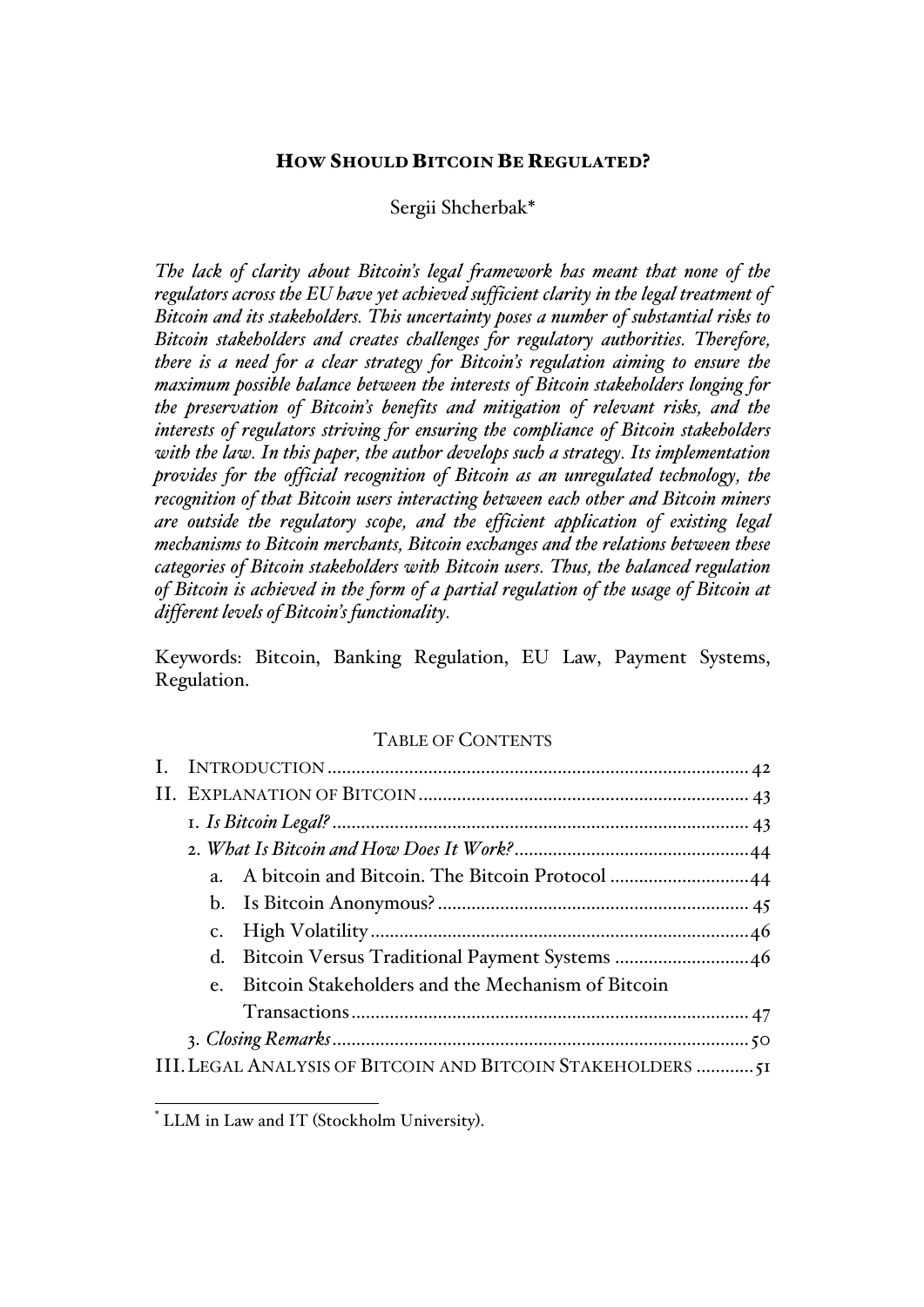|  | 4. Bitcoin as a Payment Service Provider/E-Money/Payment Service/Payment |  |  |  |
|--|--------------------------------------------------------------------------|--|--|--|
|  |                                                                          |  |  |  |
|  |                                                                          |  |  |  |
|  |                                                                          |  |  |  |
|  | $a_{\cdot}$                                                              |  |  |  |
|  | $\mathbf{b}$ .                                                           |  |  |  |
|  |                                                                          |  |  |  |
|  |                                                                          |  |  |  |
|  |                                                                          |  |  |  |
|  |                                                                          |  |  |  |
|  |                                                                          |  |  |  |
|  |                                                                          |  |  |  |
|  | $a_{\cdot}$                                                              |  |  |  |
|  | $\mathbf{b}$ .                                                           |  |  |  |
|  | Aspect 3 – The Level of Interaction Between Users and<br>$\mathbf{c}$ .  |  |  |  |
|  |                                                                          |  |  |  |
|  | Aspect 4 – The Level of Interaction Between Users and<br>d.              |  |  |  |
|  |                                                                          |  |  |  |
|  |                                                                          |  |  |  |
|  |                                                                          |  |  |  |
|  |                                                                          |  |  |  |

# I. INTRODUCTION

Bitcoin, the first decentralised virtual currency based on a peer-to-peer network, is essentially a novel online payment system with unique properties substantially distinguishing it from other online payment systems. However, Bitcoin's legal framework is very unclear, which has entailed that none of the regulatory bodies across the EU have yet achieved sufficient clarity in the legal treatment of Bitcoin and its stakeholders. This vagueness and uncertainty pose a number of substantial risks to Bitcoin stakeholders and create challenges for regulatory authorities: Bitcoin users remain legally unprotected as consumers; Bitcoin transactions are often conducted in circumvention of traditional contract and tax law; the properties of Bitcoin and the lack of its clear regulation are often exploited by criminals who use Bitcoin for the purposes of money laundering etc.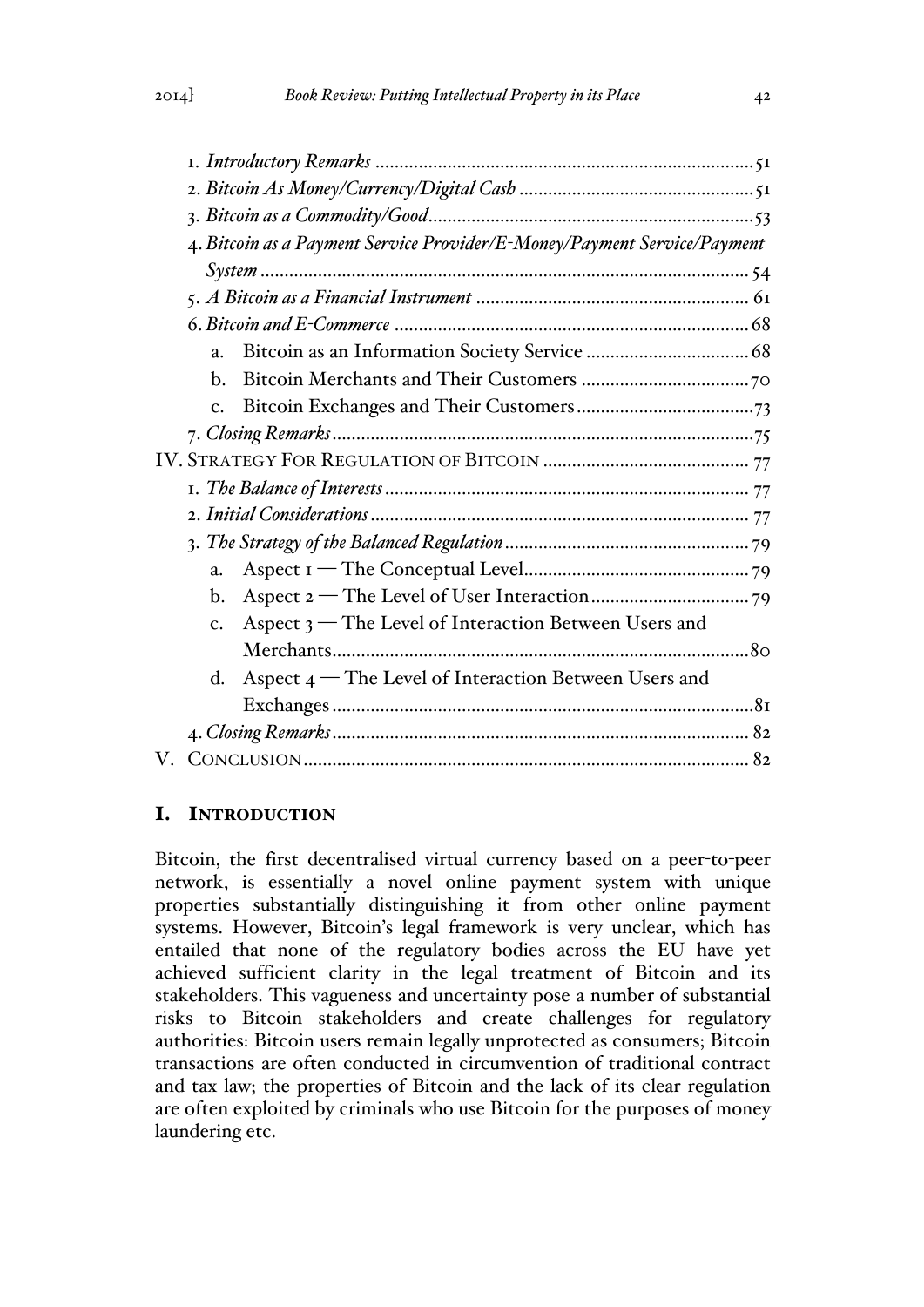Therefore, there is a need for a clear strategy of Bitcoin's regulation aiming to ensure the maximum possible balance between the interests of Bitcoin stakeholders longing for the preservation of Bitcoin's benefits and the mitigation of the relevant risks, and the interests of regulators striving for ensuring the compliance of Bitcoin stakeholders with the law. In this paper, the author develops such a strategy of balanced regulation.

The sought balanced regulation should determine the legal issues surrounding the concept of Bitcoin, clarify the legal statuses of and the legal rules applicable to Bitcoin stakeholders, and provide regulatory authorities with legal tools for overseeing the compliance of Bitcoin stakeholders with applicable law. In order to develop the strategy of Bitcoin's balanced regulation, the author analyses the aspects of Bitcoin's functionality from technical and legal perspectives. The legal analysis is carried out using the traditional legal dogmatic method.

The structure of the paper is as follows: In the introduction and section II, the author provides briefly information on the legality of Bitcoin and an overview of Bitcoin's functionality. Section III encompasses the legal analysis of Bitcoin and Bitcoin stakeholders. In section IV, the author's strategy of the implementation of the sought balanced regulation of Bitcoin is provided. In the conclusion, the author's findings are summarised. Within the paper, the focus is on the regulation of Bitcoin within the European Union (EU).

## II. EXPLANATION OF BITCOIN

## 1. *Is Bitcoin Legal?*

Notwithstanding that the concept of Bitcoin lacks clear legal framework, the EU regulatory bodies tend to agree that Bitcoin is legal. The European Central Bank in its comprehensive research on virtual currencies<sup>1</sup> has defined Bitcoin as 'unregulated digital money' which falls 'within central banks' responsibility as a result of characteristics shared with payment systems that give rise to the need for at least an examination of developments and the provision of an initial assessment'.<sup>3</sup> The European Banking Authority has designated virtual currencies, including Bitcoin, as 'a form of unregulated digital money that is not issued or guaranteed by a

<sup>&</sup>lt;sup>1</sup> European Central Bank, *Virtual Currency Schemes* (ECB Publications 2012)

<sup>&</sup>lt;www.ecb.europa.eu/pub/pdf/other/virtualcurrencyschemes201210en.pdf> accessed 17 April 2014.

 $\overline{2}$  ibid, 5.

 $3$  ibid, 47.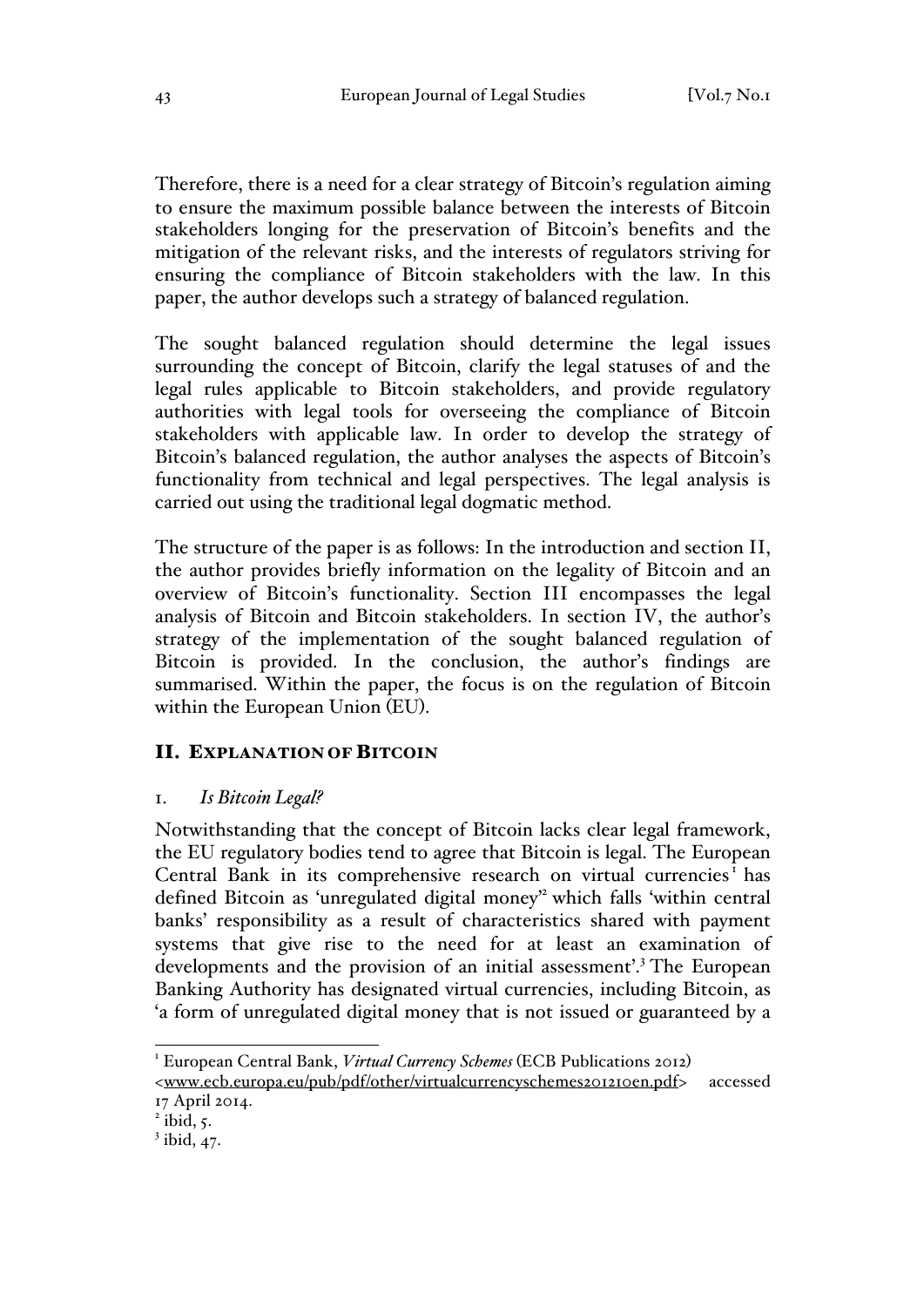central bank and that can act as means of payment'<sup>4</sup> . In Germany, the Federal Ministry of Finance has announced that Bitcoin is a 'unit of account' and a kind of 'private money' which can be used in 'multilateral clearing circles'.5 In Finland, the State Accounting Board has determined that Bitcoin transactions are subject to business accounting rules.<sup>6</sup>

## 2. *What Is Bitcoin and How Does It Work?*

#### $\mathbf{a}$ . A bitcoin and Bitcoin. The Bitcoin Protocol

Introduced in 2008<sup>7</sup> and launched in 2009, Bitcoin constitutes both a virtual currency and a digital payment system within which transactions in this currency are made. Bitcoin as a virtual currency is denominated in virtual units of account called bitcoins. Bitcoin as a payment system is not controlled and/or owned by any entity and is based on a decentralised peerto-peer network which consists of users and functions under the Bitcoin protocol.

The Bitcoin protocol solely determines the rules under which the Bitcoin network operates, the same way as any protocol functioning on the Internet determines rules for a specific technology. For example, Voice over IP (VoIP) protocols form the underlying set of rules for Internet telephony, and Simple Mail Transfer Protocol (SMTP) serves as an essential part of the set of rules for email communication. The Bitcoin protocol is open-source, which means that the review and modification of the protocol's code can be carried out by any developer.<sup>8</sup> However, the open-source nature of the protocol does not imply that any modification of the protocol instantaneously becomes an effective rule for the Bitcoin network. If this scenario was possible, anyone would be able to change the way Bitcoin functions by merely modifying the protocol's code in any arbitrary way. However, Bitcoin's security measure is the principle of consensus of the majority, which means that new modifications become

 <sup>4</sup> European Banking Authority, *Warning to consumers on virtual currencies* (EBA 2013) <www.eba.europa.eu/documents/10180/598344/EBA+Warning+on+Virtual+Currencie s.pdf> accessed 17 April 2014.

 $5$  Letter from Federal Ministry of Finance of Germany to Frank Schaeffler (7 August 2013) <www.frank-schaeffler.de/wp-content/uploads/2013/08/2013\_08\_07-Antwort-Koschyk-Bitcoins-Umsatzsteuer.pdf> accessed 17 April 2014.

<sup>6</sup> State Accounting Board of Finland, *Digitaalisen vertaisvaluutan käsittelystä kirjanpidossa* (State Accounting Board of Finland 2012) <http://ktm.elinar.fi/ktm/fin/kirjanpi.nsf/717602942eb71ebdc22570210049e02b/f3aa8c 34418d93e3c2257aad0040d1f3?OpenDocument> accessed 17 April 2014.

<sup>7</sup> See Satoshi Nakamoto, 'Bitcoin: A Peer-To-Peer Electronic Cash System' (*Bitcoin.org*, 2008) <http://bitcoin.org/bitcoin.pdf> accessed 17 April 2014.

<sup>&</sup>lt;sup>8</sup> 'Who Created Bitcoin?' (*Bitcoin.org*) <https://bitcoin.org/en/faq> accessed 17 April 2014.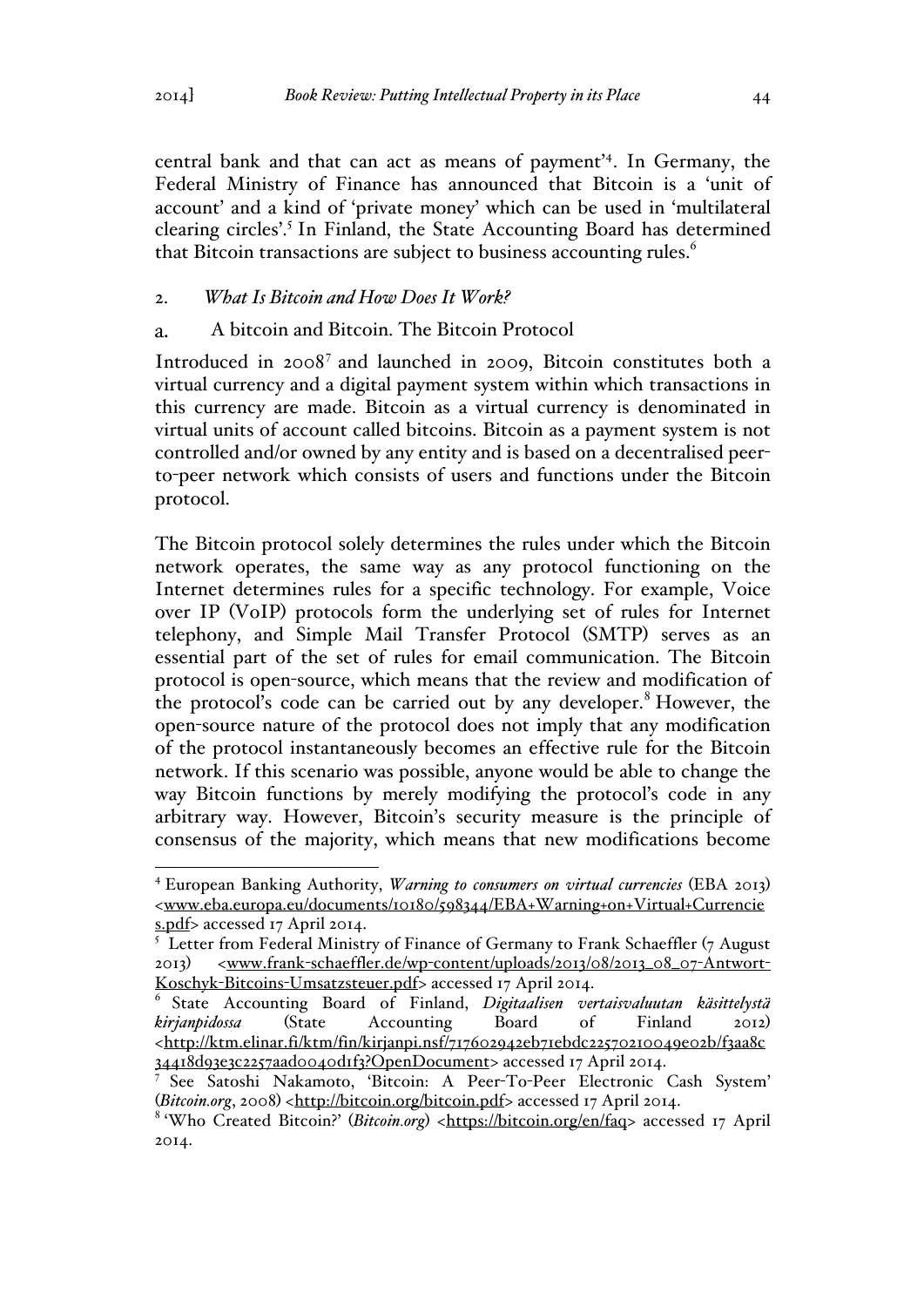effective rules if only these modifications are embraced by the majority of users of the network. <sup>9</sup> The majority of users embrace these new modifications by starting using the modified protocol-based client software, that is Bitcoin wallets, discussed in more detail in section II.2.e below. Logically, the users tend to embrace only those modifications which are not detrimental. Therefore, the Bitcoin protocol is practically impossible to amend in a way that contradicts the interests of the majority of users of the Bitcoin network.

The Bitcoin protocol ensures that bitcoins are created within the Bitcoin network at a pre-determined pace and with the pre-programmed supply: roughly every 10 minutes 25 new bitcoins are put into circulation. However, the base amount of bitcoins periodically created decreases by half every four years. To clarify, within the period from 2017 to 2020, only 12.5 bitcoins will be created at the same pace. A bitcoin is highly divisible, since it can be divided into 100 million units called satoshi. Due to the previously described properties of the Bitcoin protocol, the last satoshi will be created in 2140, and the total maximum amount of bitcoins ever created is about 21 million. Bitcoin has deflationary properties due to the limited supply, and can be used in any kind of transactions due to the high level of divisibility.<sup>10</sup>

#### $\mathbf{b}$ . Is Bitcoin Anonymous?

All Bitcoin transactions are made public in the online public ledger called the blockchain. The information available in the blockchain includes the details of every Bitcoin transaction. These details do not include information which could directly identify the parties of a transaction, but include the exact time and the estimated amount of the transaction, and also the transactors Bitcoin addresses used for sending and receiving bitcoins. Though the identifying information is not public, the other available data can be used to track the transaction to certain individuals.<sup>11</sup> Since the complete anonymity of the transacting parties is not achievable, Bitcoin can be classified as partly anonymous.

<sup>&</sup>lt;sup>9</sup> 'Could Users Collude Against Bitcoin?' (*Bitcoin.org*) <https://bitcoin.org/en/faq> accessed 17 April 2014; 'How Could the Bitcoin Protocol Be Changed? Has This Ever Occurred?' (*Bitcoin Beta*) <http://bitcoin.stackexchange.com/questions/3945/howcould-the-bitcoin-protocol-be-changed-has-this-ever-occurred> accessed 17 April 2014.

<sup>&</sup>lt;sup>10</sup> See 'Controlled Supply' (*Bitcoin wiki*) <https://en.bitcoin.it/wiki/Controlled\_supply> accessed 17 April 2014.

<sup>&</sup>lt;sup>11</sup> Elli Androulaki and others, 'Evaluating User Privacy in Bitcoin' in Ahmad-Reza Sadeghi (ed), *Financial Cryptography and Data Security: 17th International Conference, FC 2013, Okinawa, Japan, April 1-5, 2013, Revised Selected Papers* (Berlin Heidelberg, Springer 2013).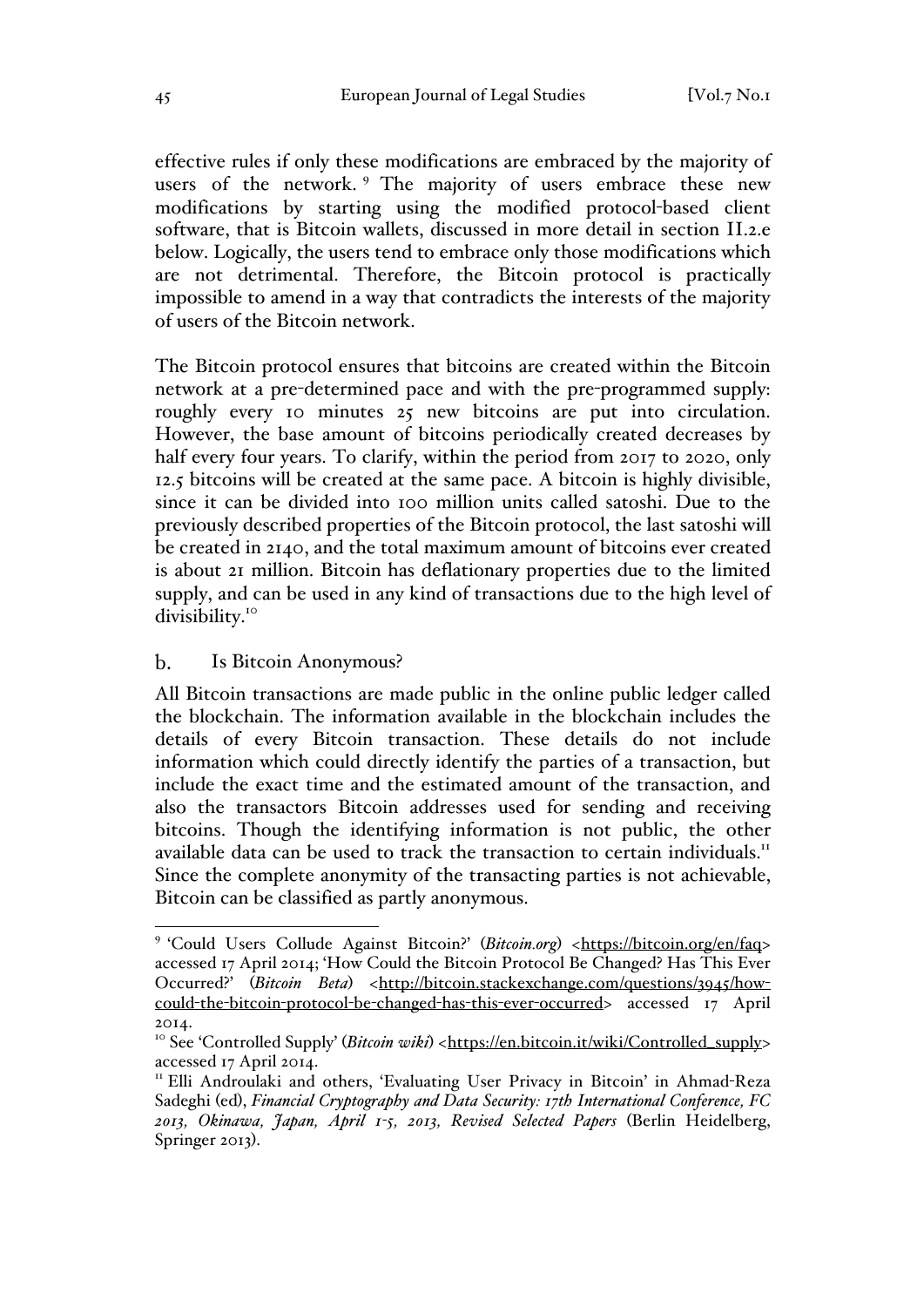### $\mathbf{C}$ . High Volatility

Resulting from its decentralised nature and qualities inherent to the Bitcoin protocol, Bitcoin as a virtual currency is not backed by any entity, is not redeemable for any commodity and has no intrinsic value. Bitcoin is a very volatile virtual currency, which can be seen from substantive fluctuations of its exchange value.<sup>12</sup> According to the European Central Bank, Bitcoin's exchange value 'with respect to other currencies is determined by supply and demand<sup>'.13</sup>

### d. Bitcoin Versus Traditional Payment Systems

Bitcoin was originally designed as an alternative to traditional centralised electronic payment systems which suffer 'from the inherent weaknesses of the trust based model'.<sup>14</sup> Such traditional digital payment systems have a number of properties: transaction costs are high, which makes small online transactions impracticable; the processing of transactions is timeconsuming; transactions are reversible, which allows chargeback fraud<sup>15</sup>; privacy of transactions is not achievable, since a payment service provider possesses identifying information on transactors; there tend to be territorial limitations of use, which makes impossible to send funds online from and to certain locations.

At the same time, Bitcoin provides the opportunity to conduct online transactions directly between transactors, not involving any trusted party such as a payment service provider. Bitcoin, in turn, essentially functions as digital cash: a transaction is private unless the parties transact with such Bitcoin stakeholders as Bitcoin exchanges (see the next section); the processing of the transaction may be instantaneous or very fast; the transaction is irreversible, which makes chargeback fraud impossible; there are no or insignificant transaction costs, which enables the practicability of small casual online payments; there are no territorial limitations, which means that bitcoins can be sent and received from and to any location. Therefore, Bitcoin has several advantages over traditional digital payment systems.

<sup>&</sup>lt;sup>12</sup> See 'Market Price (USD)' (*Blockchain.info*) <https://blockchain.info/charts/marketprice> accessed 17 April 2014.

 $\frac{1}{13}$  European Central Bank (n I), 6.

<sup>&</sup>lt;sup>14</sup> Nakamoto (n 7), 1.

<sup>15</sup> See 'Chargeback Fraud' (*Wikipedia)*

<sup>&</sup>lt;http://en.wikipedia.org/wiki/Chargeback\_fraud> accessed 17 April 2014.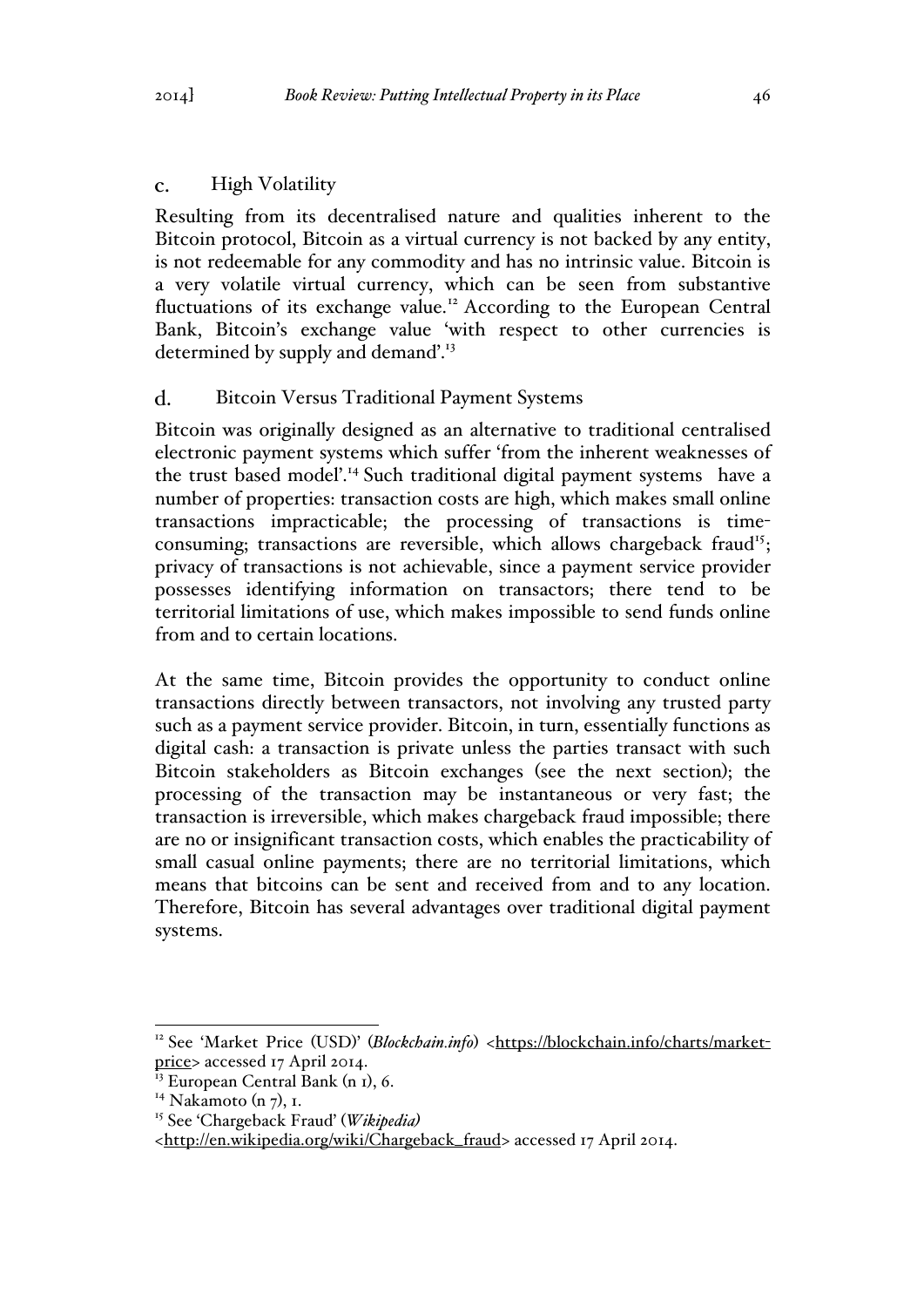#### Bitcoin Stakeholders and the Mechanism of Bitcoin Transactions e.

Bitcoin is used by an ever-increasing number of Bitcoin stakeholders who can be conditionally divided into four main categories: users, miners, exchanges, and merchants.

*Users* are the persons who use bitcoins to buy goods and services from Bitcoin merchants, store bitcoins, or buy or sell bitcoins for traditional currency through Bitcoin exchanges. To become a Bitcoin user, one needs to obtain a Bitcoin wallet by, for example, downloading a free open-source client software on a computer or a smartphone, or signing up for a free online service providing web wallets.<sup>16</sup> These software or web wallets are used as a storage for bitcoins and as a user client ensuring the interaction between the Bitcoin user and the Bitcoin network. The installation and usage of a Bitcoin wallet does not require the provision of any identifying data from a user. The wallets, just as the Bitcoin network, operate under the Bitcoin protocol. Operating principles and functions of the wallets are usually the same in essence irrespective of the wallet type or provider. The Bitcoin wallets are interoperable with each other.

The user is provided with two keys generated by the wallet: a private key and a public key. The private key is generated only once. It is secret and used as a password for the wallet. The public key, in turn, is generated any number of times on demand of the user. The public key is the user's Bitcoin address serving as a kind of a bank account for receiving and sending bitcoins. Therefore, the user may use different Bitcoin addresses for different transactions.

A bitcoin can be perceived as a record of transactions taken place within the Bitcoin network ('a chain of digital signatures'<sup>17</sup>) up to the moment when the bitcoin has been placed on the holder's Bitcoin address, or, put this another way, when the holder has obtained ownership over this bitcoin. When one Bitcoin user (the payer) sends bitcoins to another Bitcoin user (the payee), the payer digitally signs the message about the current transaction with her/his secret private key. The message in whole contains the information on: all the previous transactions related to these bitcoins; the amount of the bitcoins sent to the payee; and the payee's Bitcoin address which is the payee's public key.

Then, the payer sends the message about the current transaction not to the payee but to the Bitcoin peer-to-peer network, where the message

<sup>&</sup>lt;sup>16</sup> See 'Choose your Bitcoin Wallet' (*Bitcoin.org*) <http://bitcoin.org/en/choose-yourwallet> accessed 17 April 2014.

 $17$  Nakamoto (n 7), 2.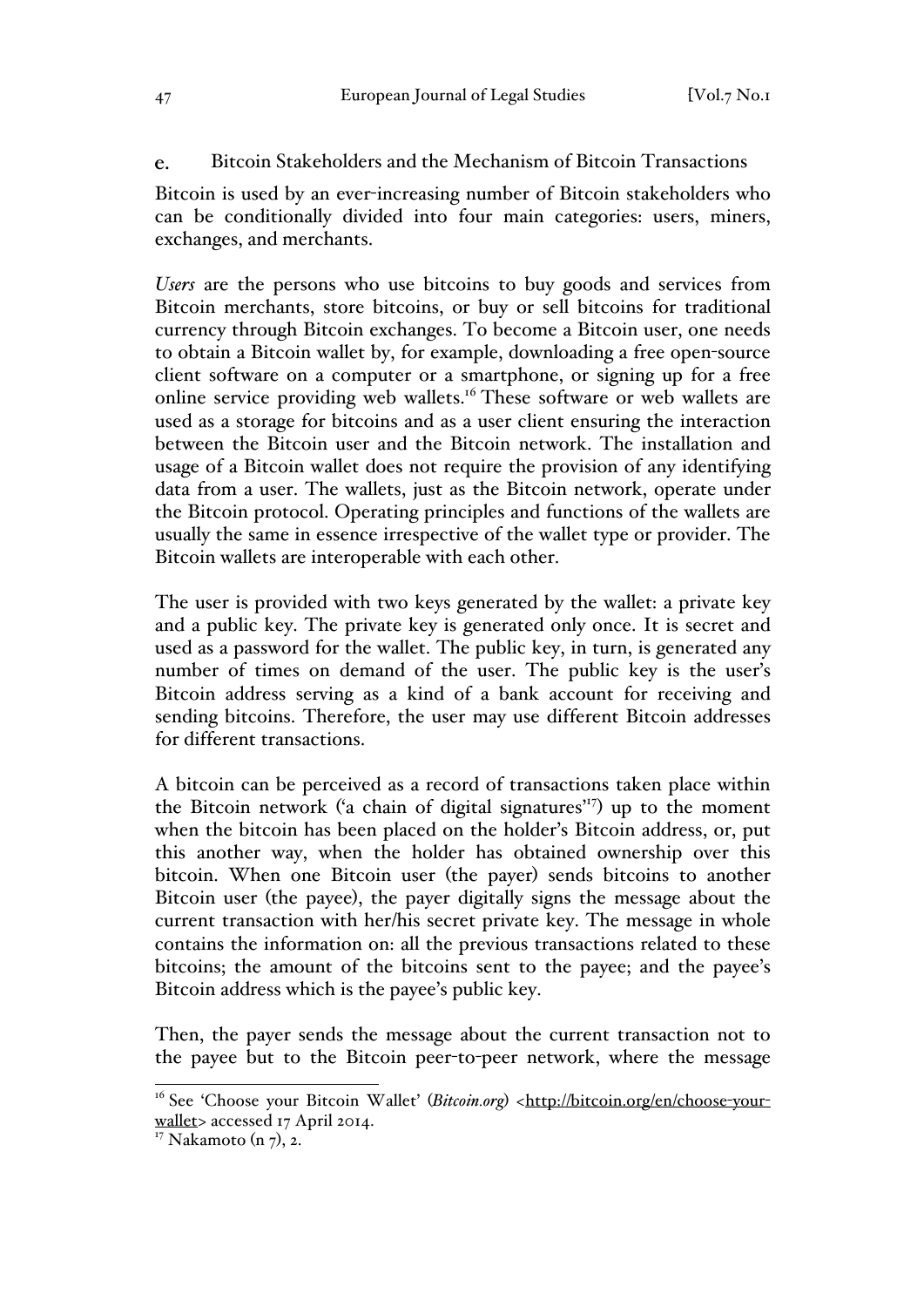should be included in a cluster of digital information called a 'block'. The block contains messages about other current transactions within the Bitcoin network, given these messages have not been included in any prior block. The block constitutes a kind of a mathematical puzzle, as every message is signed by payers' private keys and is, thus, based on public key cryptography.<sup>18</sup> After the message about the current transaction has been included into the block, this block should be placed into the Bitcoin public ledger called the 'blockchain'. The blockchain, as the name suggests, constitutes the chain of blocks. The blockchain is publicly accessible online.<sup>19</sup>

To be included into the blockchain, the block should be 'solved' by the Bitcoin miners. Solving the block basically means finding the unique answer to the mathematical puzzle constituting the block.20 The *miners* are those Bitcoin stakeholders who contribute the processing power of their computer systems to this process. When the block is solved, it is immediately placed into the blockchain. When the block is included into the blockchain, it means that all transactions, the information on which has been initially included into the block, are deemed confirmed by one block. Since every subsequent block contains the reference to the prior one, the transaction is confirmed by every block following the block into which the transaction has been initially included. This mechanism prevents the possibility of forgery and double spending of bitcoins.<sup>21</sup> Usually, a number of blocks should be solved to confirm the transaction.<sup>22</sup> When the message is sent, the payer's bitcoins are immediately sent to the payee, but the payee can spend these bitcoins only after the transaction has been confirmed.

The Bitcoin protocol ensures that one block is solved, or, in other words, the unique answer to the mathematical puzzle is found, roughly every 10 minutes.<sup>23</sup> This interval is kept standard with time, since the difficulty of blocks automatically adjusts to the computational powers of computer systems exploited by miners. As these computational powers tend to

 <sup>18</sup> See 'Public-Key Cryptography', *Wikipedia*

<sup>&</sup>lt;http://en.wikipedia.org/wiki/Public-key\_cryptography> accessed 17 April 2014.

<sup>&</sup>lt;sup>19</sup> See 'Home: Welcome to Blockchain' (*Blockchain.info*) <https://blockchain.info> accessed 17 April 2014.

<sup>&</sup>lt;sup>20</sup> See 'Blocks<sup>'</sup> (*Bitcoin wiki*) <https://en.bitcoin.it/wiki/Blocks> accessed 17 April 2014.<br><sup>21</sup> See 'Double-Spending' (*Bitcoin wiki*) <https://en.bitcoin.it/wiki/Double-spending>

accessed 17 April 2014.

<sup>&</sup>lt;sup>22</sup> See 'Confirmation' (*Bitcoin wiki*) <https://en.bitcoin.it/wiki/Confirmation> accessed 17 April 2014.

 $23$  See n 20.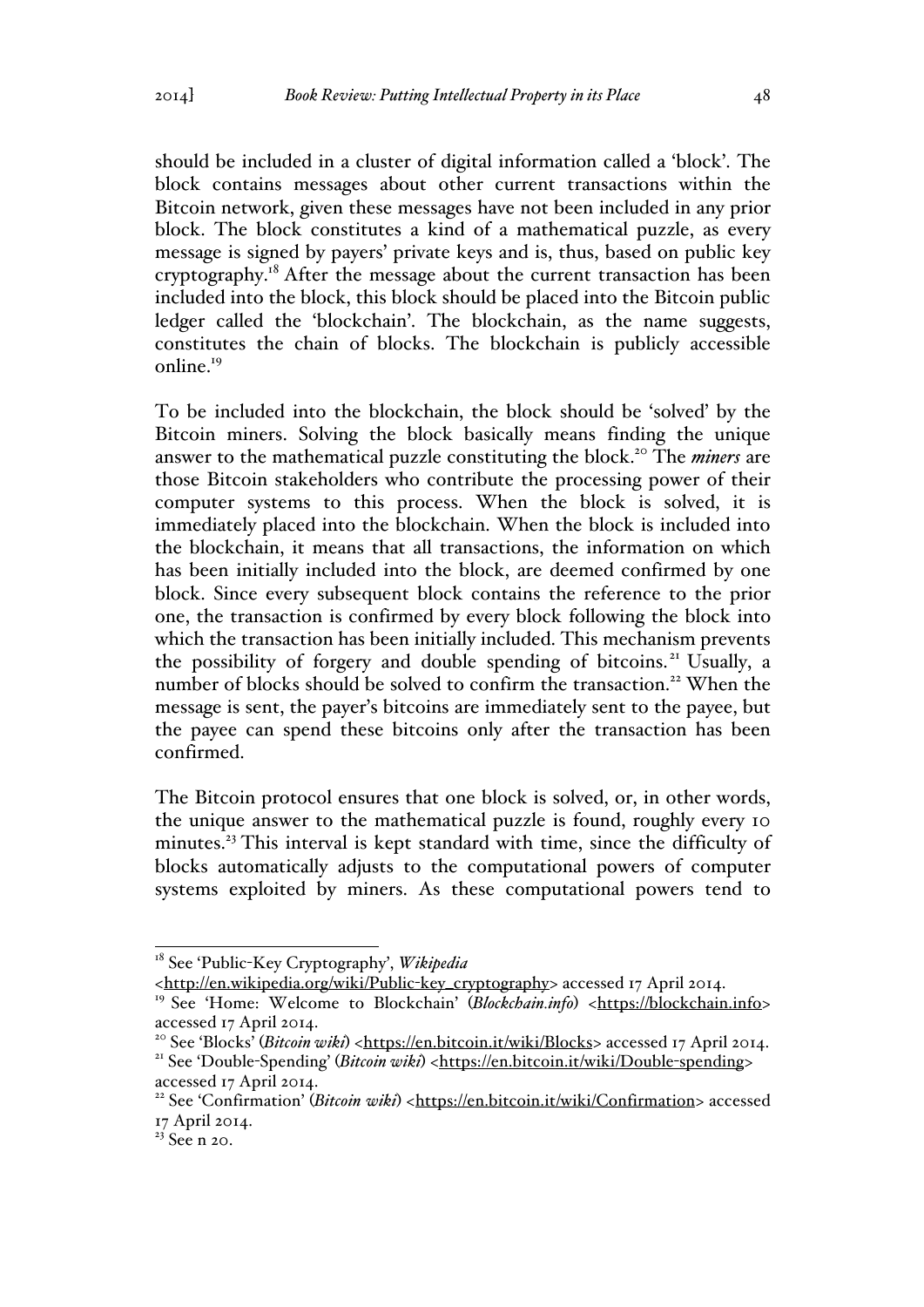$i$  increase<sup>24</sup>, so does the difficulty of the mathematical puzzles to solve. The amount of bitcoins, mentioned in section I.2.a. above, constitutes a kind of *reward* for solving a block. When the block is solved, the generated reward in the amount of 25 bitcoins (currently) is automatically sent to the randomly chosen Bitcoin address of the miner who has been contributing to the process of solving the block. The acquisition of the reward is always registered as the first transaction of the block and constitutes the essence of the Bitcoin mining.<sup>25</sup> The bitcoins obtained in this way are considered to be mined by the miner. Moreover, the miner may also receive an additional reward in the form of a transaction fee if it has been initially assigned by a payer for the priority confirmation of a transaction.

Another category of Bitcoin stakeholders is *Bitcoin exchanges* which provide the online trading platforms where the registered members can exchange their bitcoins for traditional currency and vice versa. A Bitcoin exchange is connected to the Bitcoin network and acts as an intermediary involved in the exchange transactions directly between its members. To become a member of the exchange, the Bitcoin user has to register an account on the exchange platform. In order to use services provided on the platform, including purchasing and selling bitcoins, or placing the member's funds on and withdrawing the member's funds from the member's account through a bank transfer, the member of the exchange usually has to verify his registered account. The account verification generally requires the submission of the member's identifying information including a valid ID to the exchange. <sup>26</sup> Currently the most popular European exchanges have implemented know-your-customer and anti-money laundering policies.<sup>27</sup>

*Bitcoin merchants*, in turn, are businesses which accept bitcoins as a medium of exchange for goods and services and are connected to the Bitcoin network. There are a number of available Bitcoin electronic payment processors providing Bitcoin merchants with the possibility to accept

<sup>&</sup>lt;sup>24</sup> See 'International Technology Roadmap for Semiconductors: 2011 Edition, Executive Summary' (according to the document, the number of transistors on a processor chip is doubling every 3 years since 2013, thus overcoming Moore's law, 2011) 86, 91, 95 <www.itrs.net/Links/2011ITRS/2011Chapters/2011ExecSum.pdf> accessed 17 April 2014. See also Gordon Moore, 'Cramming More Components Onto Integrated Circuits' (1965) 38(8) Electronics 114.

<sup>&</sup>lt;sup>25</sup> See 'What is Bitcoin Mining?' (*Youtube*) <www.youtube.com/watch?v=GmOzih6I1zs> accessed 17 April 2014.

<sup>&</sup>lt;sup>26</sup> See 'Privacy Policy' (*Bitstamp*) <www.bitstamp.net/privacy-policy/> accessed 17 April 2014.

<sup>27</sup> ibid. See also 'Coinfloor Terms and Conditions' (*Coinfloor*)

<sup>&</sup>lt;https://coinfloor.co.uk/legal> accessed 17 April 2014; 'Terms of Service of Bitcoin-Central.Net' (*Bitcoin-Central*) <https://bitcoin-central.net/page/tos> accessed 17 April 2014.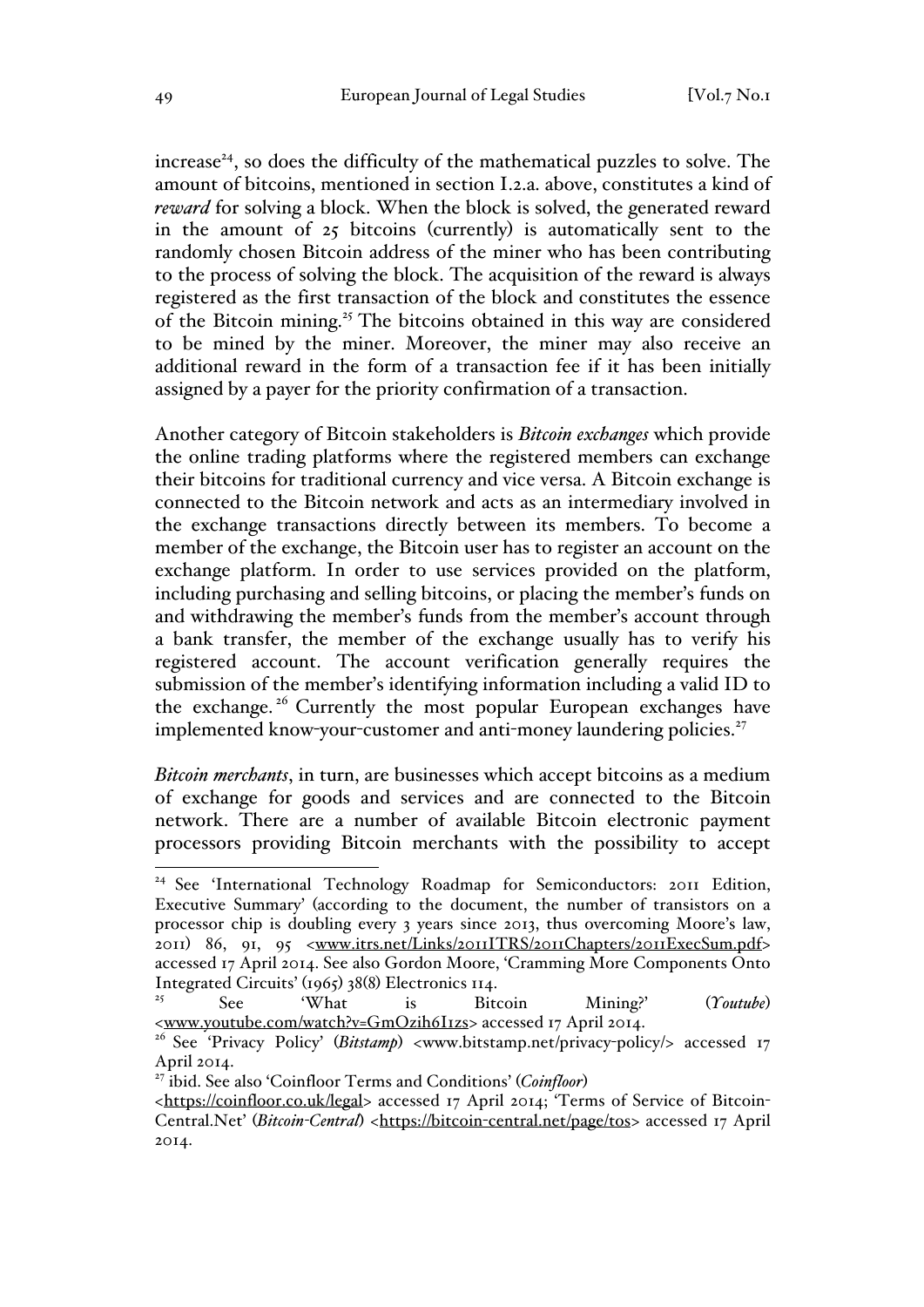bitcoins in business.<sup>28</sup> Considering the nature of Bitcoin transactions, a Bitcoin merchant does not usually check the identity of a customer. The only thing usually required from the customer is the provision of a valid email address to ensure the subsequent commercial communication, and, in case of a physical delivery of goods or services, a valid delivery address. Therefore, Bitcoin merchants do not tend to implement know-yourcustomer and anti-money laundering policies.

Importantly, since the roles of the Bitcoin stakeholders listed above are conditionally assigned according to the kind of activity of a Bitcoin stakeholder, it is typical that the same Bitcoin stakeholder would fall under or even combine certain different roles from time to time. For example, Bitcoin users carry the roles of miners as long as these users contribute the computational powers of their computer systems to the Bitcoin network. Conversely, miners act as users when they spend bitcoins previously mined.

## 3. *Closing Remarks*

It can be concluded from the discussion above that Bitcoin constitutes both a very volatile virtual currency and a partly anonymous digital payment system within which transactions in this currency are made. Bitcoin as a virtual currency is denominated in bitcoins. Bitcoin as a payment system is not controlled and/or owned by any entity and is based on a decentralised peer-to-peer network operating under the Bitcoin protocol which is practically impossible to amend in a way that contradicts the interests of the majority of Bitcoin stakeholders.

Bitcoin has several advantages over traditional payment systems: transactions can be private; there are no or insignificant transaction costs; there are no territorial limitations; the processing of transactions is instantaneous or very fast; transactions are irreversible.

The main categories of Bitcoin stakeholders are users, miners, exchanges, and merchants. To become a Bitcoin user, one needs to register a Bitcoin wallet which serves as a storage for bitcoins and a user client ensuring the interaction between the Bitcoin user and the Bitcoin network. The creation of bitcoins within the network is carried out under the Bitcoin protocol through rewarding the Bitcoin miners who confirm Bitcoin transactions.

In the next section, the legal analysis of Bitcoin and Bitcoin stakeholders is carried out.

 $28$  BitPay is one of the most popular merchant tools implemented to accept bitcoins in business, and currently supports over 30 thousand businesses and organisations; <https://bitpay.com> accessed 17 April 2014.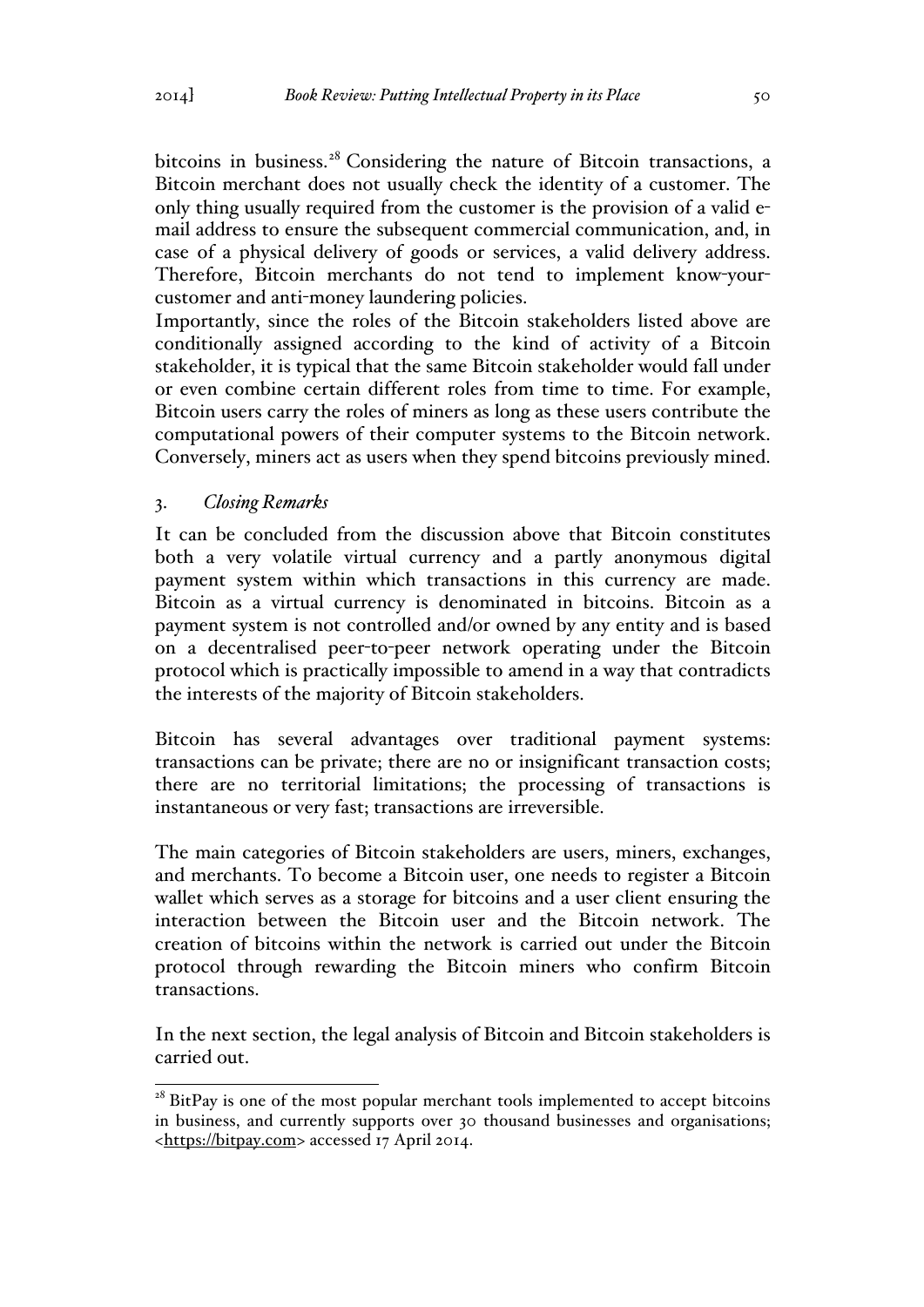### III. LEGAL ANALYSIS OF BITCOIN AND BITCOIN STAKEHOLDERS

### 1. *Introductory Remarks*

In this section, the legal analysis of Bitcoin's functionality is carried out from the perspective of relevant EU supranational legislation and underlying conceptual framework. The legal analysis aims to demonstrate the overall lack of clarity about Bitcoin's legal framework, reflect the author's attempts at determining the applicability of relevant legislation to Bitcoin and its stakeholders, and, more importantly, deliver research data necessary for determining the regulatory scheme in the final Section. The legal analysis method allows to determine the degree of Bitcoin's legal commonality with conceptual and legal categories covered by the relevant legislation.

### 2. *Bitcoin As Money/Currency/Digital Cash*

There are three known essential functions of money: a medium of exchange, a unit of account, and a store of value.<sup>29</sup> In 2012, the European Central Bank defined virtual currencies, including Bitcoin, as 'a type of unregulated, digital money<sup>30</sup>, which 'act[s] as a medium of exchange and as a unit of account within a particular virtual community<sup>31</sup>, but does not clearly 'fulfil the 'store of value' function in terms of being reliable and safe'.<sup>32</sup> More recently, the European Banking Authority have designated virtual currencies, including Bitcoin, as 'a form of unregulated digital money that is not issued or guaranteed by a central bank and that can act as means of payment'.33

Though the issue is controversial, one can argue that Bitcoin has all the essential functions of money: Bitcoin serves as a medium of exchange when bitcoins are sent to merchants in exchange for goods and services; Bitcoin

<sup>&</sup>lt;sup>29</sup> See European Central Bank, *Virtual Currency Schemes* (ECB Publications 2012) 10 <www.ecb.europa.eu/pub/pdf/other/virtualcurrencyschemes201210en.pdf> accessed 17 April 2014; 'Money' (*Wikipedia*) <http://en.wikipedia.org/wiki/Money> accessed 17 April 2014.

 $3^\circ$  European Central Bank (n 29), 13.

 $3<sup>1</sup>$  European Central Bank (n 29), 11.

 $32$  ibid.

<sup>&</sup>lt;sup>33</sup> European Banking Authority, 'Warning to consumers on virtual currencies' (EBA 2013) 2

<sup>&</sup>lt;www.eba.europa.eu/documents/10180/598344/EBA+Warning+on+Virtual+Currencie s.pdf> accessed 17 April 2014.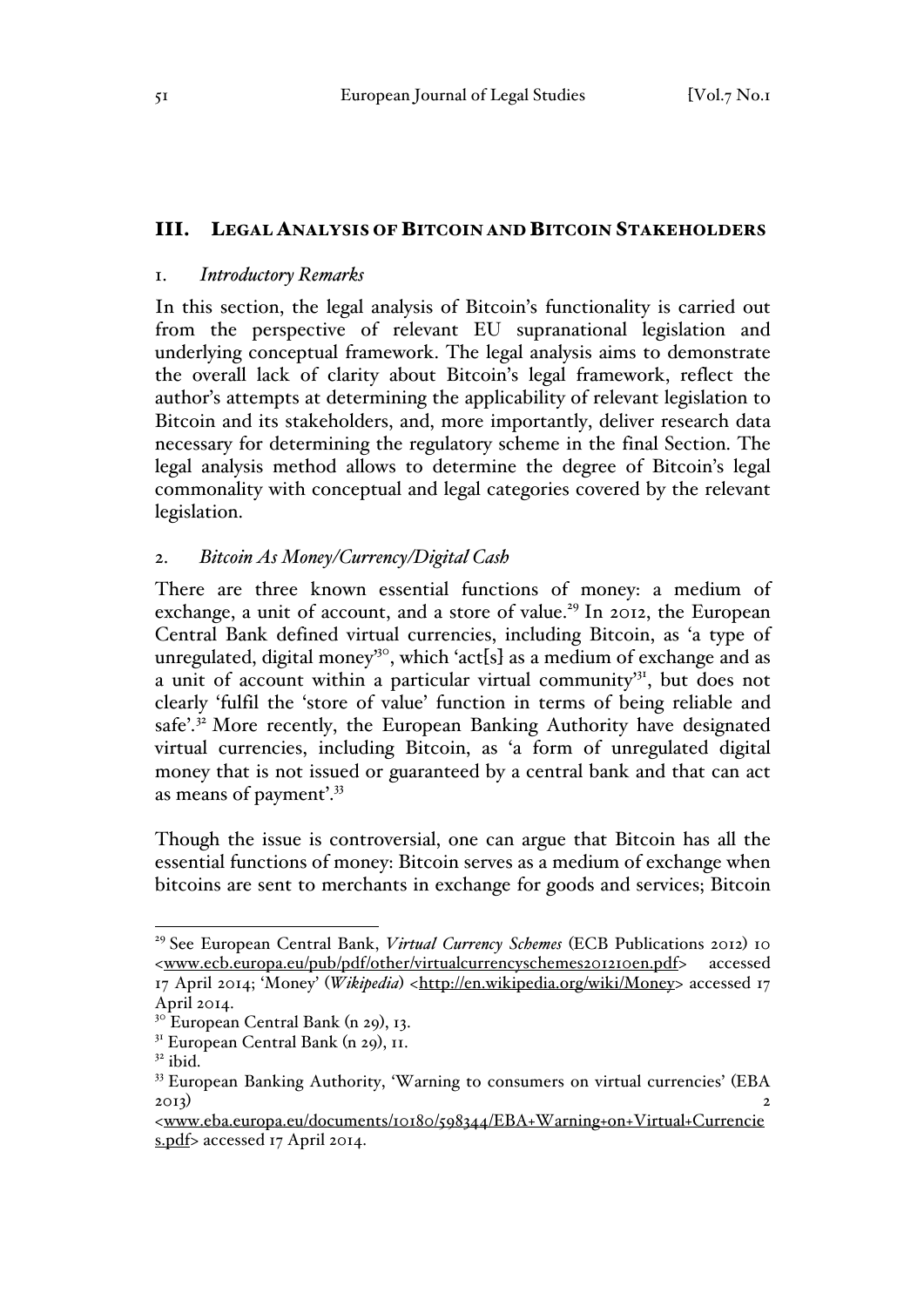functions as a unit of account when merchants denominate the prices of certain goods and services in bitcoins; and Bitcoin is used as a store of value when users hold bitcoins to send or sell them in future, relying on a positive leap forward in the exchange price of the bitcoins (see section II.2.c. above).

There are three known types of money: commodity money, representative money, and fiat money.<sup>34</sup> Commodity money is the money whose intrinsic value is determined by the commodity the money is made of. The supply of commodity money is naturally limited, which may cause deflation increasing the value of this money. Silver or ancient gold coins are examples of commodity money. Representative money is the money whose intrinsic value is backed by a certain commodity this money is redeemable for.<sup>35</sup> Tokens or certificates that can be exchanged for a fixed quantity of gold are representative money.<sup>36</sup> Finally, fiat money is not made of or backed by any commodity, and has no intrinsic value. Fiat money is a legal tender put into circulation and backed by a government. Nowadays, fiat money constitutes the basis of modern economies. The supply of fiat money is not naturally limited. Currency is a form of fiat money, and is a fungible, transferable, divisible and recognisable legal tender. In its turn, cash is a tangible form of currency. Currency is centralised, since it is issued and backed by a government. The exchange value of the currency directly depends on the government policy and the national economy.

As has been noted, Bitcoin has all the essential functions of money. At the same time, Bitcoin is, like commodity money, scarce and endowed with deflationary properties, since its supply is initially limited by the Bitcoin protocol (see section II.2.a. above). Bitcoin has, like fiat money, no intrinsic value backed by any commodity. A bitcoin is a denomination of Bitcoin-currency which is, in turn, a form of Bitcoin-money. It can be argued that Bitcoin is, like a legal tender, fungible, transferable, divisible (even to a much higher extent than fiat, that is traditional, currencies), and somewhat recognisable. Bitcoin fundamentally functions as digital cash. Since Bitcoin functions digitally, the concept of cash as a form of currency, and the concept of currency as a denomination of cash, merge into the one concept of Bitcoin.

At the same time, Bitcoin's lack of intrinsic value backed by a commodity

 <sup>34</sup> See 'Money' (n 29); Jodi Beggs, 'Types of Money' (*About.com*)

<sup>&</sup>lt;http://economics.about.com/od/money/a/Types-Of-Money.htm> accessed 17 April 2014.

 $35$  ibid.

<sup>36</sup> See 'Representative Money' (*Fact Index*)

<sup>&</sup>lt;www.fact-index.com/r/re/representative\_money.html> accessed 17 April 2014.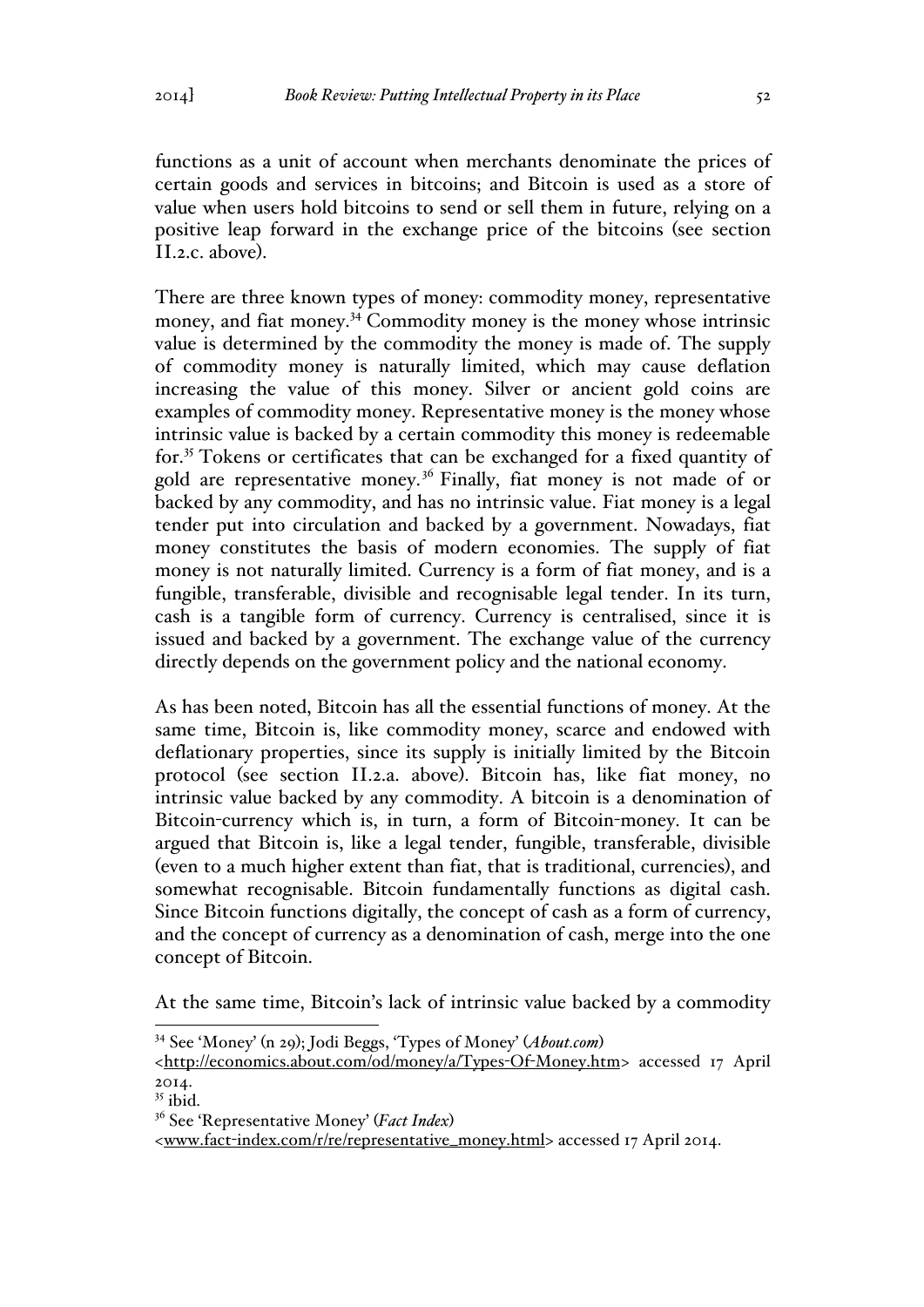distinguishes Bitcoin from commodity money. Bitcoin is, unlike fiat money, not backed by any entity. Bitcoin is decentralised, since it is not issued by any entity but created by the dispersed Bitcoin community itself. Furthermore, Bitcoin is, unlike representative money, not redeemable for any commodity.

Considering that Bitcoin shares certain common properties with commodity money and fiat money, and carries some novel characteristics not peculiar to any analysed type of money, it can be argued that Bitcoin may constitute a novel type of money and a new type of currency, not yet recognised anywhere as a legal tender.

## 3. *Bitcoin as a Commodity/Good*

Since the supply of Bitcoin is initially limited, and bitcoins are created by Bitcoin miners at an ever-decreasing pace due to the Bitcoin protocol, one may assume that Bitcoin shares common features with commodities. Though the EU supranational legislation does not provide a conventional definition of a commodity, this category is generally recognised as a homogeneous fungible good whose value is determined by supply and demand. 37

As Bitcoin is traded on exchange platforms for fiat currency, one may assume that Bitcoin is a good. Its standard definition can be found in the Agreement on the European Economic Area (EEA Agreement)<sup>38</sup> which defines a good as 'both materials and products'.<sup>39</sup> A material is defined as 'any ingredient, raw material, component or part, etc., used in the manufacture of the product.<sup>40</sup> A product means 'the product being manufactured, even if it is intended for later use in another manufacturing operation'.41

Bitcoin does not fall under the definition of a material, since Bitcoin is not tangible and is not used in any manufacturing process. Whether or not Bitcoin can be considered a product depends on the degree of congruence of the Bitcoin mining activity with the activity of manufacturing. Manufacture, pursuant to the EEA Agreement, is 'any kind of working or

 <sup>37</sup> See 'Economics A-Z terms: Commodity' (*The Economist*)

<sup>&</sup>lt;www.economist.com/economics-a-to-z/c#node-21529407> accessed 17 April 2014.

 $3^8$  Agreement on the European Economic Area [1994] OJ L1/3.

<sup>&</sup>lt;sup>39</sup> Protocol 4 on the rules of origin to the Agreement on the European Economic Area  $\lceil \log_4 \rceil$  OJ L $\frac{1}{54}$ , art 1 point (d).<br><sup>40</sup> Protocol 4 (n 39), art 1 point (b).<br><sup>41</sup> Protocol 4 (n 39), art 1 point (c).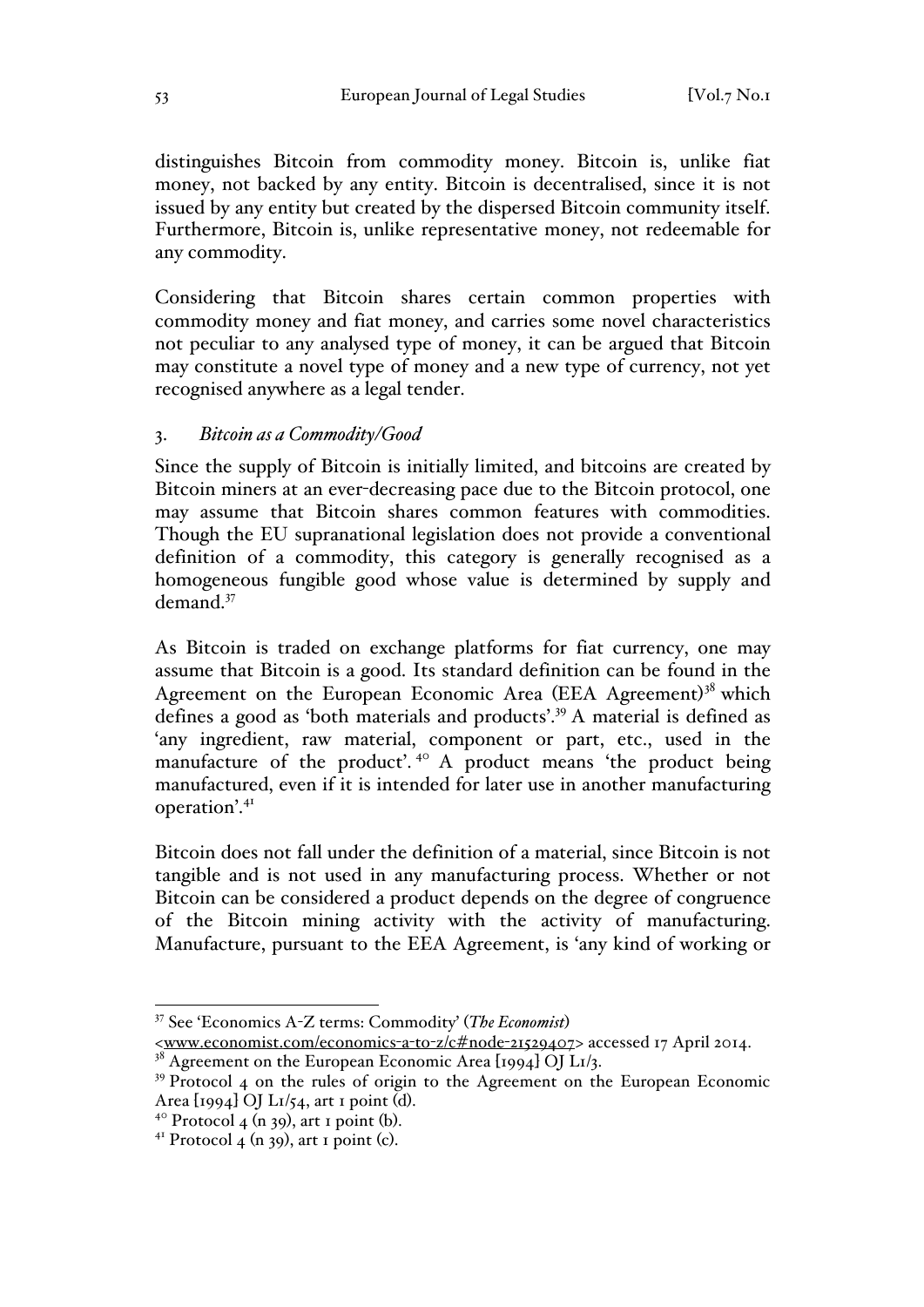processing including assembly or specific operations'. <sup>42</sup> From this perspective the Bitcoin mining seems to be essentially similar to the process of manufacturing. But, the concept of manufacturing has been always considered from the industrial angle, which implies that there should be a certain manufacturer which intends to use produced goods and/or sell them to consumers. If so, Bitcoin cannot be classified as a good, since there cannot be determined a certain entity which produces bitcoins. However, if one considers the essence of the process, but not the implication stated previously, the Bitcoin mining may fall under the definition of manufacturing, and, therefore, Bitcoin may be theoretically considered a good.

Assuming that Bitcoin is a good, one can argue that Bitcoin is, just as a commodity, homogenous and fungible good, since Bitcoin is denominated in bitcoins, which are the units of the same nature. Bitcoin's value is determined by supply and demand. Therefore, Bitcoin may also theoretically fall under the definition of a commodity.

As can be seen from the discussion above, Bitcoin may in theory fall under the statutory definitions of a commodity and a good. However, though certain EU regulators have acknowledged that Bitcoin may be used as an article of commerce 43, both the EEA Agreement and the Harmonised Commodity Description and Coding System<sup>44</sup> perceive commodities and goods as tangible items and do not cover digital concepts such as Bitcoin.

## 4. *Bitcoin as a Payment Service Provider/E-Money/Payment Service/Payment System*

Since Bitcoin is essentially a platform for digital payments, one may assume that Bitcoin is a payment service provider. The Payment Services Directive (PSD)<sup>45</sup> is applicable to payment services provided within the EU. <sup>46</sup> The PSD distinguishes several categories of payment service

<sup>42</sup> Protocol 4 (n 39), art 1 point (a). <sup>43</sup> '*Merkblatt - Hinweise zum Zahlungsdiensteaufsichtsgesetz (ZAG)*' (BaFin 2011)

<sup>&</sup>lt;www.bafin.de/SharedDocs/Veroeffentlichungen/DE/Merkblatt/mb\_111222\_zag.html > accessed 17 April 2014.

<sup>44</sup> 'HS Nomenclature 2012 Edition' (*World Customs Organization*)

<sup>&</sup>lt;www.wcoomd.org/en/topics/nomenclature/instrument-and-

tools/hs\_nomenclature\_2012/hs\_nomenclature\_table\_2012.aspx> accessed 17 April 2014.

<sup>45</sup> Directive 2007/64/EC of the European Parliament and of the Council of 13 November 2007 on payment services in the internal market amending Directives 97/7/EC, 2002/65/EC, 2005/60/EC and 2006/48/EC and repealing Directive 97/5/EC  $[2007]$  OJ L319/1 ('PSD').<br><sup>46</sup> PSD (n 45), art 2 para 1.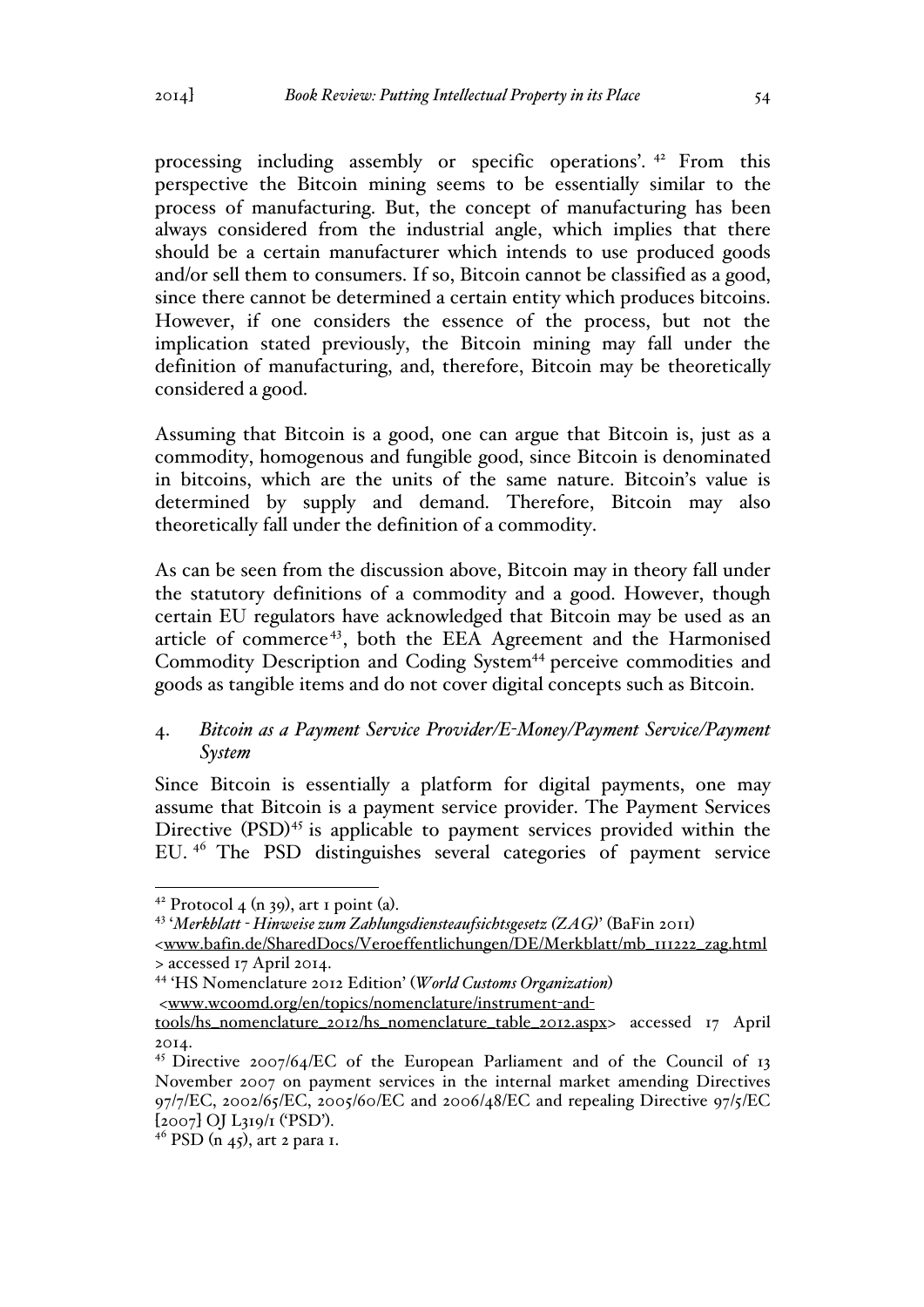providers, among which are credit institutions, e-money institutions, and payment institutions. Pursuant to the Credit Institutions Regulation (CIR) 47, which stipulates prudential requirements for credit institutions and investment firms supervised under the Credit Institutions Directive  $(CID)^{48}$ , a credit institution means 'an undertaking the business of which is to take deposits or other repayable funds from the public and to grant credits for its own account'.<sup>49</sup> The E-Money Directive (EMD)<sup>50</sup>, which integrates e-money institutions into the regulatory framework of the  $PSD<sup>51</sup>$ , designates an e-money institution as a 'legal person that has been granted authorisation  $[...]$  to issue electronic money'.<sup>52</sup>

Bitcoin can neither be classified as a credit institution nor an e-money institution, as Bitcoin is not a legal entity. To the contrary, as we have seen before, Bitcoin is a decentralised virtual currency circulating within the Bitcoin peer-to-peer network which operates under the Bitcoin protocol and is not controlled or owned by any entity. Therefore, it should be analysed whether Bitcoin may constitute e-money.

The EMD defines e-money as

electronically […] stored monetary value as represented by a claim on the issuer which is issued on receipt of funds for the purpose of making payment transactions […], and which is accepted by a natural or legal person other than the electronic money issuer.<sup>53</sup>

The EMD distinguishes several categories of e-money issuers, among which are credit institutions and e-money institutions. Pursuant to the EMD, 'electronic money issuers issue e-money at par value on the receipt of the funds'54. Moreover, e-money issuers shall redeem, at any moment

 <sup>47</sup> Regulation (EU) No 575/2013 of the European Parliament and of the Council of 26 June 2013 on prudential requirements for credit institutions and investment firms and amending Regulation (EU) No 648/2012 [2013] OJ L176/1 ('CIR'). <sup>48</sup> Directive 2013/36/EU of the European Parliament and of the Council of 26 June

<sup>2013</sup> on access to the activity of credit institutions and the prudential supervision of credit institutions and investment firms, amending Directive 2002/87/EC and repealing Directives 2006/48/EC and 2006/49/EC [2013] OJ L176/338 ('CID').<br><sup>49</sup> CIR (n 47), art 4 para 1 point 1.

<sup>&</sup>lt;sup>50</sup> Directive 2009/110/EC of the European Parliament and of the Council of 16 September 2009 on the taking up, pursuit and prudential supervision of the business of electronic money institutions amending Directives 2005/60/EC and 2006/48/EC and repealing Directive 2000/46/EC [2009] OJ L267/7 ('EMD').<br> $51$  ibid, recital 9.

 $52$  ibid, art 2 point 1.

<sup>53</sup> ibid, art 2 point 2.

 $54$  ibid, art 11 para 1.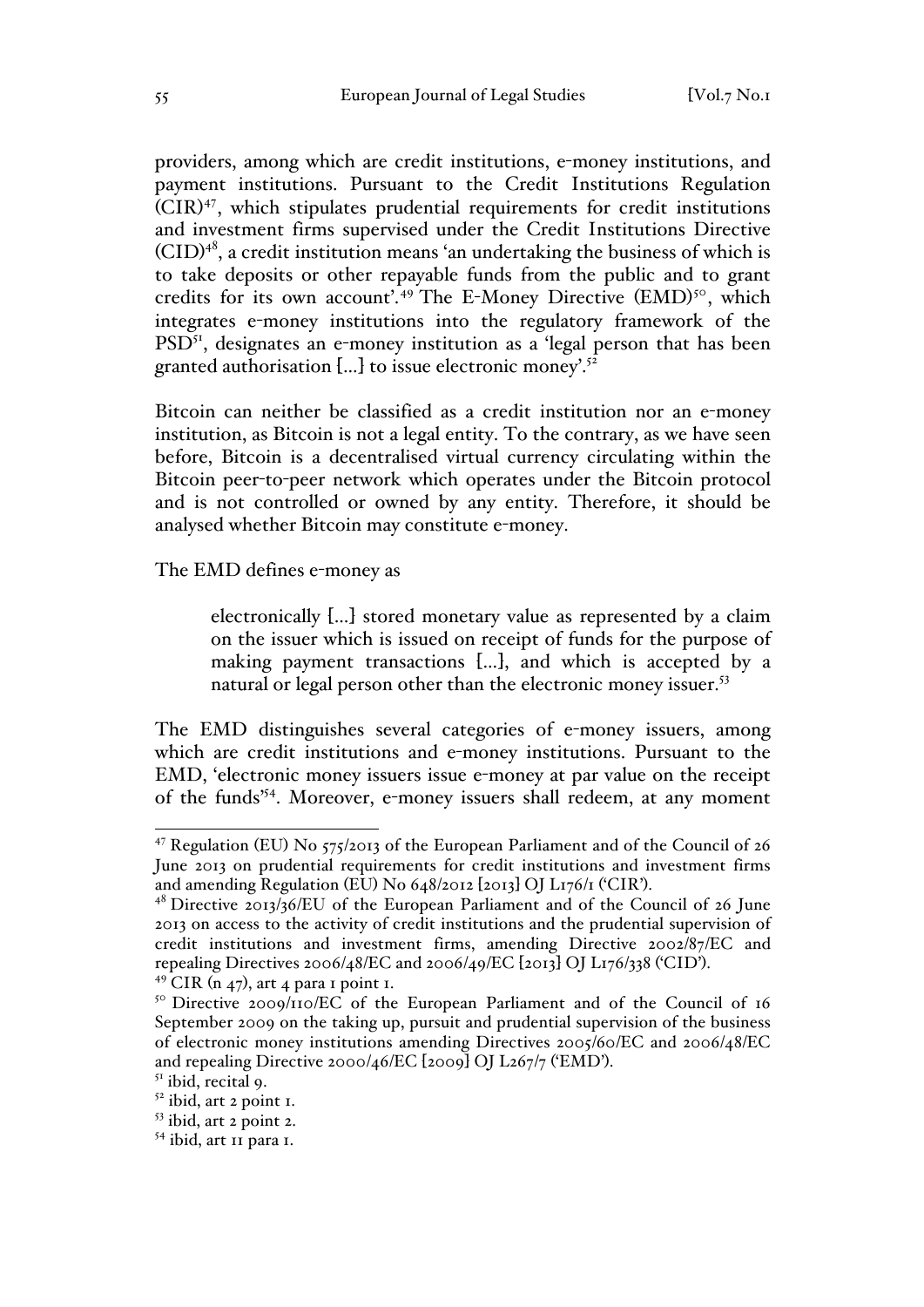and at par value, the monetary value of e-money held upon request of the e-money holder<sup>55</sup>.

Considering whether the statutory definition of e-money is applicable to Bitcoin, it can be argued that Bitcoin is a monetary value stored electronically and accepted by a person other than the issuer. But it is clear that Bitcoin is not a monetary value represented by a claim on the issuer, and is not issued on receipt of funds. Moreover, 'issuing' is not the term to be applicable in the case of Bitcoin, since this term is usually used within the context of the centralised putting into circulation, and bitcoins are not issued by any entity but created by the disseminated community of Bitcoin miners, which essentially means that the Bitcoin network produces bitcoins itself without receipt of any funds. Furthermore, the principle of redemption of the monetary value of e-money set out in the PSD cannot be applied in the case of Bitcoin, since there is no legal entity in charge of issuing bitcoins on receipt of funds and the redemption of the monetary value of bitcoins upon request of the holder. Therefore, the current statutory definition of e-money is not applicable to Bitcoin. It can be concluded that Bitcoin clearly falls outside the scope of the EMD. Besides, the European Central Bank have also argued that the EMD does not seem to be applicable to Bitcoin.<sup>56</sup>

The PSD does not regulate the issuance of e-money or amend the prudential regulation of e-money institutions and payment institutions the new category of payment service providers introduced by the PSD are not allowed to issue e-money. <sup>57</sup> Payment institutions are also not entitled to take deposits and are subject to the single licensure<sup>58</sup> and the effective anti-money laundering requirements.<sup>59</sup> A payment institution is designated by the PSD as 'a legal person that has been granted authorisation […] to provide and execute payment services throughout the Community'.<sup>60</sup> At the same time, a payment service, as determined by the PSD, includes, inter alia, services for execution of payment transactions and services for money remittance.<sup>61</sup>

Since Bitcoin is not a legal entity and is not controlled and/or owned by any legal entity, Bitcoin cannot be classified as a payment institution. However, considering the information stated above, one can assume that

 <sup>55</sup> ibid, art 11 para 2.

 $56$  European Central Bank (n 29), 43.

 $57$  PSD (n 45), recital 9.

<sup>&</sup>lt;sup>58</sup> ibid, recital 10.

<sup>&</sup>lt;sup>59</sup> ibid, recital II.

 $60$  ibid, art 4 point 4.

 $<sup>61</sup>$  ibid, Annex.</sup>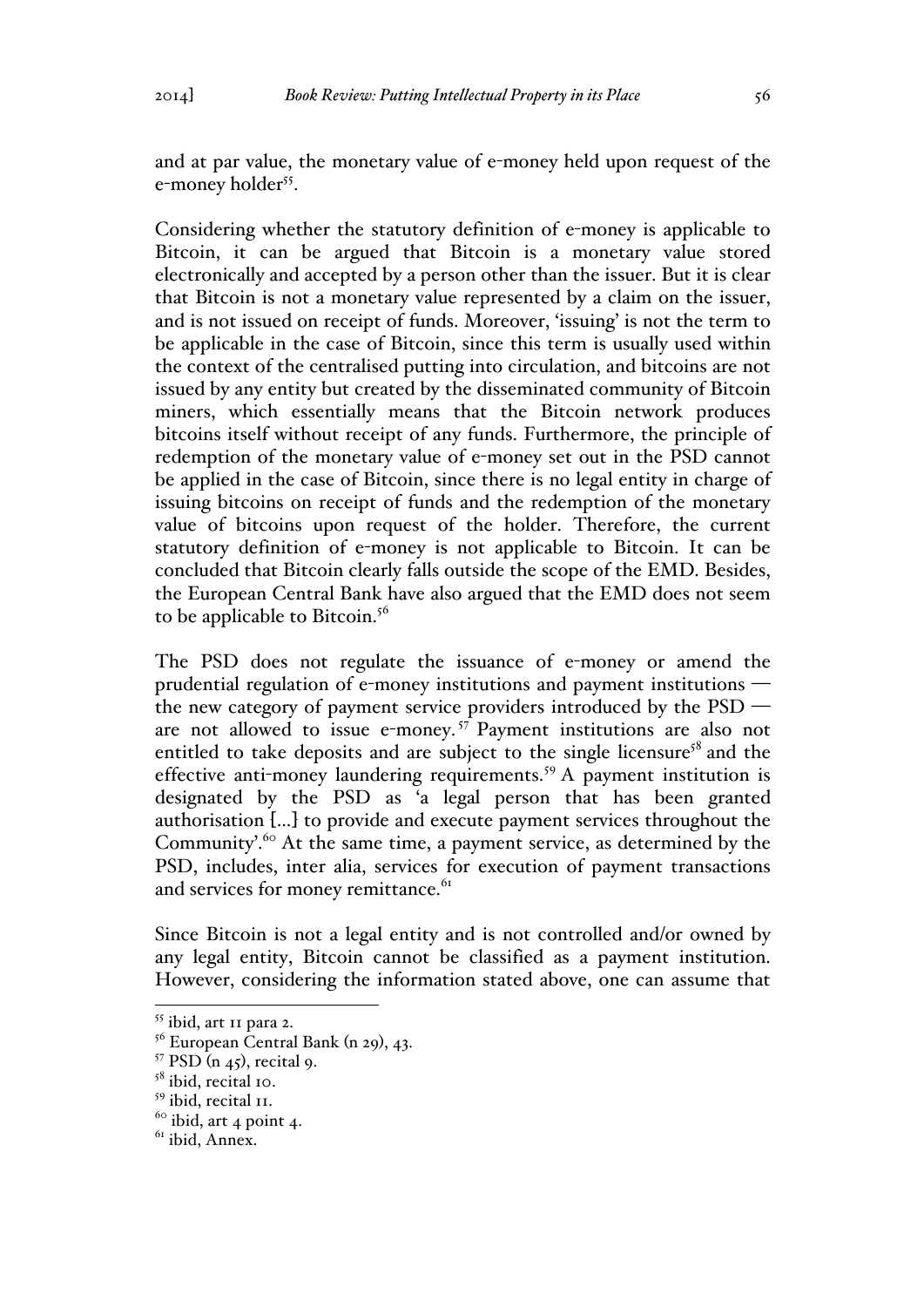Bitcoin may be classified as a payment service since Bitcoin allegedly falls under the classification of a service for execution of payment transactions, and a money remittance service.

A payment transaction is defined by the PSD as 'an act, initiated by the payer or by the payee, of placing, transferring or withdrawing funds, irrespective of any underlying obligations between the payer and the payee'.62 Funds, as defined by the PSD, means the 'banknotes and coins, scriptural money and e-money'. $63$  As has been concluded above, Bitcoin is not e-money. It means that bitcoins are not funds within the statutory meaning prescribed by the PSD. Nevertheless, assuming that Bitcoin is money and a currency (see section III.2. above), it is reasonable to examine the issue further, since in this case a Bitcoin transaction constitutes a transfer of funds from the Bitcoin payer to the Bitcoin payee irrespective of any obligations between the transactors. This approach leads to the assumption that the Bitcoin transaction may be classified as a payment transaction within the meaning of the PSD. However, it should be considered if a Bitcoin user might be classified as a payer or a payee under the PSD.

A payer, according to the PSD, means 'a natural or legal person who holds a payment account and allows a payment order from that payment account, or, where there is no payment account, a natural or legal person who gives a payment order'.<sup>64</sup>

First, it is important to analyse whether a Bitcoin payer holds a payment account within the meaning of the PSD or not. Pursuant to the PSD, a payment account is 'an account held in the name of one or more payment service users which is used for the execution of payment transactions'.<sup>65</sup> As has been mentioned in section II.2.e. above, the interaction between Bitcoin users and the Bitcoin network is carried out through Bitcoin wallets. The installation and usage of a Bitcoin wallet does not require the provision of any identifying data from a user (see sections II.2.b. and II.2.e. above). Moreover, the wallet itself does not constitute a Bitcoin address used for receiving or sending bitcoins; the wallet generates such addresses on demand of the user. Since the Bitcoin address is essentially used for the execution of Bitcoin transactions, one may assume that the Bitcoin address is a payment account kept within the Bitcoin wallet. But, pursuant to the PSD, a payment account should be tied to the identity of the user. Since

 $\frac{62}{63}$  ibid, art 4 point 5.<br> $\frac{63}{3}$  ibid, art 4 point 15.

 $64$  ibid, art 4 point 7.

 $<sup>65</sup>$  ibid, art 4 point 14.</sup>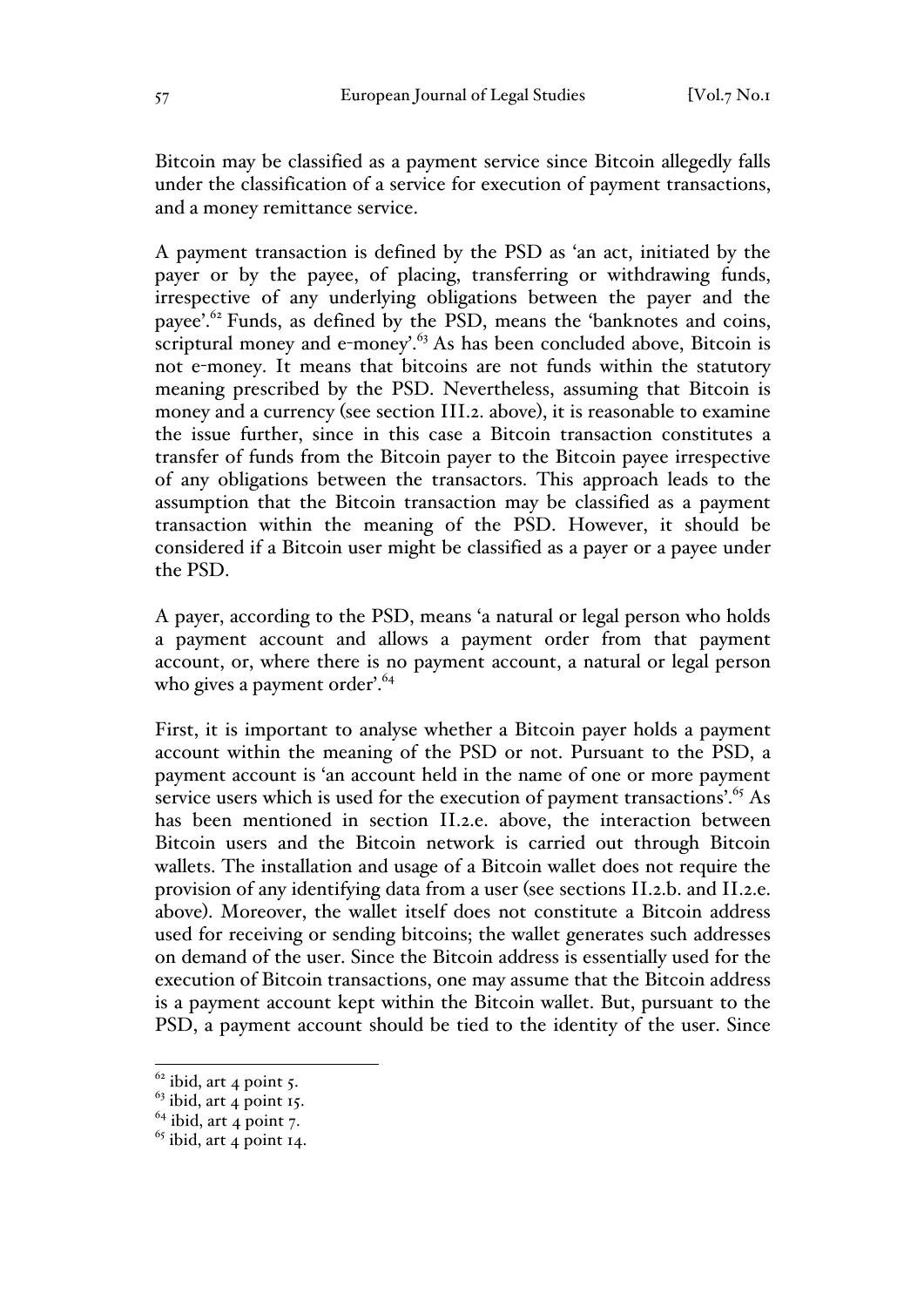The next issue to consider is whether the execution of a Bitcoin transaction may include the placement of a payment order. A payment order, according to the PSD, is 'any instruction by a payer or payee to his payment service provider requesting the execution of a payment transaction'.<sup>66</sup> It can be argued that the execution of a Bitcoin transaction does not include the placement of a payment order, since a Bitcoin user just sends the message to the Bitcoin network, not to any legal entity, and the network represented by miners ensures the processing, clearing and settlement of the transaction. Therefore, the Bitcoin payer cannot be considered a payer within the meaning of the PSD, as the Bitcoin payer does not hold a payment account and/or place a payment order.

A payee, according to the PSD, is 'a natural or legal person who is the intended recipient of funds which have been the subject of a payment transaction'.<sup>67</sup> Assuming that bitcoins are funds, one can assume that the Bitcoin payee is a payee within the meaning of the PSD. However, reverting to the definition of a payment transaction under the PSD, a Bitcoin transaction would be considered a payment transaction only if the Bitcoin transaction is initiated by a payer or a payee. It is the Bitcoin payer who initiates the Bitcoin transaction by signing and sending the message about the transaction. However, since the Bitcoin payer does not fall under the category of a payer envisaged in the PSD, the Bitcoin transaction does not meet the definition of a payment transaction under the PSD. This fact entails that Bitcoin does not fall under the classification of a payment service for execution of payment transactions within the meaning of the PSD, even if one considers bitcoins to be funds pursuant to the PSD.

The next issue to analyse is whether Bitcoin may constitute a payment service for money remittance within the meaning of the PSD. Money remittance is defined by the PSD as:

a payment service where funds are received from a payer (criterion 1), without any payment accounts being created in the name of the payer or the payee (criterion 2), for the sole purpose of transferring a corresponding amount to a payee or to another payment service provider acting on

 $66$  ibid, art 4 point 16.

 $67$  ibid, art 4 point 8.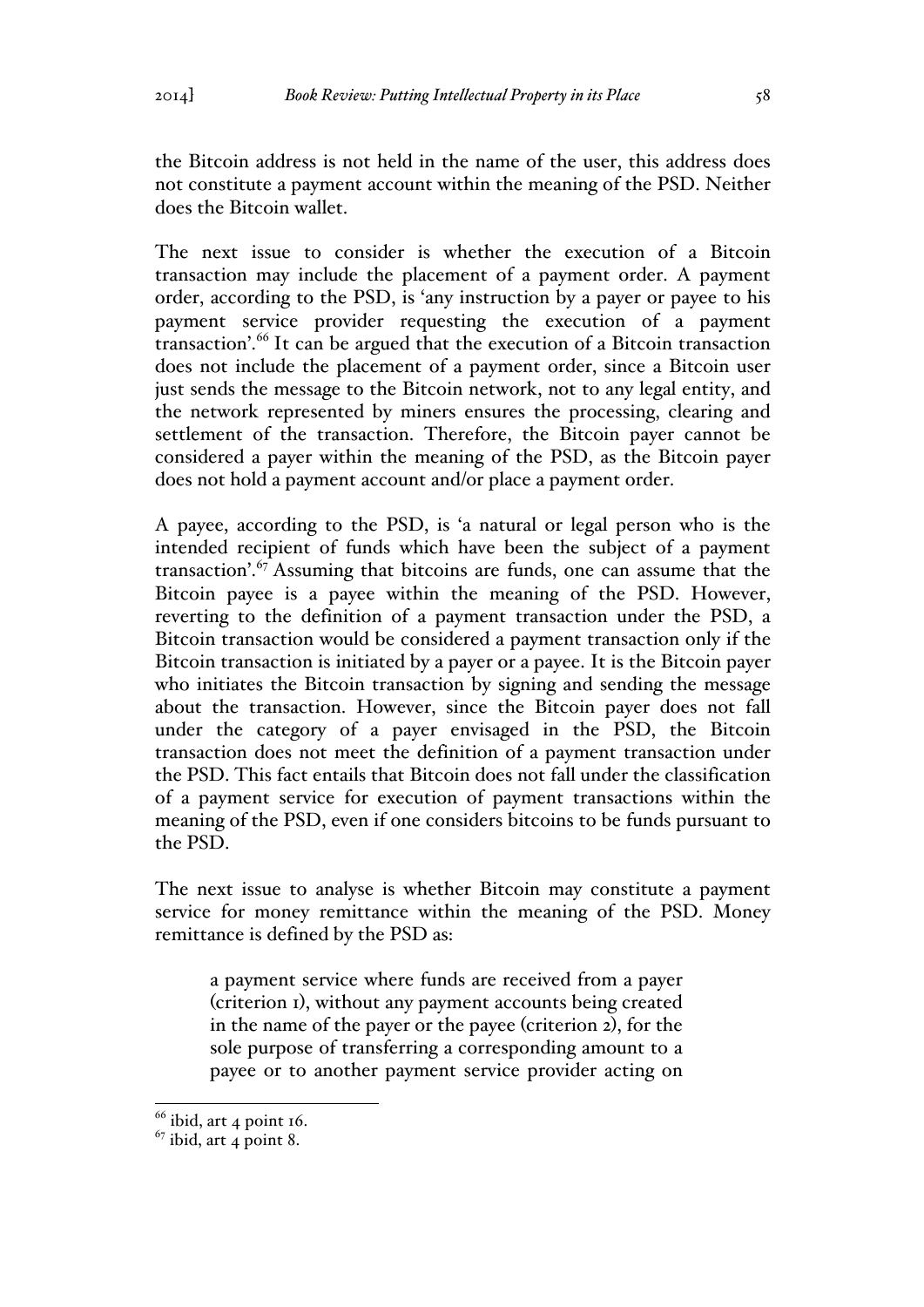behalf of the payee, and/or where such funds are received on behalf of and made available to the payee (criterion  $3)^{68}$ 

As we have seen, bitcoins are not funds as defined by the PSD, and a Bitcoin user cannot fall under the category of a payer pursuant to the PSD. However, to better understand the extent of potential applicability of the PSD to Bitcoin, the issue can be reasoned from the assumption that bitcoins constitute funds and the Bitcoin payer may be classified as a payer within the meaning of the PSD.

Applying this approach, one can argue that the Bitcoin transaction constitutes the process of transferring the payer's funds to the payee. Thus, the first criterion of the definition of a money remittance may be fulfilled. Second, since it has been reasoned that Bitcoin wallets and Bitcoin addresses do not constitute payment accounts within the meaning of the PSD, the second criterion of the above definition may also be fulfilled. Third, the definition of money remittance provides for the receipt of funds from the payer for their subsequent transfer to the payee. This criterion is used in the context of services provided by a payment service provider as a legal entity. According to the PSD, money remittance is 'usually based on cash provided by a payer to a payment service provider, which remits the corresponding amount […] to a payee or to another payment service provider acting on behalf of the payee'.<sup>69</sup> But, in the case of Bitcoin, it is clear that the funds of the payer are not received by any trusted party to ensure their transfer to the payee. These funds are generated by the Bitcoin network itself. Moreover, Bitcoin users solely determine the purpose of use of their bitcoins which already exist within the Bitcoin network. Since the transfer of funds from the Bitcoin payer to the Bitcoin payee does not involve any trusted party, the third criterion of the above definition of money remittance cannot be fulfilled. Therefore, Bitcoin cannot be classified as a money remittance service within the meaning of the PSD, even if one assumes that bitcoins are funds and the Bitcoin payer is a payer under the PSD.

The other important issue to analyse is whether Bitcoin may fall under the statutory definition of a payment system. According to the PSD, a payment system means a 'funds transfer system with formal and standardised arrangements and common rules for the processing, clearing and/or settlement of payment transactions'<sup>70</sup>. Pursuant to the PSD,

 $68$  ibid, art 4 point 13.

 $^{69}$  ibid, recital 7.

 $7^\circ$  ibid, art 4 point 6.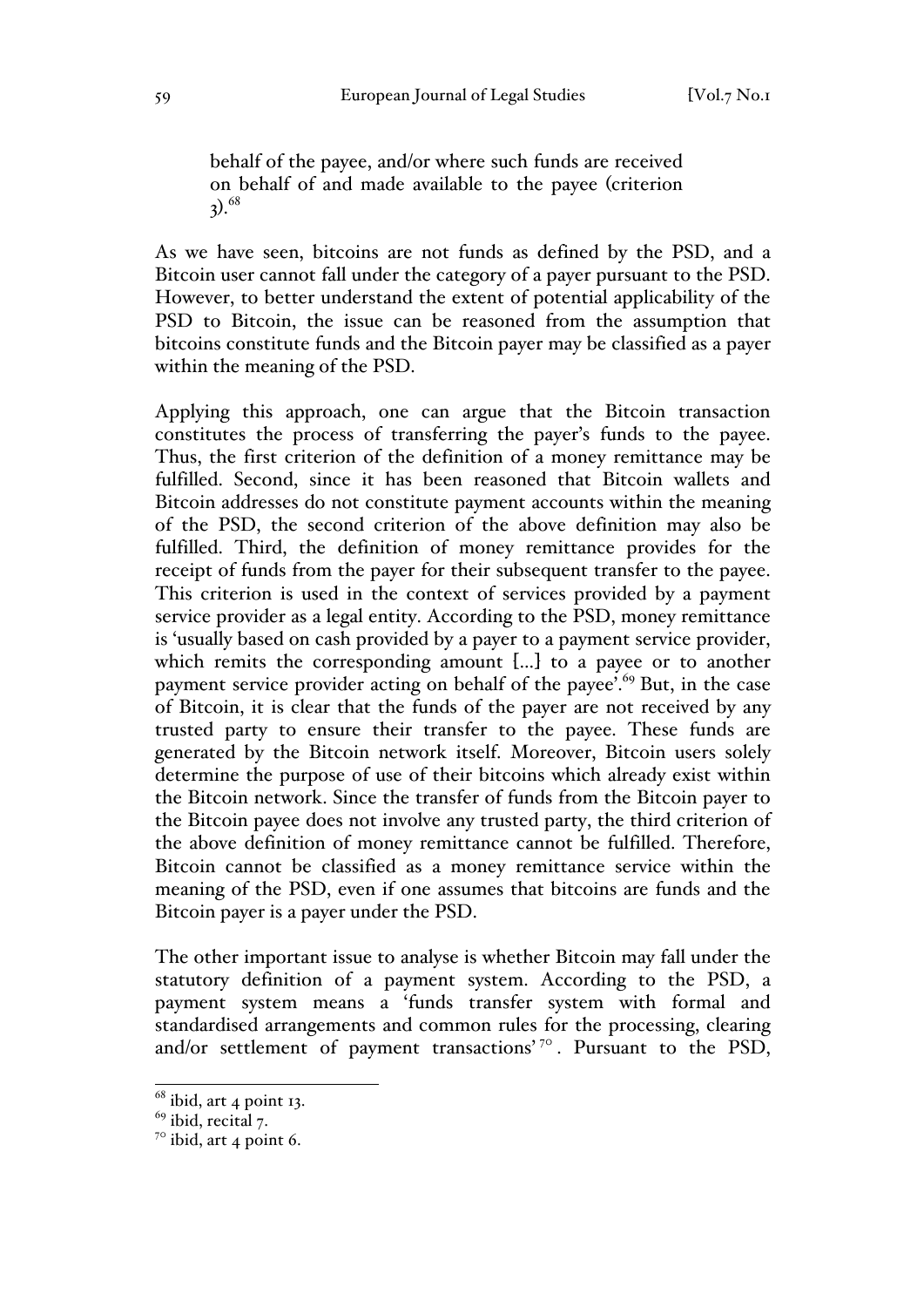payment service providers should have the possibility 'to access the services of technical infrastructures of payment systems.<sup>71</sup>

Applying the assumption that bitcoins are funds, Bitcoin can be perceived as a funds transfer system. The question may be whether standardised arrangements and common rules stipulated in the above definition pertain to Bitcoin. As can be reasoned from sections II.2.a. and II.2.e., the Bitcoin protocol solely determines the rules under which Bitcoin operates. Under the Bitcoin protocol, Bitcoin transactions are processed, cleared, and settled by the community of Bitcoin miners. It can be argued that these rules somewhat constitute common rules and standardised arrangements within the meaning of the PSD, even though they are not explicitly communicated to Bitcoin users prior to or during the usage of Bitcoin. That is why Bitcoin theoretically may fall under the definition of a payment system stipulated in the PSD, if one assumes that bitcoins constitute funds.

As has been concluded before, Bitcoin cannot be classified as a payment service within the meaning of the PSD. Even if it could, the provision of payment services is deemed to be a priori carried out by payment service providers.<sup>72</sup> However, if one assumes that bitcoins are funds within the relevant statutory meaning, Bitcoin may fall under the definition of a payment system envisaged in the PSD. But, again, payment systems are provided by payment service providers. <sup>73</sup> Since it is impossible to determine a certain service provider in the case of Bitcoin, Bitcoin clearly falls outside the scope of the PSD. Incidentally, the European Central Bank has also concluded that the PSD is inapplicable in the case of Bitcoin.<sup>74</sup> Moreover, the new European Commission's Proposal<sup>75</sup>, which incorporates and repeals the effective PSD, does not intend to change the situation: The concept of Bitcoin is still not covered by the proposed new version of the PSD.76

Since Bitcoin is not a legal entity and is not controlled and/or owned by

 $71$  ibid, recital 16.

 $72$  ibid, art 29.

 $73$  ibid, recital 46.

<sup>74</sup> European Central Bank (n 29), 43.

<sup>75</sup> European Commission, 'Proposal of 24 July 2013 for a Directive of the European Parliament and of the Council on payment services in the internal market and amending Directives 2002/65/EC, 2013/36/EU and 2009/110/EC and repealing Directive 2007/64/EC' COM (2013) 547 final.

 $7<sup>6</sup>$  ibid, 9-12.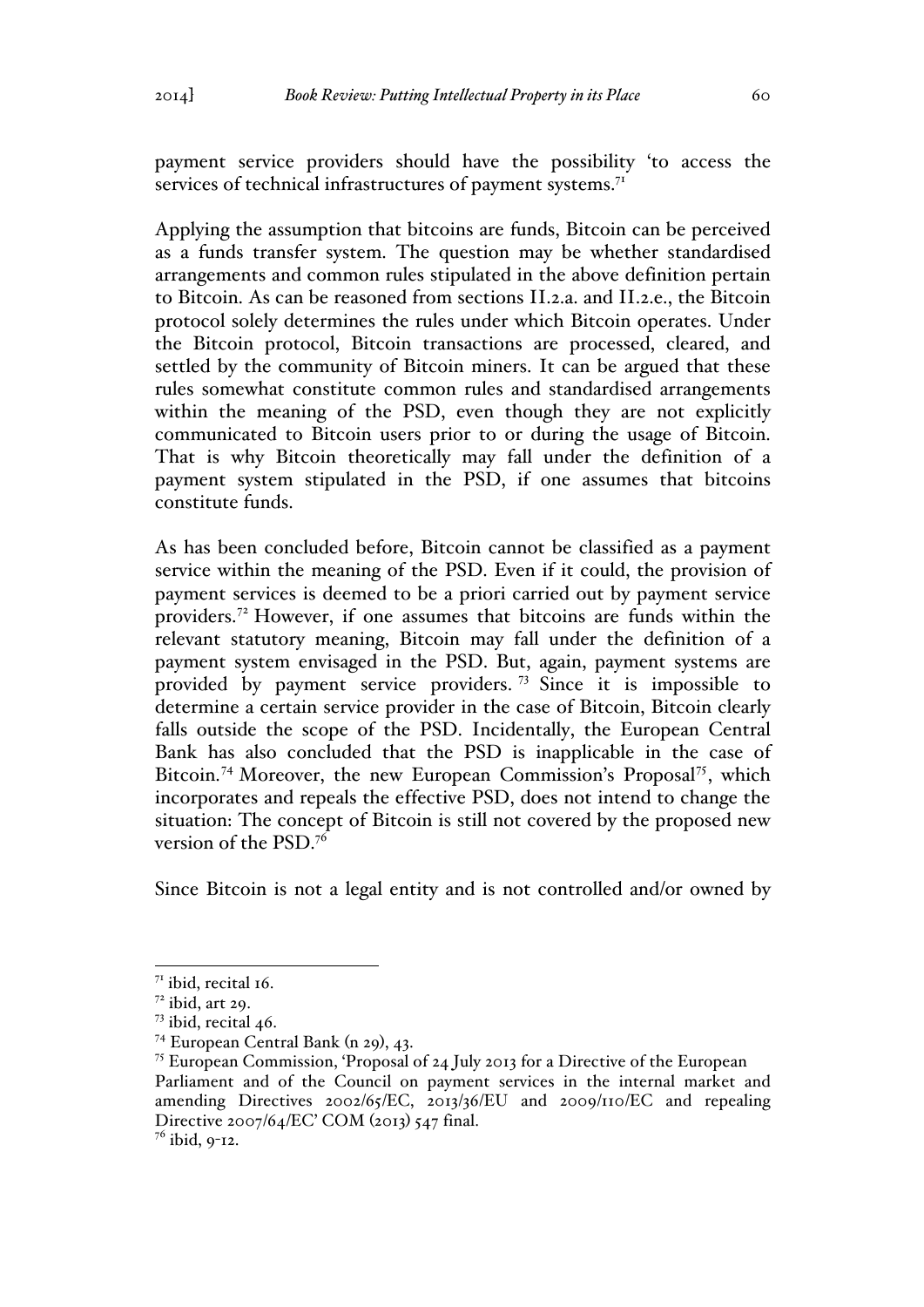any legal entity, the Anti-Money Laundering Directive (AMLD)<sup>77</sup>, which sets out anti-money laundering requirements in relation to, inter alia, credit institutions, investment firms, and other financial institutions, is also not applicable to Bitcoin.

### 5. *A Bitcoin as a Financial Instrument*

Since Bitcoin carries a value derived from the market demand and supply, one can assume that Bitcoin represents the ownership over a financial asset, and therefore is a financial instrument. The Markets in Financial Instruments Directive (MFID)<sup>78</sup> 'cover[s] undertakings the regular occupation or business of which is to provide investment services and/or perform investment activities on a professional basis'79, and protects investors within the  $EU^{80}$ . The MFID applies to, inter alia, investment firms and credit institutions providing payment services.<sup>81</sup> Since Bitcoin is not an undertaking, the MFID is not applicable to Bitcoin itself. At the same time, the degree of legal commonality of a bitcoin with a financial instrument may determine the extent of the applicability of the MFID to Bitcoin stakeholders.

As can be seen from section II.2.e. above, the Bitcoin stakeholders encompass such main categories as, inter alia, merchants, and exchanges. According to the MFID, an investment firm is 'any legal person whose regular occupation or business is the provision of one or more investment services to third parties and/or the performance of one or more investment activities on a professional basis'.<sup>82</sup> Bitcoin merchants do not comply with this definition, since the legal relationship between a merchant and a Bitcoin user is limited to the purchase of certain goods and services by means of the Bitcoin transaction. The question is whether Bitcoin exchanges may comply with the above classification of an investment firm. As has been mentioned, the degree of a bitcoin's legal commonality with a financial instrument should clarify the issue.

 <sup>77</sup> Directive 2005/60/EC of the European Parliament and of the Council of 26 October 2005 on the prevention of the use of the financial system for the purpose of money laundering and terrorist financing [2005] OJ L309/15 ('AMLD'). <sup>78</sup> Directive 2004/39/EC of the European Parliament and of the Council of 21 April

<sup>2004</sup> on markets in financial instruments amending Council Directives 85/611/EEC and 93/6/EEC and Directive 2000/12/EC of the European Parliament and of the Council and repealing Council Directive 93/22/EEC [2004] OJ L145/1 ('MFID'). <sup>79</sup> MFID, recital 7.

<sup>80</sup> ibid, recital 31.

 $81$  ibid, art 1.

 $82$  ibid, art 4 para 1 point 1.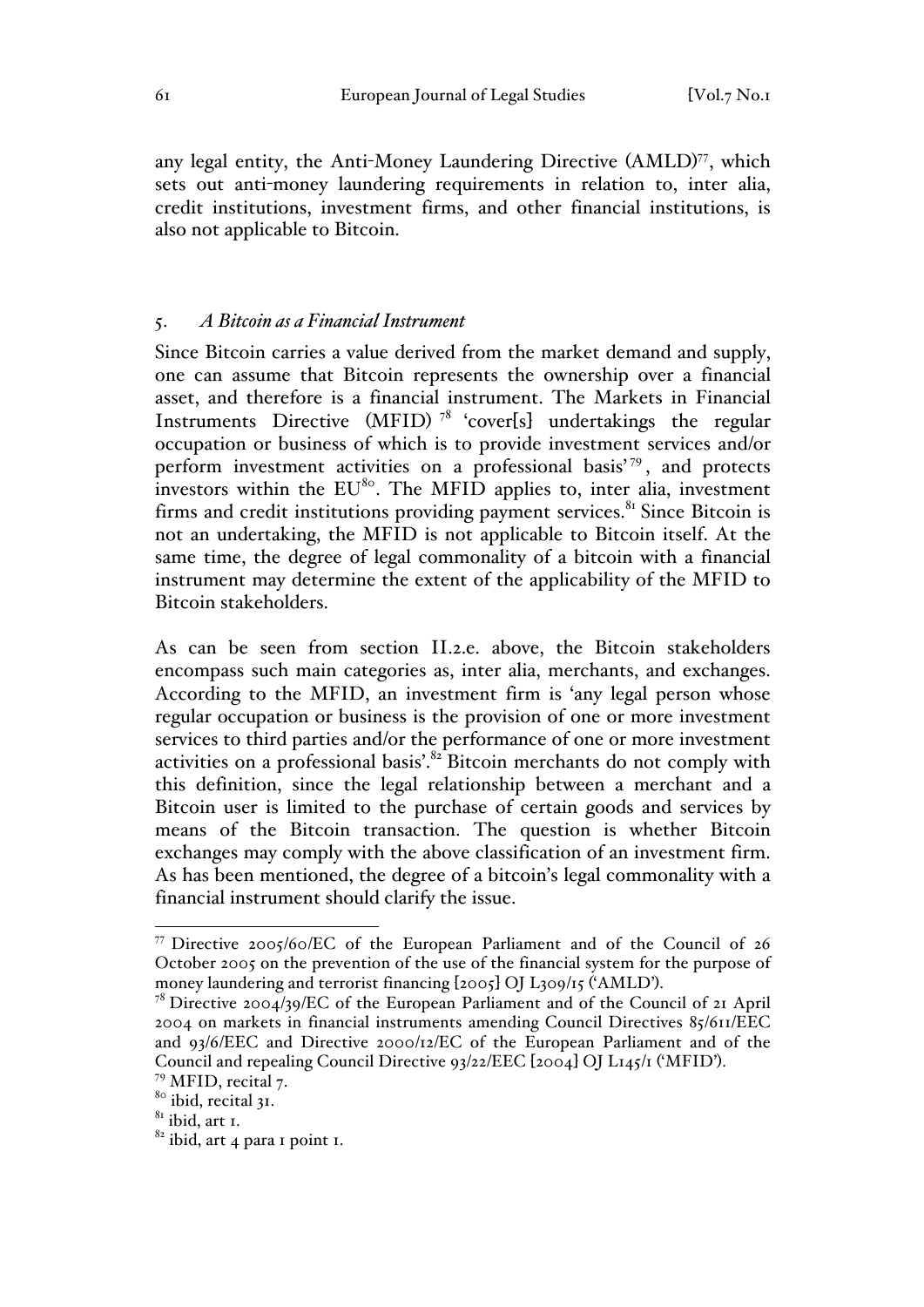Pursuant to the MFID, the concept of a financial instrument includes, inter alia, transferable securities.  $83$  The MFID defines transferable securities as:

> those classes of securities which are negotiable on the capital market, with the exception of instruments of payment, such as [inter alia] securities giving the right to acquire or sell any such transferable securities or giving rise to a cash settlement determined by reference to transferable securities, currencies, interest rates or yields, commodities or other indices or measures.<sup>84</sup>

Securities are essentially a cash financial instrument, which means that the value is determined directly by the relevant market.  $85$  In the case of Bitcoin, it can be argued that Bitcoin's value is determined directly by supply and demand in the financial market (see section II.2.c. above). Bitcoin is also negotiable, since its exchange price is very volatile which can be seen from a wide range of available ask and bid prices.<sup>86</sup>

At the same time, the definition of transferable securities excludes instruments of payment. The MFID does not provide the definition of an instrument of payment. It is possible to apply the wording of the PSD, which defines a payment instrument as 'any personalised device(s) and/or set of procedures agreed between the payment service user and the payment service provider and used by the payment service user in order to initiate a payment order'. $87$  It is important to establish, first, whether the legal relations between Bitcoin users and Bitcoin exchanges imply that the users act as payment service users, and the exchanges act as payment service providers.

According to the PSD, a payment service user is 'a natural or legal person making use of a payment service in the capacity of either payer or payee, or both<sup>'.88</sup> In this situation, the legal status of a Bitcoin user who has entered the legal relations with a Bitcoin exchange directly depends on the fact whether the exchange is a payment service provider which provides the

<sup>83</sup> ibid, annex I (C). <sup>84</sup> ibid, art 4 para 1 point 18 (emphasis added). <sup>85</sup> See 'Financial instrument' (*Wikipedia*)

<sup>&</sup>lt;http://en.wikipedia.org/wiki/Financial\_instrument> accessed 17 April 2014.

<sup>&</sup>lt;sup>86</sup> See 'Markets' (*Bitcoin Charts*) <http://bitcoincharts.com/markets/> accessed 17 April 2014.

 $87$  PSD (n 45), art 4 point 23.

 $88$  PSD (n 45), art 4 point 10.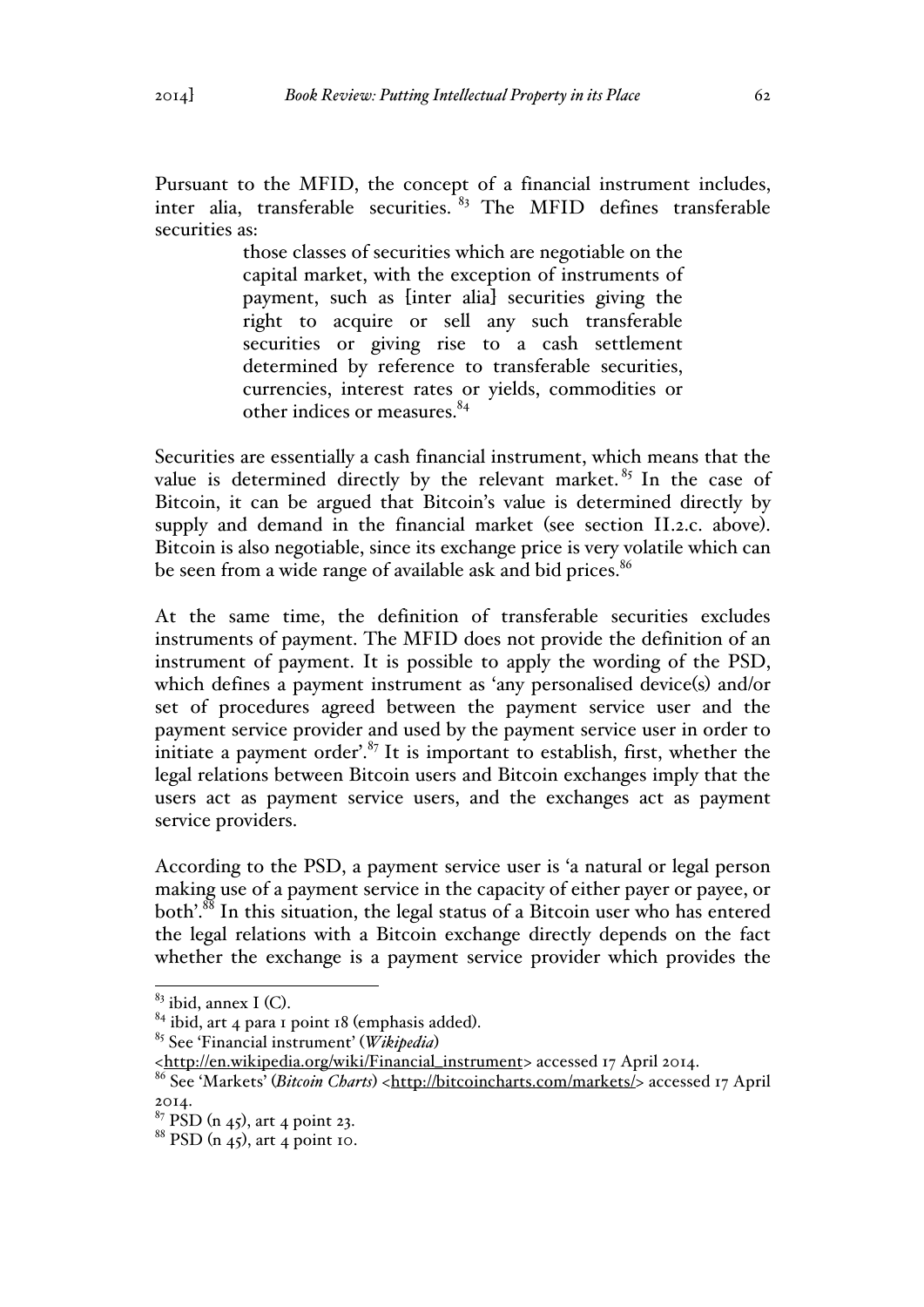user a payment service related to Bitcoin. The PSD distinguishes several categories of payment service providers, among which are credit institutions, electronic money institutions, and payment institutions.

Pursuant to the CIR, a credit institution means 'an undertaking the business of which is to take deposits or other repayable funds from the public and to grant credits for its own account'.<sup>89</sup> A deposit is generally considered to be a repayable sum of money placed by a person on a person's individual account in a credit institution for the purposes of safekeeping. According to the Court of Justice of the European Union,

the term 'other repayable funds' […] refers not only to financial instruments which possess the intrinsic characteristic of repayability, but also to those which, although not possessing that characteristic, are the subject of a contractual agreement to repay the funds paid.<sup>90</sup>

One may assume that a Bitcoin exchange accepts member's funds as a deposit or other repayable funds, since the member's funds are kept on the member's verified individual account and withdrawn, that is repaid, on demand of the member.<sup>91</sup> However, the exchange does not grant any credits for its own account (see section II.2.e. above). Therefore, the Bitcoin exchange does not meet the definition of a credit institution prescribed by the CIR.

As has been mentioned in section II.2.e. above, to use an exchange platform, a Bitcoin user should become a member of the platform by registering and verifying an account. The status of a member encompasses both the status of a seller, and the status of a buyer. The seller is the member who creates an ask position on the exchange platform to sell bitcoins. A buyer is a member who, alternatively, creates a bid position on the exchange platform to buy bitcoins. When these two positions, the ask and the bid, are met, or, in other words, when the prices of the ask and the bid match, a bitcoins exchange transaction takes place. Bitcoin exchanges usually imply that they do not act as any party in such transactions and their role is limited to the provision of the trading platforms. In this case, the exchange acts as an intermediary, while the buyer and the seller are the parties of the agreement on bitcoins exchange transaction.<sup>92</sup>

<sup>&</sup>lt;sup>89</sup> CIR (n 47), art 4 para 1 point 1 (emphasis added).<br><sup>90</sup> Case C-366/97 *Romanelli* [1999] ECR I-855, para 17 (emphasis added).<br><sup>91</sup> See 'Coinfloor Terms and Conditions' (*Coinfloor*) <https://coinfloor.co.uk/legal> accessed 17 April 2014.

<sup>&</sup>lt;sup>92</sup> See 'Terms of Use' (*Bitstamp*) <www.bitstamp.net/terms-of-use/> accessed 17 April 2014; 'Terms of Service of Bitcoin-Central.Net' (*Bitcoin-Central*)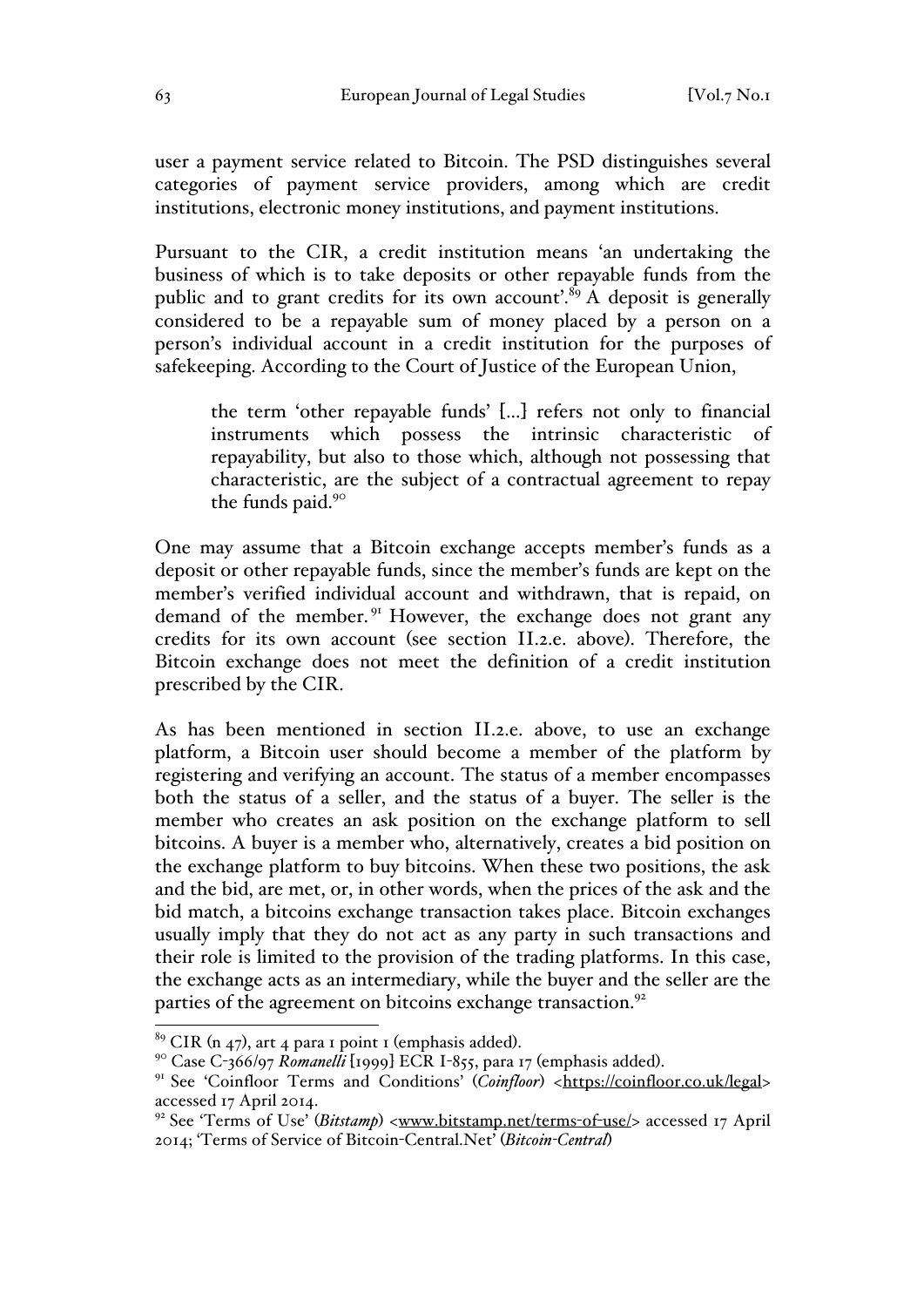Since a Bitcoin exchange usually acts as an intermediary in bitcoins exchange transactions, the exchange does not take part in the creation of any funds, including e-money issuance, within the exchange platform. Therefore, Bitcoin exchanges fall outside the categories of an e-money issuer and e-money institution respectively.

Another issue to analyse is whether a Bitcoin exchange may be legally classified as a payment institution. Payment institutions are designated by the PSD as 'a legal person that has been granted authorisation […] to provide and execute payment services throughout the Community'.<sup>93</sup> As has been mentioned in section III.4. above, payment institutions are not entitled to take deposits or issue e-money. At the same time, payment services, according to the PSD, include, inter alia, services for execution of payment transactions, and services for issuance and/or acquisition of payment instruments.<sup>94</sup>

As for the services for execution of payment transactions, it is important to define whether transactions within an exchange platform can be classified as payment transactions. The PSD defines a payment transaction as 'an act, initiated by the payer or by the payee, of placing, transferring or withdrawing funds, irrespective of any underlying obligations between the payer and the payee'95. Funds, as defined by the PSD, are the 'banknotes and coins, scriptural money and e-money'96.

As has been discussed in section II.2.e. above, a member of an exchange can top up his/her verified account with fiat currency through a bank transfer. It can be argued that the money placed on the member's account constitutes funds.

A payer is defined as 'a natural or legal person who holds a payment account and allows a payment order from that payment account, or, where there is no payment account, a natural or legal person who gives a payment order'.<sup>97</sup> A payee, pursuant to the PSD, is 'a natural or legal person who is the intended recipient of funds which have been the subject of a payment transaction'.<sup>98</sup> Pursuant to the PSD, a payment account is 'an account held in the name of one or more payment service users which is used for the

 <sup>&</sup>lt;https://bitcoin-central.net/page/tos> accessed 17 April 2014.

 $93$  PSD (n 45), art 4 point 4.

<sup>&</sup>lt;sup>94</sup> ibid, Annex.

 $\frac{95}{96}$  ibid, art 4 point 5.<br> $\frac{96}{96}$  ibid, art 4 point 15.

 $97$  ibid, art 4 point 7.

 $98$  ibid, art 4 point 8.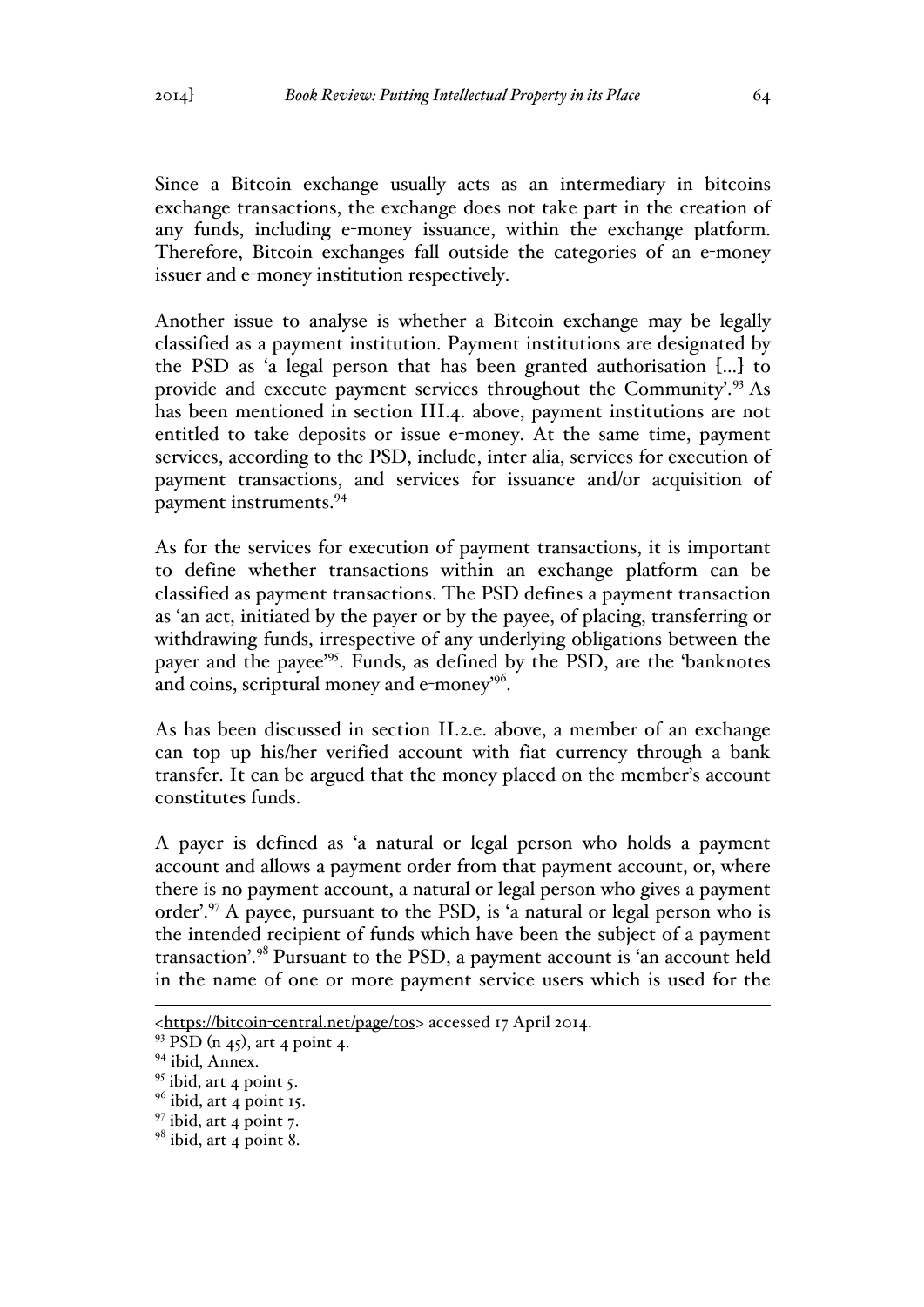execution of payment transactions'.<sup>99</sup> A payment order, according to the PSD, is 'any instruction by a payer or payee to his payment service provider requesting the execution of a payment transaction<sup>7</sup>.<sup>100</sup>

It can be argued that the member's verified account is held in the name of the member and used for the execution of bitcoins exchange transactions. It also can be reasoned that the member submits the exchange an instruction to execute a payment transaction when the member places the ask/bid price on the exchange platform. Therefore, the member may be regarded as a payment service user and thus both as a payer and a payee within the meaning of the PSD. Since it is a payer or a payee who initiates a bitcoins exchange transaction, and the transaction necessitates the transferring of funds from the payer (buyer) to the payee (seller), the bitcoins exchange transaction falls under the definition of a payment transaction prescribed by the PSD. Therefore, the Bitcoin exchange provides the services for execution of payment transactions which are payment services under the PSD.

The next issue to examine is whether a Bitcoin exchange provides services for issuance and/or acquisition of payment instruments. The PSD defines a payment instrument as 'any personalised device(s) and/or set of procedures agreed between the payment service user and the payment service provider and used by the payment service user in order to initiate a payment order'.<sup>101</sup>

As can be seen from the previous discussion, a Bitcoin exchange can be classified as a payment service provider, and its members can be defined as payment service users within the meaning of the PSD. An exchange provides its members with technical tools to place ask/bid prices on the exchange platform. Since, as has been concluded above, the placement of ask/bid prices can be regarded as a payment order, such tools may be classified as payment instruments. Therefore, it can be argued that the Bitcoin exchange provides the services for acquisition of payment instruments which are payment services under the PSD.

The analysis carried out above discovers a number of important facts.

First, Bitcoin exchanges are not credit institutions within the meaning of the CIR as the exchanges do not provide services for granting credits for their own account. Therefore, the CIR together

<sup>&</sup>lt;sup>99</sup> ibid, art 4 point 14.<br><sup>100</sup> ibid, art 4 point 16.<br><sup>101</sup> ibid, art 4 point 23.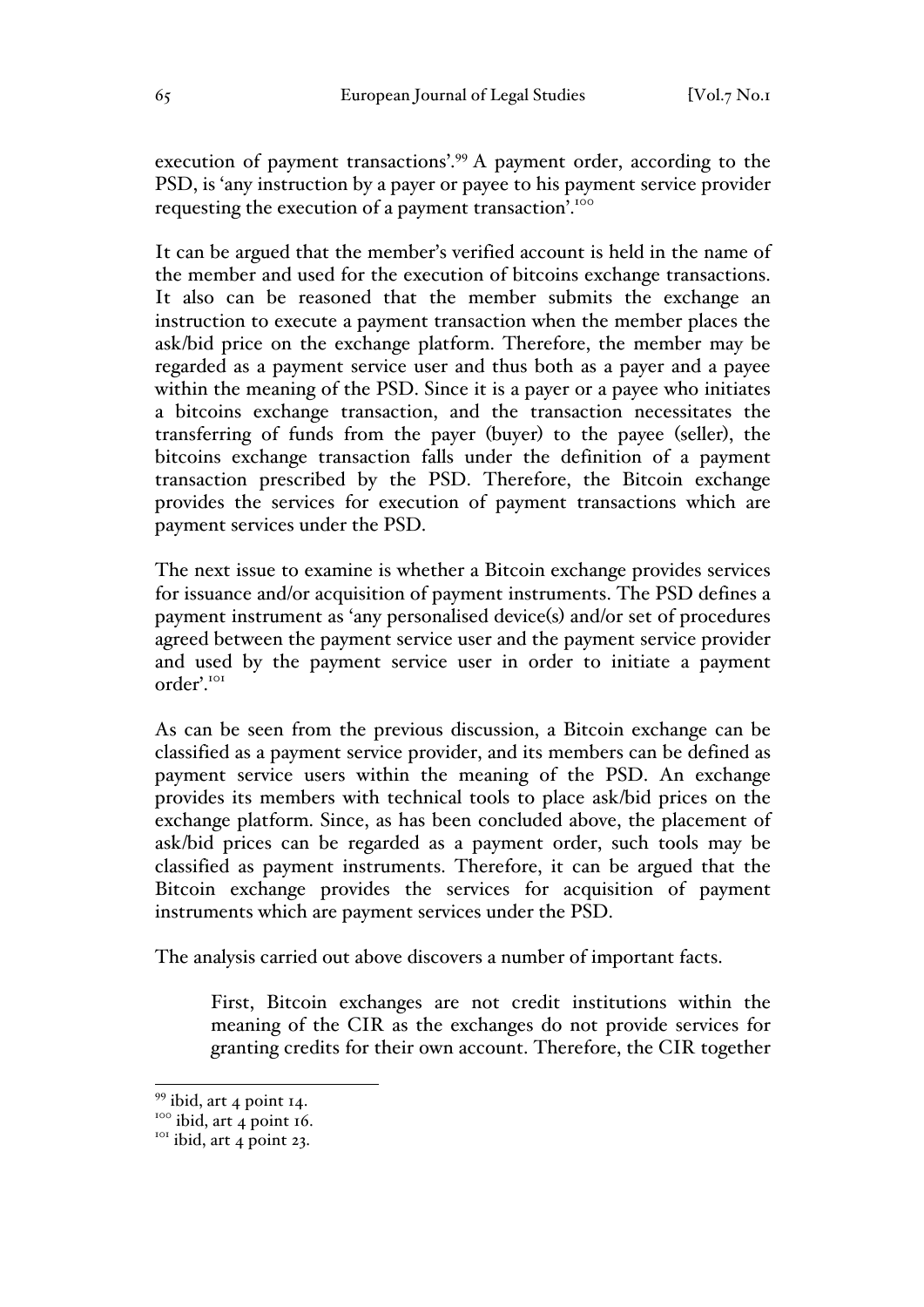with the CID are not applicable to Bitcoin exchanges as credit institutions.

Second, Bitcoin exchanges may be classified as payment institutions, since they provide members with payment services. Such a classification means that Bitcoin exchanges can be regarded as payment service providers under the PSD. Therefore, the PSD may be applicable to Bitcoin exchanges. Incidentally, the Bank of France has argued that Bitcoin exchanges should be regarded as payment service providers pursuant to the PSD.<sup>102</sup> The above classification entails that the AMLD laying down the anti-money laundering requirements in relation to, inter alia, financial institutions including payment service providers<sup>103</sup>, may also be applicable to Bitcoin exchanges.

Third, members of a Bitcoin exchange may have the legal statuses of payment service users, since such members use the payment service provided by the exchange which is a payment service provider.

Fourth, bitcoins do not fall under the definition of a payment instrument specified in the MFID, as they cannot be regarded as a set of instructions for the placement of a payment order within the exchange platform. This fact allows us to continue analysing Bitcoin from the perspective of the definition of transferable securities envisaged in the MFID.

Again, the MFID defines transferable securities as:

those classes of securities which are negotiable on the capital market, with the exception of instruments of payment, such as [inter alia] securities giving the right to acquire or sell any such transferable securities or giving rise to a cash settlement determined by reference to transferable securities, currencies, interest rates or yields, commodities or other indices or measures.<sup>104</sup>

It has been concluded that Bitcoin is negotiable, since its exchange price is

 <sup>102</sup> Bank of France, '*Les dangers liés au développement des monnaies virtuelles: l'exemple du bitcoin*' (Bank of France 2013)

<sup>&</sup>lt;www.banque-france.fr/fileadmin/user\_upload/banque\_de\_france/publications/Focus-10-stabilite-financiere.pdf> accessed 17 April 2014.

<sup>&</sup>lt;sup>103</sup> AMLD (n 77), art 3 point 2; PSD (n 45), art 91 para 1; CID (n 48), Annex I para 4.

<sup>&</sup>lt;sup>104</sup> MFID (n 78), art 4 para 1 point 18 (emphasis added).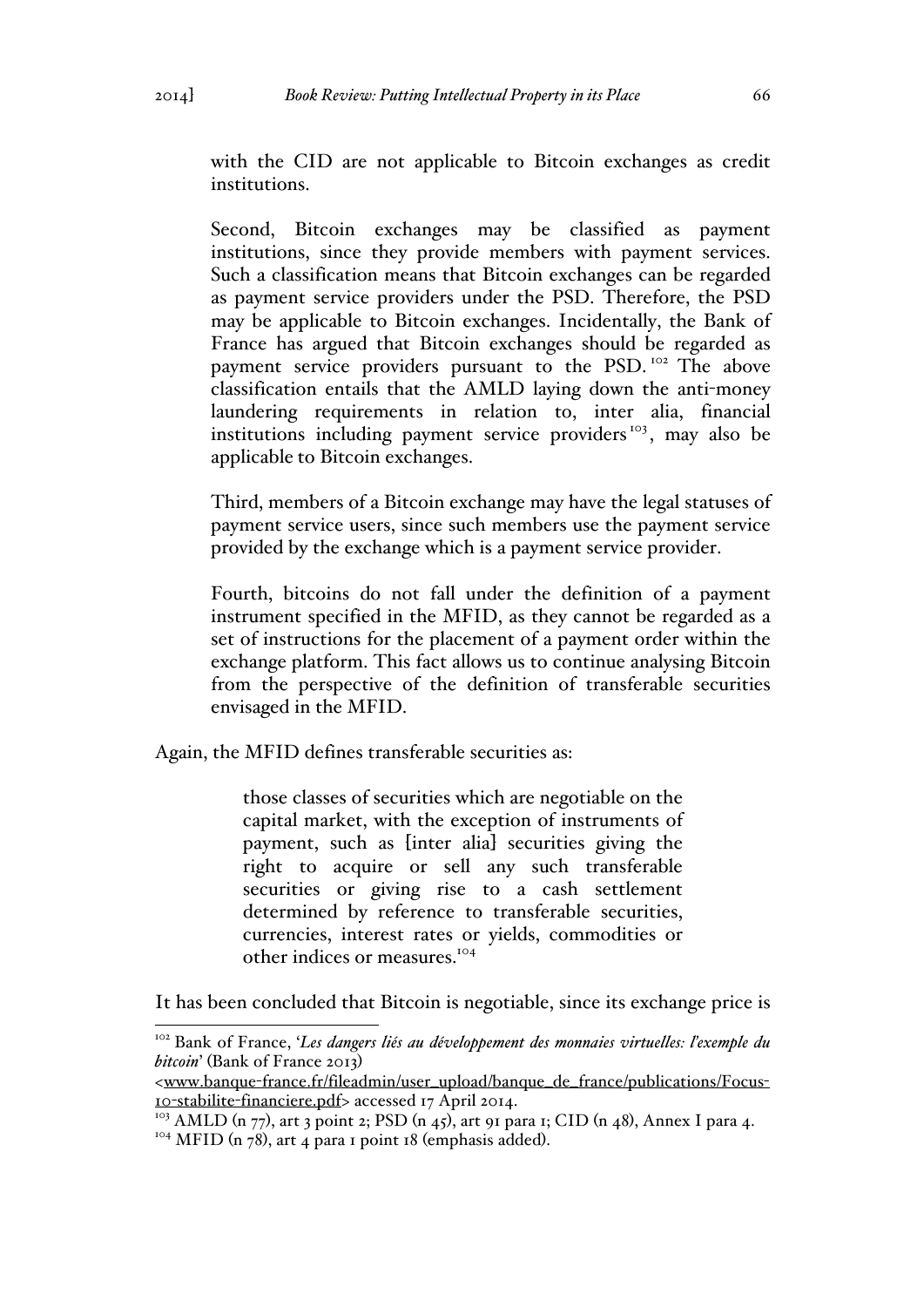very volatile which results in a wide range of available ask/bid prices. As has been discussed in section II.2.e. above, a holder of bitcoins can send these bitcoins to another Bitcoin user directly not involving any intermediary, or sell these bitcoins to another Bitcoin user through an exchange platform. The settlement of such transactions necessitates the transfer of the ownership over the bitcoins sent from the payer to the payee or sold from the seller to the buyer respectively. Since bitcoins can be acquired and sold with the concurrent transfer of the ownership over them, bitcoins are transferable. Therefore, one of the criteria of transferability is met, and bitcoins may be classified as transferable securities within the meaning of the MFID. Since transferable securities are the form of financial instruments, bitcoins may be classified as financial instruments under the MFID.

The next issue to analyse is to what extent the MFID may be applicable to Bitcoin exchanges which provide the platforms for trading bitcoins. The MFID applies to, inter alia, credit institutions providing investment services and activities, and investment firms<sup>105</sup> designated as 'any legal person[s] whose regular occupation or business is the provision of one or more investment services to third parties and/or the performance of one or more investment activities on a professional basis<sup>7</sup>.<sup>106</sup> As we have seen, Bitcoin exchanges do not fall under the category of credit institutions within the meaning of the CIR. It is therefore important to determine whether Bitcoin exchanges may be classified as investment firms providing investment services and/or performing investment activities.

The MFID distinguishes a number of investment services and activities, among which is the '[r]eception and transmission of orders in relation to one or more financial instruments'. <sup>107</sup> A Bitcoin exchange provides a platform for trading bitcoins. It has been concluded that the members of the platform place payment orders in relation to bitcoins by submitting relevant ask/bid prices on the exchange platform. Therefore, it can be argued that the Bitcoin exchange receives and transmits the payment orders in relation to bitcoins. Since bitcoins may be regarded as financial instruments, such services may meet the definition of investment services and activities provided above. As the Bitcoin exchange is a legal entity whose regular business is the provision of such services to third parties, the Bitcoin exchange may fall under the definition of an investment firm, and the member of the Bitcoin exchange may be considered a client of the

<sup>&</sup>lt;sup>105</sup> ibid, art 1.

 $1006$  ibid, art 4 para 1 point 1.

 $107$  ibid, annex I (A).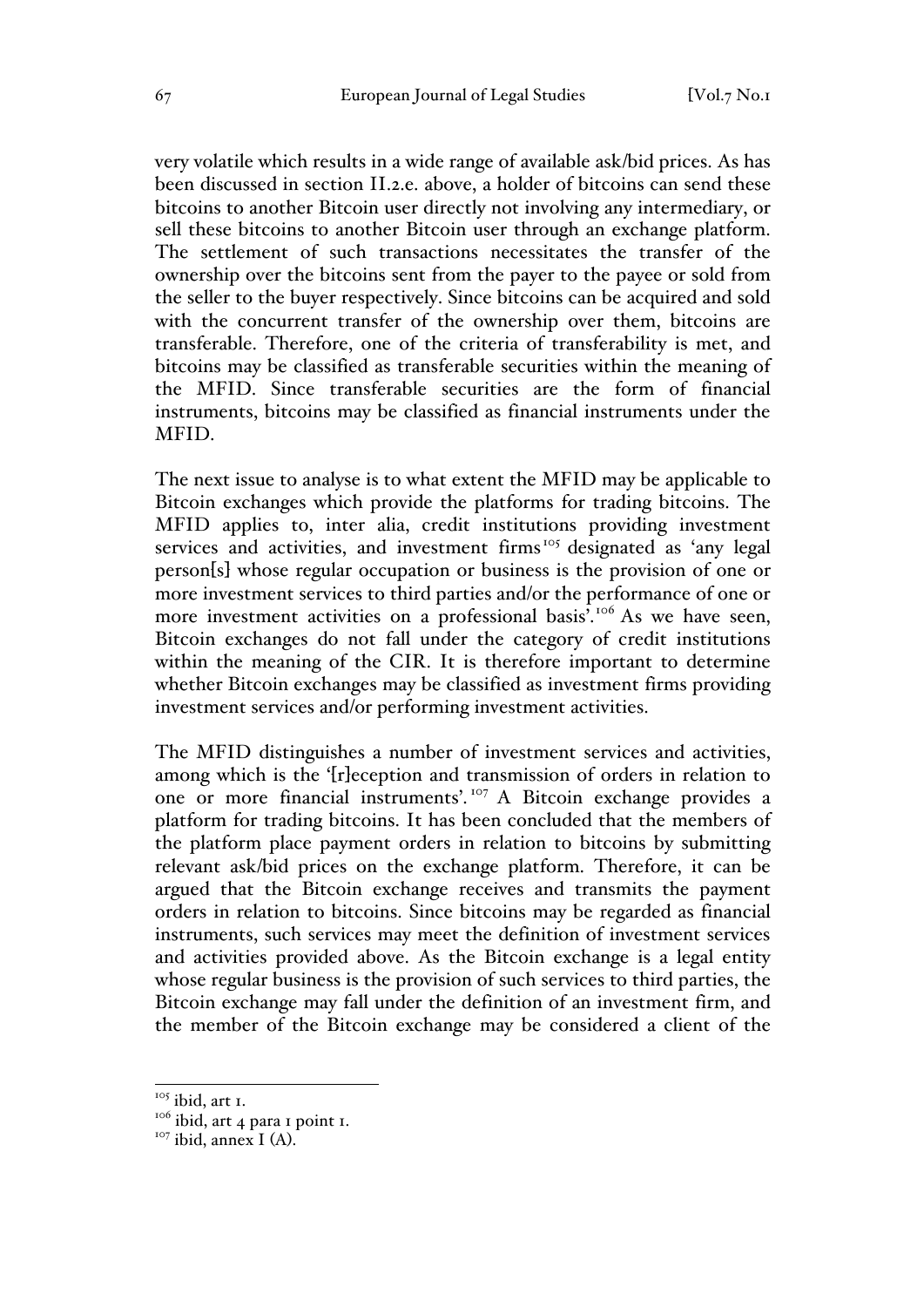investment firm <sup>108</sup> under the MFID. Therefore, the MFID may be applicable to Bitcoin exchanges considered investment firms. Moreover, the CIR together with the CID may also be applicable to Bitcoin exchanges as investment firms, since both the CIR and the CID are applicable to credit institutions and investment firms.<sup>109</sup>

Interestingly in Germany, the Federal Financial Supervisory Authority (BaFin) and the Federal Ministry of Finance have also argued that a bitcoin may be classified as a financial instrument within the meaning of the German Banking  $Act<sup>110</sup>$  which defines financial instruments as, inter alia, securities<sup>III</sup>

### 6. *Bitcoin and E-Commerce*

#### $\mathbf{a}$ . Bitcoin as an Information Society Service

Considering the nature of Bitcoin and Bitcoin transactions, it is reasonable to assume that Bitcoin is an information society service (ISS) within the meaning of the E-Commerce Directive (ECD)<sup>112</sup> that constitutes a substantial part of the EU legislation covering ISSs. In defining an ISS, the ECD refers to the ISS Directive<sup>113</sup> which, in turn, designates an ISS as 'any service normally provided for remuneration (criterion 1), at a distance (criterion 2), by electronic means (criterion 3) and at the individual request of a recipient of services (criterion  $4$ <sup>)'.<sup>114</sup></sup>

First, Bitcoin is not a service provided for remuneration, since Bitcoin is publicly accessible and is not provided by any entity which could implement the relevant remuneration policy. Second, it can be argued that

<sup>&</sup>lt;sup>108</sup> ibid, art 4 para 1, point 10.

<sup>&</sup>lt;sup>109</sup> CID (n 48), arts 1, 2 para 1, 3 para 1 points 1, 2, 3; CIR, arts 1, 4 para 1 points 1, 2, 3.<br><sup>110</sup> 1961 German Banking Act (*Gesetz über das Kreditwesen*) ('FRG'), s 1.<br><sup>111</sup> ibid; '*Merkblatt-Hinweise zum Zahlungsdi* 

<sup>&</sup>lt;www.bafin.de/SharedDocs/Veroeffentlichungen/DE/Merkblatt/mb\_111222\_zag.html > accessed 17 April 2014; Letter from Federal Ministry of Finance of Germany to Frank Schaeffler (7 August 2013)

<sup>&</sup>lt;www.frank-schaeffler.de/wp-content/uploads/2013/08/2013\_08\_07-Antwort-Koschyk-Bitcoins-Umsatzsteuer.pdf> accessed 17 April 2014. <sup>112</sup> Directive 2000/31/EC of the European Parliament and of the Council of 8 June

<sup>2000</sup> on certain legal aspects of information society services, in particular electronic commerce, in the Internal Market (Directive on electronic commerce) [2000] OJ L178/1 ('ECD').<br><sup>113</sup> Directive 98/34/EC of the European Parliament and of the Council of 22 June 1998

laying down a procedure for the provision of information in the field of technical standards and regulations and of rules on Information Society services [1998] OJ  $L_{204}/37$  ('ISS Directive').<br><sup>114</sup> ISS Directive, art 1 para 1 point 2.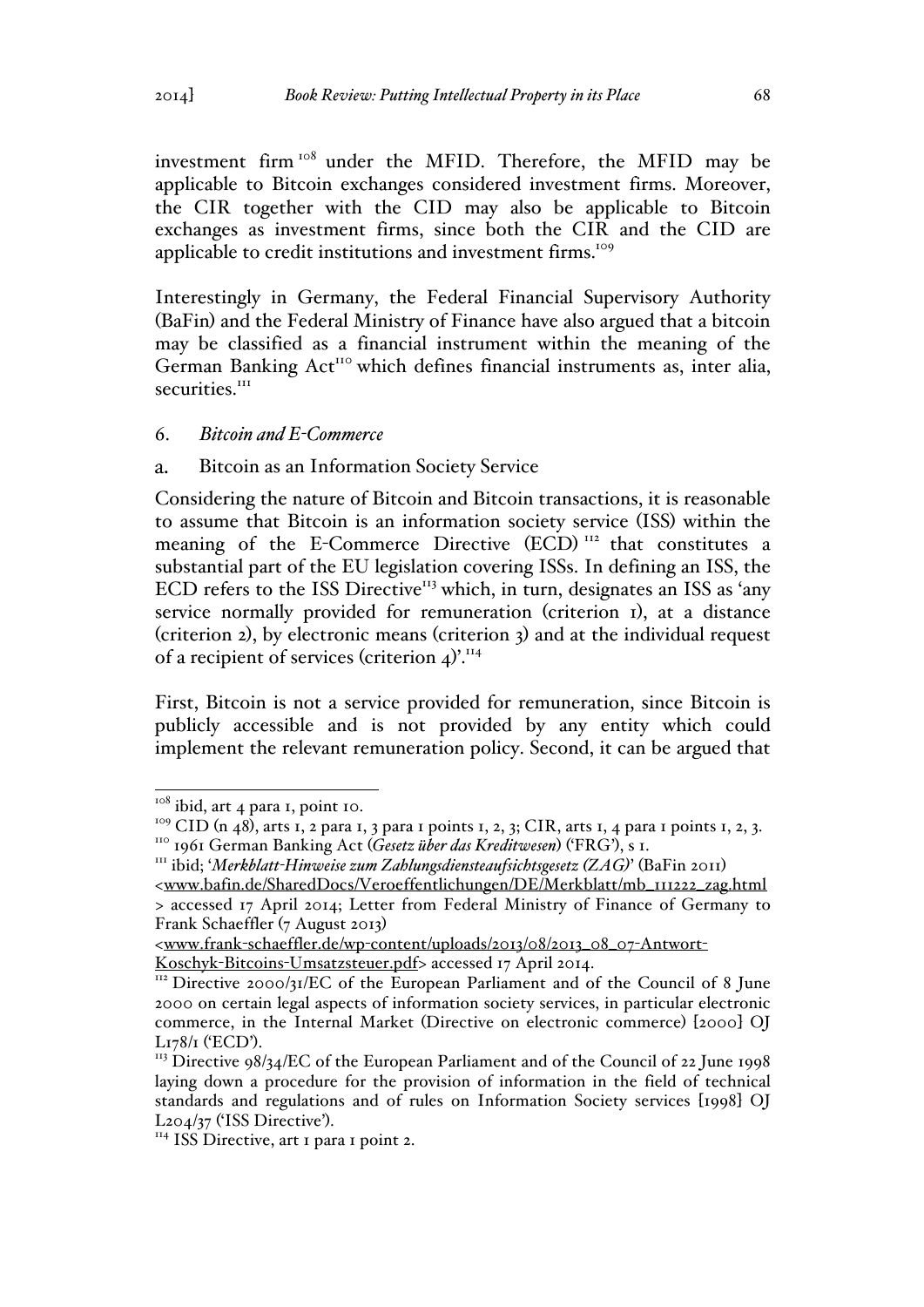Bitcoin as a virtual payment system is provided at a distance, since, according to the ISS Directive, 'at a distance' means 'that the service is provided without the parties being simultaneously present'.<sup>115</sup> Third, 'by electronic means', pursuant to the ISS Directive, means 'that the service is sent initially and received at its destination by means of electronic equipment for the processing […] and storage of data, and entirely transmitted, conveyed and received by wire, by radio, by optical means or by other electromagnetic means'.<sup>116</sup> Bitcoin seems to meet this criterion as well. Fourth, 'at the individual request of a recipient of services' means 'that the service is provided through the transmission of data on individual request'.<sup>117</sup> The relation of Bitcoin user to the Bitcoin network should be analysed to determine whether Bitcoin meets the last criterion of the definition of an ISS stipulated by the ISS Directive.

A Bitcoin user, as has been mentioned in section II.2.e. above, interacts with the Bitcoin network by means of a Bitcoin wallet. It can be assumed that the installation of the Bitcoin wallet constitutes a kind of a request for the service. It should be noted that the ISS Directive distinguishes a number of services that are not considered to be provided at the individual request of a recipient. These are the services 'provided by transmitting data without individual demand for simultaneous reception by an unlimited number of individual receivers (point to multipoint transmission)' <sup>118</sup> , and include TV broadcasting, radio broadcasting, and teletext.119 One may assume that Bitcoin combines the elements of services provided and not provided at individual request. On the one hand, the Bitcoin user installs the Bitcoin wallet, gets a generated Bitcoin address, and sends a message about an upcoming transaction to the Bitcoin network, which constitutes a request for the service for the processing of the upcoming transaction. On the other hand, by the analogy with the definition given by the ISS Directive, Bitcoin is a payment platform available free of charge and accessible anywhere and anytime to anyone having the necessary technical equipment such as computers or smartphones (see section II.2.e. above).

As we see, the legal presence or absence of an individual request within the provision of a certain service both depend on whether the service is transmitted to the user via a somewhat shielded point-to-point channel or is transmitted to the public through a generally accessible point-to-multi-

 $115$  ibid.

 $11<sup>10</sup>$ 

 $117$  ibid.

 $118$  ibid, annex V para 3.

<sup>&</sup>lt;sup>119</sup> ibid.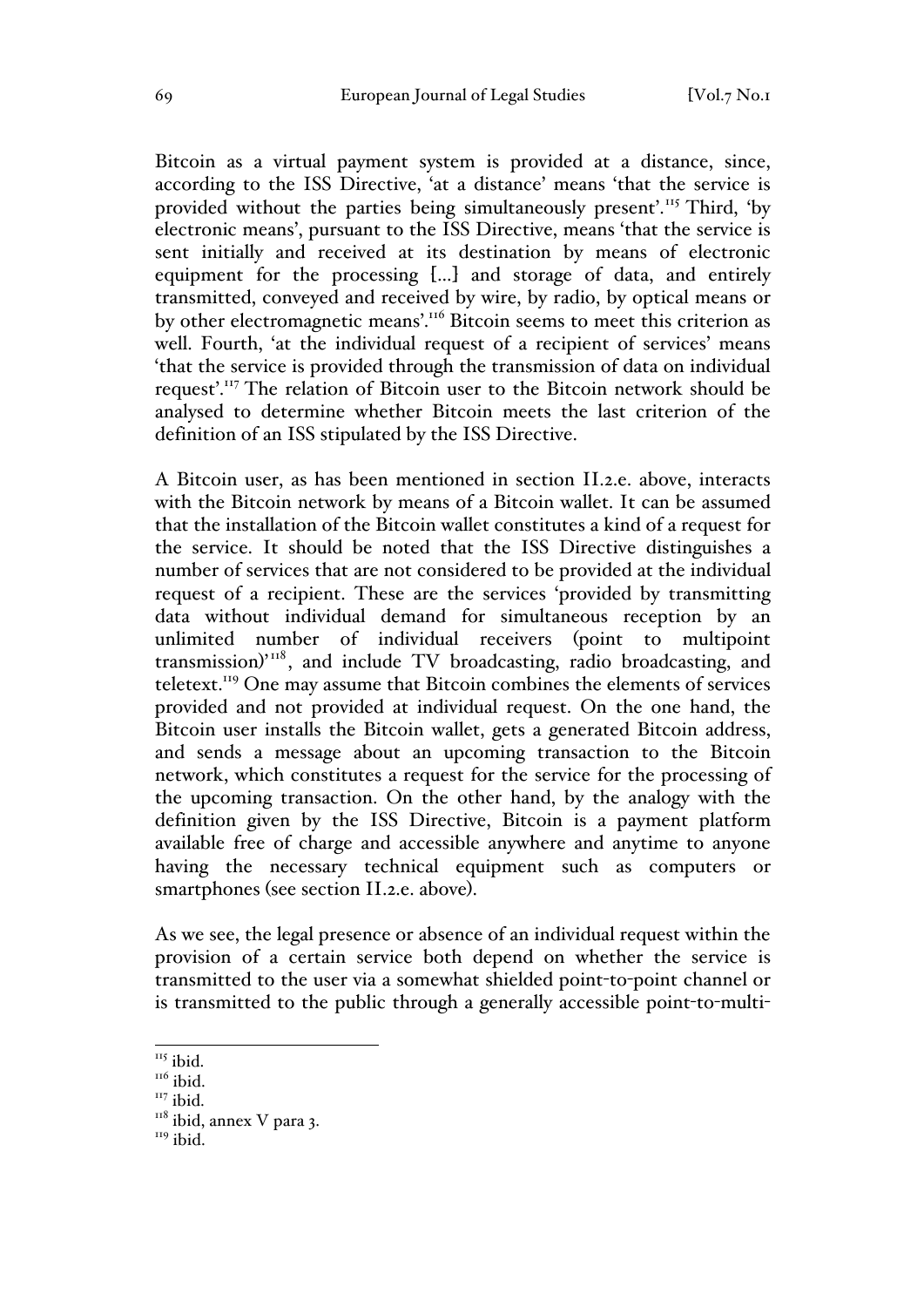point connection. In the case of Bitcoin, there is no point-to-point channel of the transmission of the service, since the user receives the service from the Bitcoin network supported by the community of Bitcoin miners. From the other perspective, a point-to-multi-point transmission also does not take place in the Bitcoin scheme, since the service is not centralised. It can be argued that Bitcoin as a service is transmitted to the user through a kind of multi-point-to-point platform, whose concept is not considered by the ISS Directive. Therefore, Bitcoin does not meet the first criterion and the fourth criterion of an ISS and is not an ISS under the ISS Directive. Moreover, both the ISS Directive and the ECD regard ISSs as services provided by ISS providers which are natural or legal persons. There is no Bitcoin provider as Bitcoin has a dispersed nature and is not controlled and/or owned by anyone. Consequently, the ECD and the ISS Directive are definitely not applicable to Bitcoin itself. Incidentally, the European Central Bank have also concluded that the ECD does not seem to cover Bitcoin transactions.<sup>120</sup>

The other question is whether the ECD may be applicable to the Bitcoin stakeholders such as merchants and exchanges. Since Bitcoin is not an ISS, the determination of whether the Bitcoin stakeholders are ISS providers solely depends on the nature of services provided by these stakeholders.

#### $h_{\cdot}$ Bitcoin Merchants and Their Customers

Bitcoin merchants are retail and online businesses that sell goods/services for bitcoins. The acceptance of bitcoins by the merchant is usually carried out through the Internet-connected Bitcoin electronic payment processor (see section II.2.e. above) which denominates the prices of merchant's goods and services in bitcoins and carries out the checkout process including either the forwarding of the received bitcoins to the merchant's Bitcoin wallet or the conversion of these bitcoins into traditional fiat currency with its subsequent transfer to the merchant's bank account. The conversion of the bitcoins is carried out in accordance with the Bitcoin exchange price effective at the time of the checkout.

Importantly, a Bitcoin user who buys goods or services from the Bitcoin merchant enters a traditional contractual relationship with this merchant by concluding corresponding contracts. The only distinctive feature of these legal relations is the payment aspect, since the payment for goods or services is carried out through the irreversible Bitcoin transaction. Therefore, the mere fact that the payment is made in bitcoins does not affect the applicability of traditional contract law to the relations between

 $120$  European Central Bank (n 29), 44-45.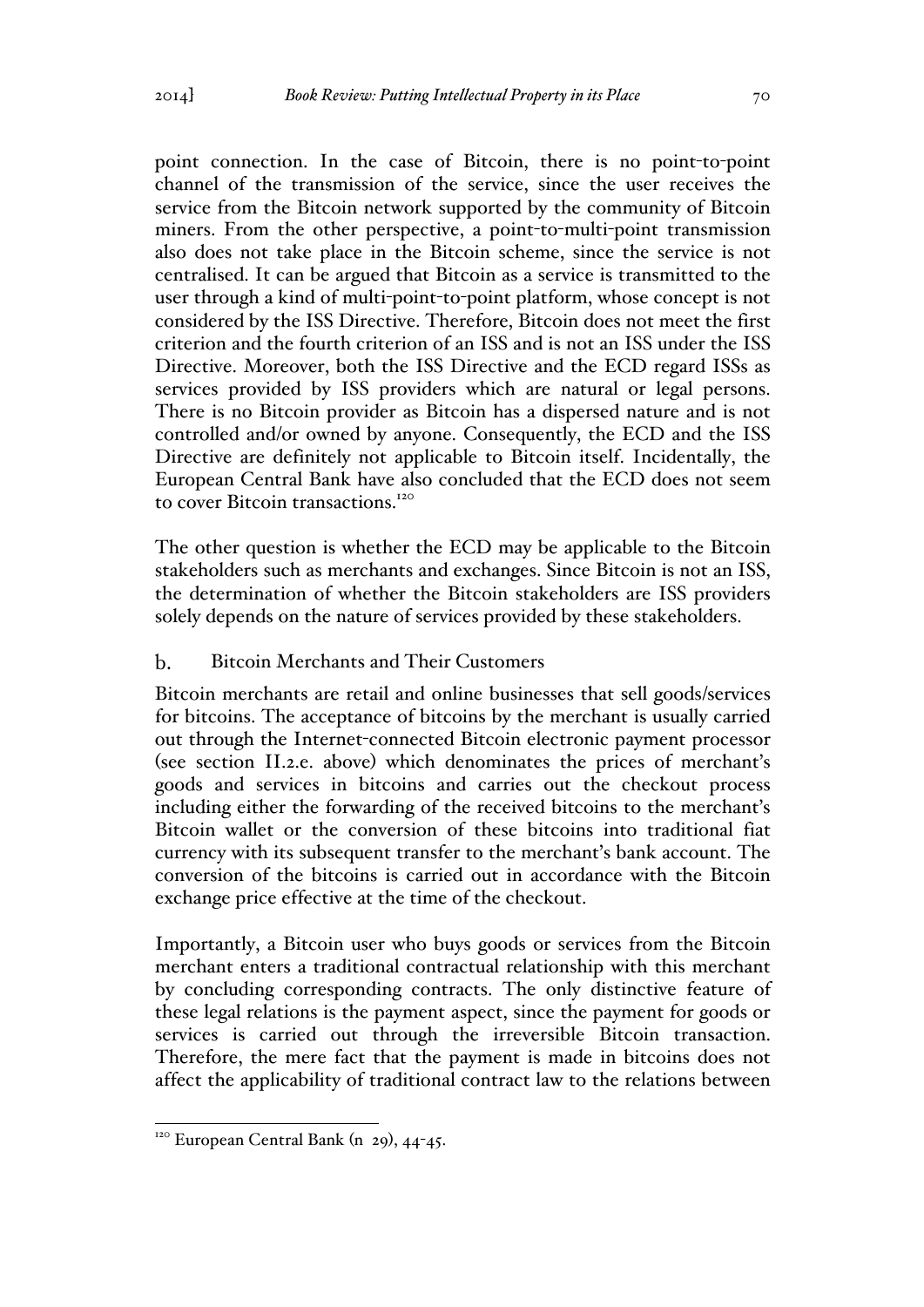the Bitcoin merchant and its customer.

The applicability of the business-specific legislation such as the ECD to this contractual relationship solely depends on the nature of the merchant's business activity. If the merchant is a retail business accepting bitcoins from the customers directly on its premises, the traditional national contract law will be applicable to such legal relations. At the same time, if the Bitcoin merchant provides ISSs and is an ISS provider under the ECD, both the national contract law and the ECD will be applicable to the merchant. Moreover, the requirements of the Consumer Rights Directive  $(CRD)^{121}$  that covers the contracts concluded between the traders and the consumers should also be taken into account. While it is clear that the CRD is not applicable to Bitcoin itself, as there is no legal entity in charge of Bitcoin, the CRD is applicable to the Bitcoin merchants which act as traders within the meaning of the CRD, whereas their customers have the status of consumers within the meaning of the  $CRD<sub>.122</sub>$ 

However, there are certain unclear issues stemming from the consumer's payment in bitcoins. For example, it is unclear how to apply taxation rules to such Bitcoin transactions. Though certain national regulatory authorities within the EU have argued that Bitcoin transactions are subject to taxation under the relevant tax law, none of these regulatory bodies have clarified in what way this taxation should be implemented.<sup>123</sup> As we have seen, the Bitcoin merchant has two available options on receipt of the bitcoins from the consumer: Option one is to forward these bitcoins to the merchant's wallet, and option two is to convert the bitcoins into fiat currency with its subsequent transfer to the merchant's bank account. One can argue that the latter option makes it possible to impose a tax on the corresponding sum placed on the merchant's bank account after the settlement of the Bitcoin transaction. But if the merchant chooses the former option, it is unclear how it would be achievable – within a certain

<sup>&</sup>lt;sup>121</sup> Directive 2011/83/EU of the European Parliament and of the Council of 25 October 2011 on consumer rights, amending Council Directive 93/13/EEC and Directive 1999/44/EC of the European Parliament and of the Council and repealing Council Directive 85/577/EEC and Directive 97/7/EC of the European Parliament and of the Council [2011] OJ L304/64 (CRD). <sup>122</sup> ibid, art 2 points 1, 2.

<sup>&</sup>lt;sup>123</sup> See Letters from Federal Ministry of Finance of Germany to Frank Schaeffler (20 June 2013, 7 August 2013) <www.frank-schaeffler.de/wpcontent/uploads/2013/08/2013\_06\_20-Antwort-Bitcoin-Koschyk.pdf> accessed 17 April 2014; Tax Administration of Finland, '*Virtuaalivaluuttojen tuloverotus*' (Tax Administration of Finland 2013) <http://vero.fi/fi-FI/Syventavat\_veroohjeet/Verohallinnon\_ohjeet/Virtuaalivaluuttojen\_tuloverotus> accessed 17 April 2014.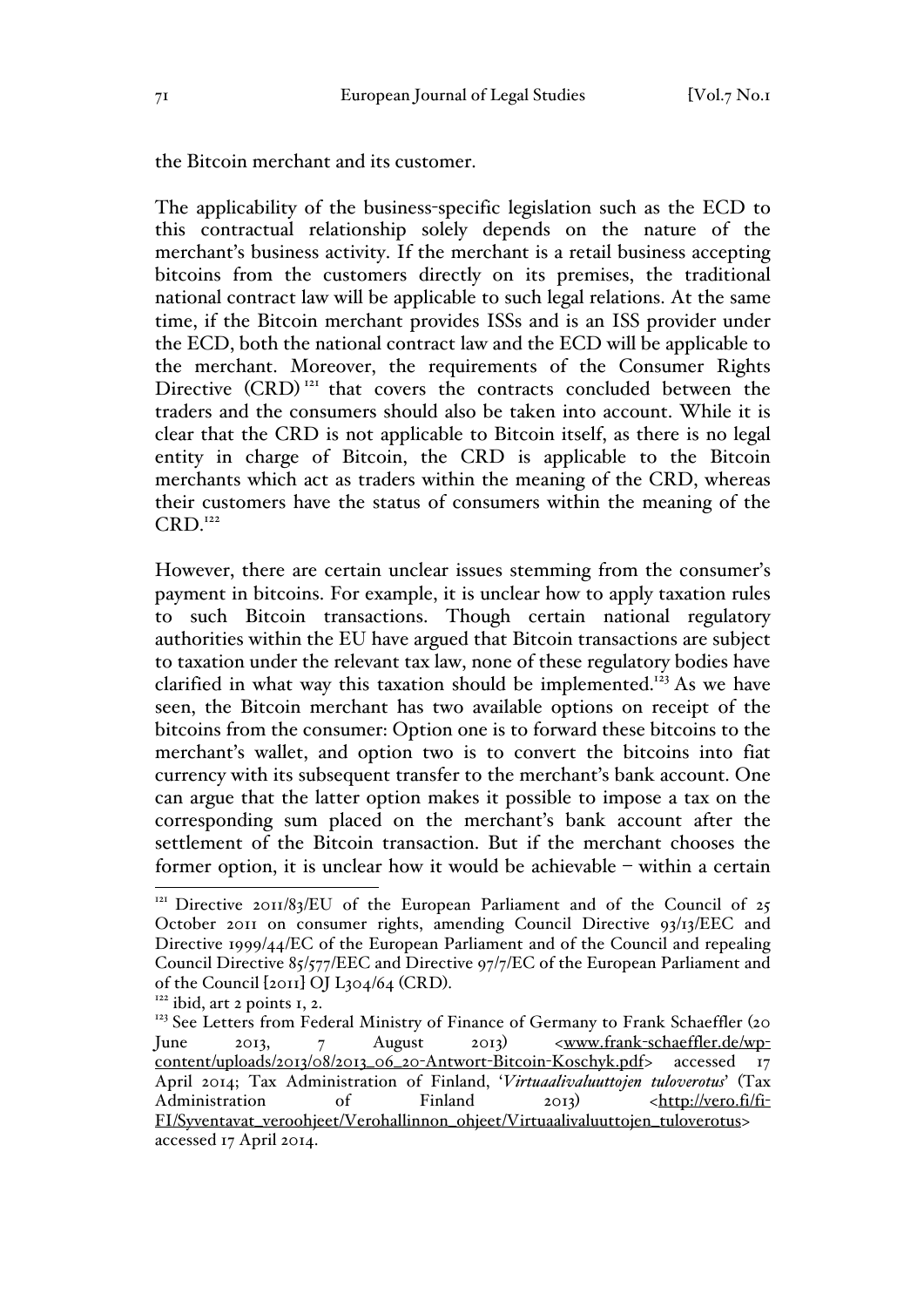financial reference period  $-$  to levy a tax on the sum denominated in bitcoins held in the merchant's Bitcoin wallet.

The lack of clarity on the issue of taxation of Bitcoin transactions entails the uncertainty of the mechanism of compliance with the relevant requirements of the ECD and the CRD. Pursuant to the ECD, '[…] where information society services refer to prices, these are to be indicated clearly and unambiguously and, in particular, must indicate whether they are inclusive of tax and delivery costs'.<sup>124</sup> At the same time, the CRD states that prior to the conclusion of a contract the trader should provide the consumer with, inter alia, the 'total price of the goods or services inclusive of taxes, or where the nature of the goods or services is such that the price cannot reasonably be calculated in advance, the manner in which the price is to be calculated'.<sup>125</sup> Currently, these requirements simply cannot be met because it is unclear for the merchants whether and how they should withhold a tax from Bitcoin transactions.

On the other hand, it is unclear how the reimbursement of the sums paid by the consumer should be carried out by the merchant in the case if the consumer exercises the right of withdrawal envisaged in the CRD. In this case, according to the CRD:

> [t]he trader shall reimburse all payments received from the consumer […]. The trader shall carry out the reimbursement (…) using the same means of payment as the consumer used for the initial transaction, unless the consumer has expressly agreed otherwise and provided that the consumer does not incur any fees as a result of such reimbursement.<sup>126</sup>

The payments received from the consumer should mean the precise amount of money paid by the consumer to the merchant. But it is still unclear whether the bitcoins paid may constitute money in the traditional legal meaning. This makes the perspective of the reimbursement of the sums to the consumer very uncertain. Moreover, even if one qualifies Bitcoin as money and subject to the reimbursement principle under the CRD, there are still definite risks faced by the merchant and by the consumer. First, if the merchant has to carry out the reimbursement using the same means of payment, this actually means that the repayment should be carried out in bitcoins. Since the Bitcoin transaction is irreversible, the

<sup>&</sup>lt;sup>124</sup> ECD (n 112), art 5 para 2.

<sup>&</sup>lt;sup>125</sup> CRD (n 121), arts 5 para 1 point (c), 6 para 1 point (e).<br><sup>126</sup> ibid, art 13 para 1.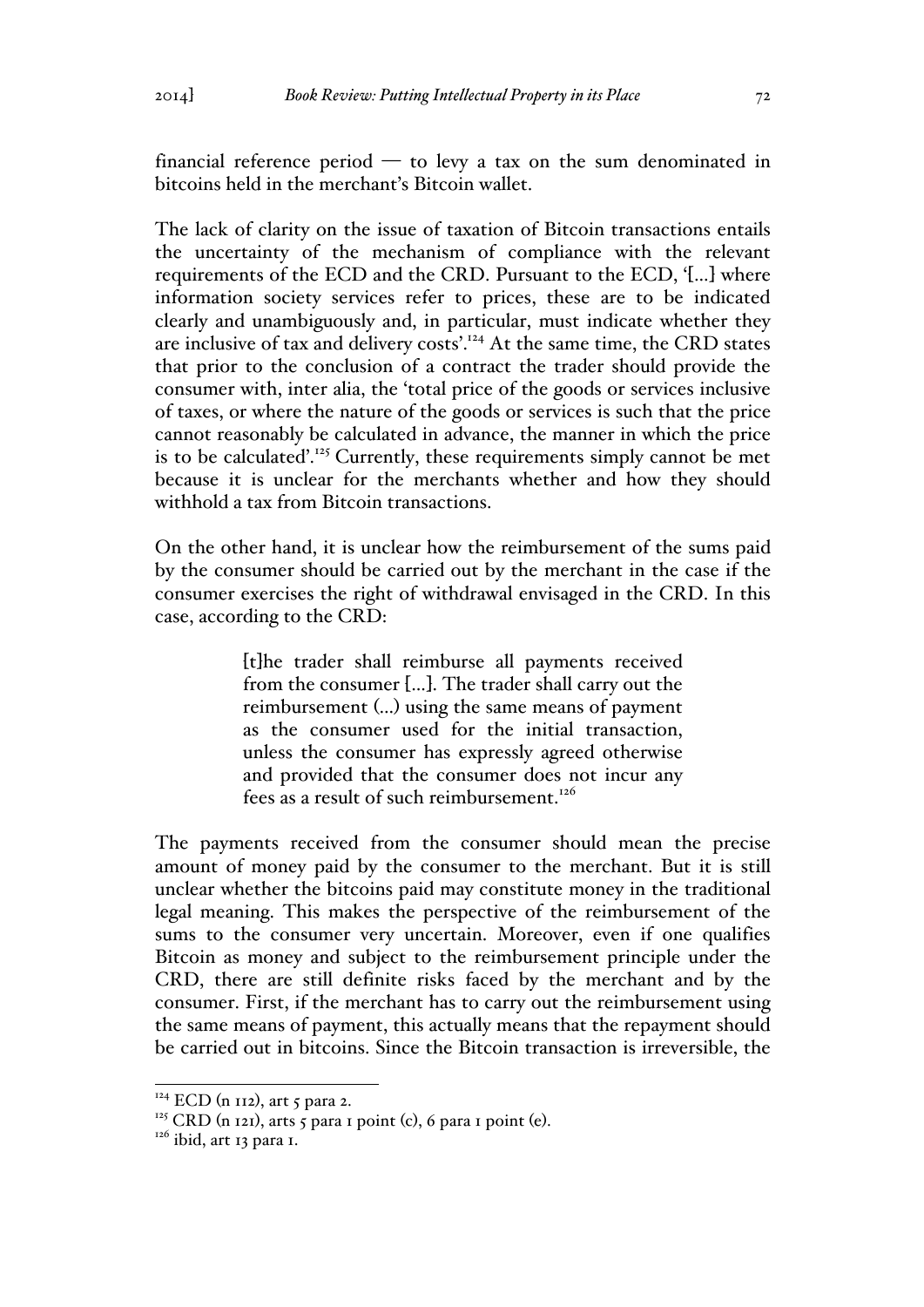possible reimbursement would be carried out only through a new separate Bitcoin transaction but not by means of the cancellation of the initial one. In this case, the merchant and the consumer face substantial economic risks due to Bitcoin's high volatility. Second, in case if the reimbursement should be made using other payment methods, it would be unclear how the amount of money to be paid should be calculated: whether on the basis of the Bitcoin exchange price effective at the moment of reimbursement or on the basis of the Bitcoin exchange price effective at the moment of the settlement of the initial Bitcoin transaction. The lack of clarity on this issue also poses considerable economic risks to both the merchant and the consumer. Furthermore, the lack of clarity about the mechanism of the merchant's compliance with the requirements of the CRD concerning the process of reimbursement of the consumer's payments necessitates substantial legal risks to the merchant.

#### Bitcoin Exchanges and Their Customers  $\mathbf{c}$ .

As has been reasoned above, the possibility of legal classification of Bitcoin exchanges as ISS providers depends solely on the nature of services provided by such exchanges. The ISS Directive defines an ISS as 'any service normally provided for remuneration, at a distance, by electronic means and at the individual request of a recipient of services'.<sup>127</sup> It can be argued that the services for trading bitcoins are provided for remuneration, since the exchange usually charges a commission from an amount of any such transaction converted into fiat currency.<sup>128</sup> The services provided by the Bitcoin exchange are provided at a distance and by electronic means. It can be reasoned that the bitcoins exchange services provided by the Bitcoin exchange are provided at the individual request of a recipient of these services, since the member of the exchange submits an instruction to execute an exchange transaction by placing an ask/bid price on the exchange platform. Therefore, the bitcoins exchange services may be regarded as ISSs within the meaning of the ECD. Since the ECD designates an ISS provider as 'any natural or legal person providing an information society service'<sup>129</sup>, Bitcoin exchanges may fall under this definition. Consequently, the ECD requirements may be applicable to Bitcoin exchanges.

The Consumer Financial Services Directive (CFSD)<sup>130</sup>, which covers the

 $127$  ISS Directive (n 113), art 1 para 1 point 2.

<sup>&</sup>lt;sup>128</sup> See 'Fee Schedule' (*Bitstamp*) <www.bitstamp.net/fee\_schedule/> accessed 17 April

<sup>2014.&</sup>lt;br><sup>129</sup> ECD (n 112), art 2 point (b).

<sup>&</sup>lt;sup>130</sup> Directive 2002/65/EC of the European Parliament and of the Council of 23 September 2002 concerning the distance marketing of consumer financial services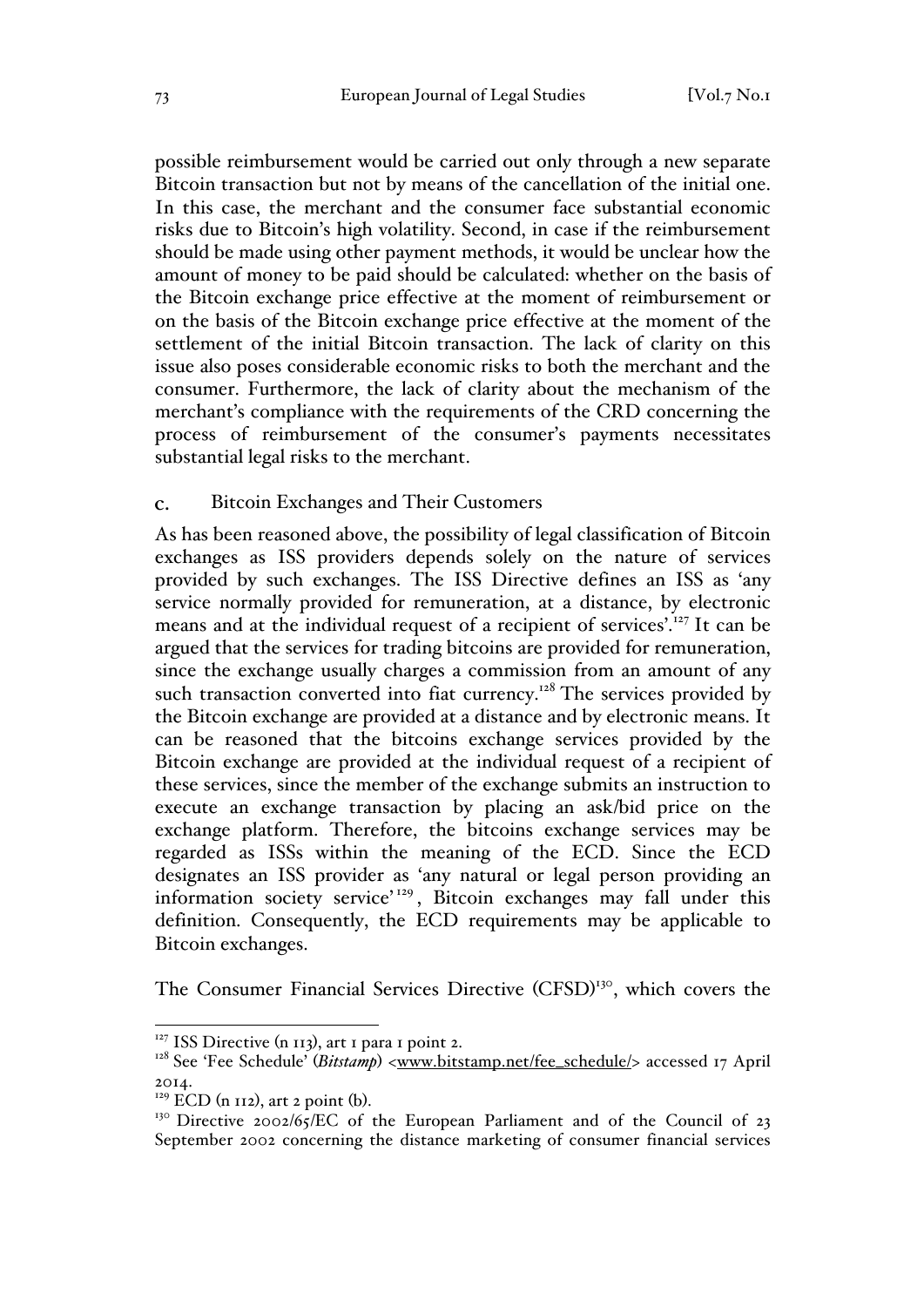distance marketing of consumer financial services and recognises a financial service as 'any service of a banking, credit, insurance, personal pension, investment or payment nature'<sup>131</sup>, may also be applicable to Bitcoin exchanges, since, as has been concluded above, they may be classified as payment service providers under the PSD and investment firms under the MFID.

Importantly, the potential applicability of the ECD and the CFSD complements the potential applicability of the PSD or the MFID together with the CIR and the CID to Bitcoin exchanges, since both the ECD and the CFSD 'contribute […] to the creating of a legal framework for the online provision of financial services'.<sup>132</sup> Moreover, according to the PSD, consumers should also be protected pursuant to, inter alia, the ECD and the CFSD, and 'the additional provisions in [these] Directives continue to be applicable'. $133$ 

Another question is whether the CRD may be applicable to Bitcoin exchanges. Importantly, the CRD is not applicable to contracts for financial services. <sup>134</sup> A financial service is defined as 'any service of a banking, credit, insurance, personal pension, investment or payment nature'.<sup>135</sup> As has been concluded in section III.5. above, the services for trading bitcoins may fall under the definition of investment services and activities under the MFID. Therefore, if one reasons from the assumption that bitcoins are financial instruments, the CRD is not applicable to bitcoins exchange transactions within the exchange platforms. However, if one reasons from the fact that bitcoins may be money, a currency, a good, or a commodity, the issue of the applicability of the CRD to Bitcoin exchanges should be revised.

The CRD is applicable to 'any contract concluded between a trader and a consumer'.<sup>136</sup> Since a user interacts with an exchange online, and online contracts the CRD is applicable to are distance contracts<sup>137</sup>, one may assume that a contract which may be concluded by the Bitcoin user with/on the Bitcoin exchange is a distance contract which is defined as:

any contract concluded between the trader and the

and amending Council Directive 90/619/EEC and Directives 97/7/EC and 98/27/EC [2002] OJ L271/16 ('CFSD').

<sup>&</sup>lt;sup>131</sup> ibid, art 2 point (b).<br><sup>132</sup> ECD (n 112), recital 27.

 $133$  PSD (n 45), recital 22.

<sup>&</sup>lt;sup>134</sup> CRD (n 121), art 3 para 3 point (d).<br><sup>135</sup> ibid, art 2 point 12.

 $136$  ibid, art 3 para 1.

<sup>&</sup>lt;sup>137</sup> ibid, recital 20.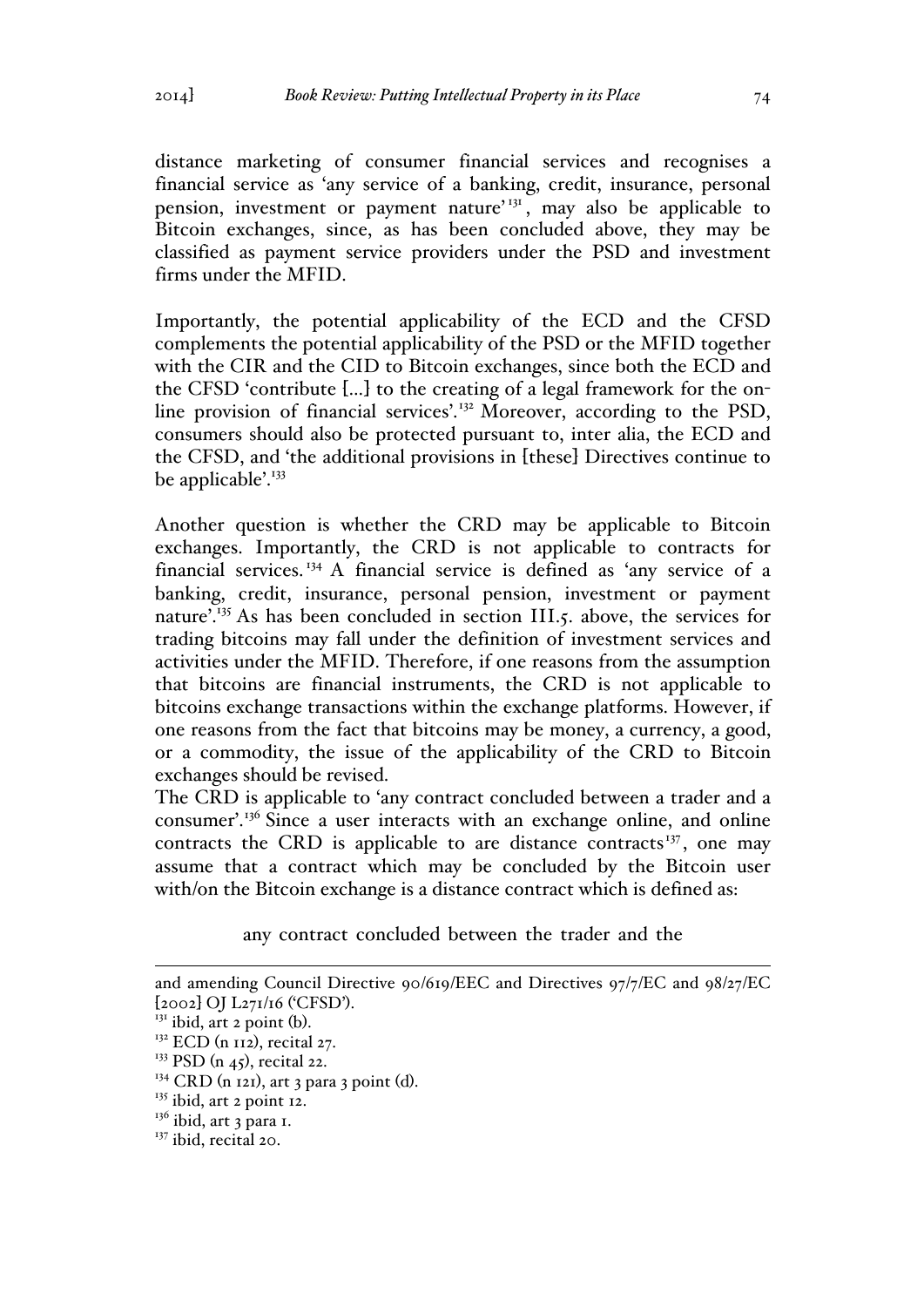consumer under an organised distance sales or service-provision scheme without the simultaneous physical presence of the trader and the consumer, with the exclusive use of one or more means of distance communication up to and including the time at which the contract is concluded.<sup>138</sup>

The issue to analyse is whether bitcoins exchange transactions are subject to distance contracts between the Bitcoin exchange and its members. Bitcoin exchanges usually imply that a bitcoins exchange transaction constitutes an agreement between the buyer and the seller, and the exchange acts as a mere intermediary not being any part of this agreement (see section III.5. above). If one considers the bitcoins goods, or commodities (see section III.3. above), one can assume that the seller acts as a trader in the exchange transaction, and the payer acts as a consumer. However, the CRD defines goods as 'any tangible movable items'.<sup>139</sup> It means that bitcoins are not goods within the meaning of the CRD, and the CRD is not applicable to the agreement between the buyer and the seller. Even if one ignores the fact that the bitcoins do not meet the definition of goods under the CRD, it would still be unclear whether the contract between the buyer and the seller would comply with such an above criterion as the conclusion 'under an organised distance sales or serviceprovision scheme<sup>'140</sup>, since the exchange transaction is carried out when the seller's ask price randomly matches the buyer's corresponding bid price on the third party exchange platform. Therefore, the CRD is not applicable to bitcoins exchange transactions and Bitcoin exchanges providing the tools for the execution of such transactions.

### 7. *Closing Remarks*

As can be seen from the above discussion, the issue of legal classification of Bitcoin and Bitcoin stakeholders is very complex. As concerns Bitcoin, it may constitute a novel type of money and a currency, may be considered a good, a commodity, and may fall under the statutory definition of a transferable security which is a financial instrument. If one assumes that Bitcoin is money or a currency, Bitcoin may also be classified as a payment system, but this reasoning does not affect the inapplicability of the PSD in relation to Bitcoin since payment systems are a priori provided by payment service providers which are legal entities. At the same time, it has been proved that Bitcoin cannot be classified as a payment instrument, an emoney/e-money institution, a credit institution, an investment firm, a

 $138$  ibid, art 2 point 7.

 $139$  ibid, art 2 point 3.

 $140$  ibid, art 2 point 7.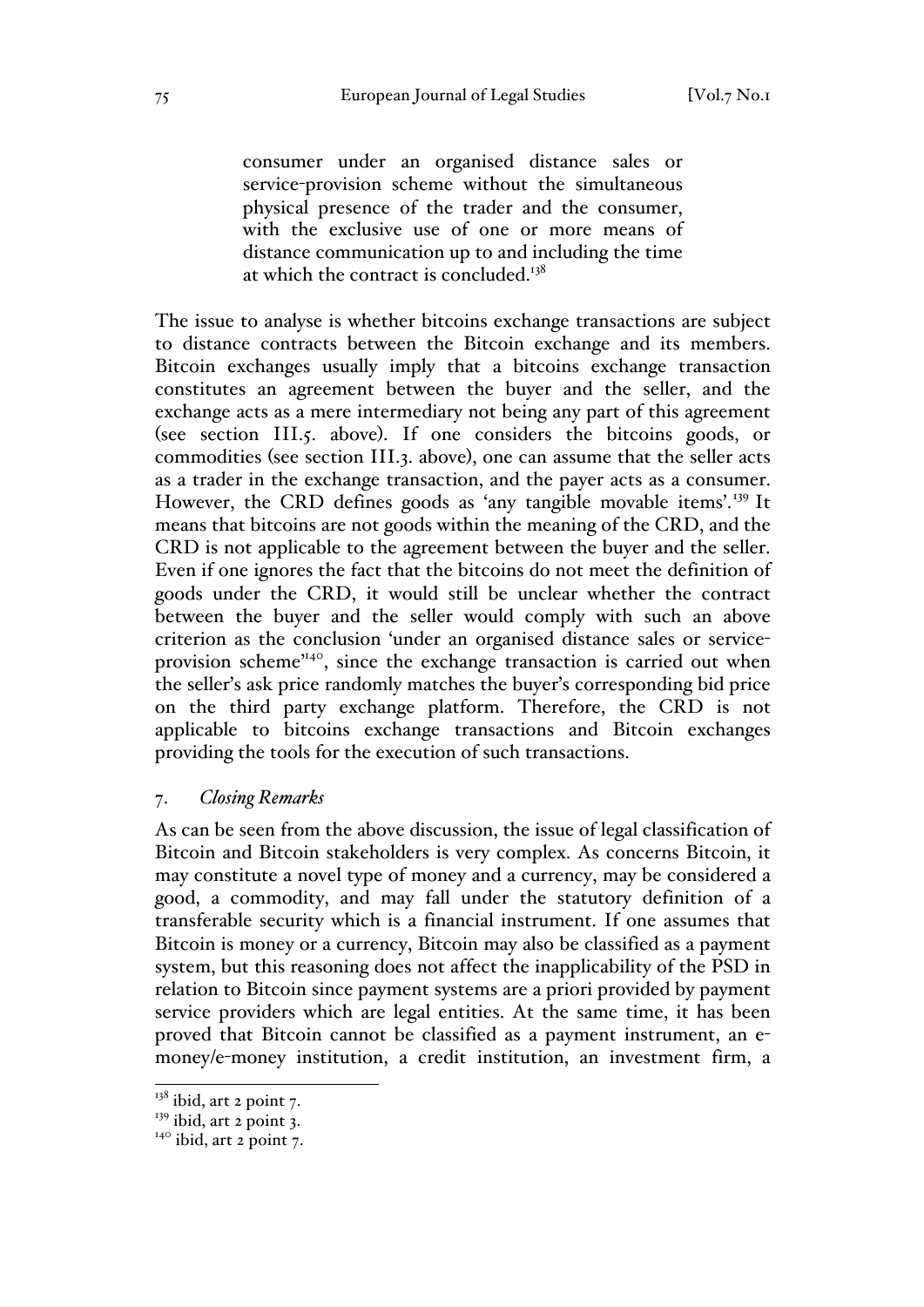payment service/payment service provider, or an ISS/ISS provider. Therefore, the PSD, the EMD, the CIR, the CID, the CRD, the ECD, the CFSD, the ISS Directive, and the AMLD are not applicable to Bitcoin.

The legal analysis carried out above also sheds some light on the issue of legal treatment of Bitcoin stakeholders. As has been argued above, a Bitcoin exchange may be classified as a payment institution, a payment service provider, an ISS provider, or an investment firm. This fact necessitates that the CIR, the CID, the PSD, the ISS Directive, the ECD, the CFSD, the MFID, and the AMLD are potentially applicable to Bitcoin exchanges. At the same time, it has been concluded that a Bitcoin exchange cannot be considered a credit institution, an e-money issuer/emoney institution, or a trader within bitcoins exchange transactions. Therefore, neither the EMD nor the CRD is applicable to Bitcoin exchanges.

In the case of Bitcoin merchants, the applicability of national contract law and the requirements of the CRD is not affected by the mere fact that the payment for goods or services is made in bitcoins. If a merchant provides an ISS to the customers, the ECD requirements will also be applicable to the merchant. However, the lack of clarity of the ECD and the CRD in relation to Bitcoin transactions poses substantial economic and legal risks to Bitcoin merchants.

Bitcoin users and miners, not involved into any legal relations with either Bitcoin exchanges or Bitcoin merchants, do not have any legal statuses under the analysed legislation. However, a Bitcoin user or a miner, who is a member of an exchange platform and who uses this platform for trading bitcoins, may have the status of a payment service user given that the Bitcoin exchange is a payment service provider. Therefore, the PSD, the ECD, and the CFSD may be applicable to such legal relations. However, if the Bitcoin exchange is considered an investment firm, the member of the exchange may be regarded as a client of the investment firm under the CIR, the CID, and the MFID, and these laws together with the ECD and the CFSD would be applicable to such legal relations. In this case, the PSD would not be applicable, since investment services and activities are not payment services, and an investment firm is not a payment service provider within the PSD (see section III.4. above).

When the Bitcoin user or the miner enters legal relations with a Bitcoin merchant, such relations are covered by the national contract law and the CRD, and the user or the miner is considered a consumer. Depending on the nature of the merchant's business activity, the applicable law may also include the ECD. But, once again, the lack of clarity in the ECD and the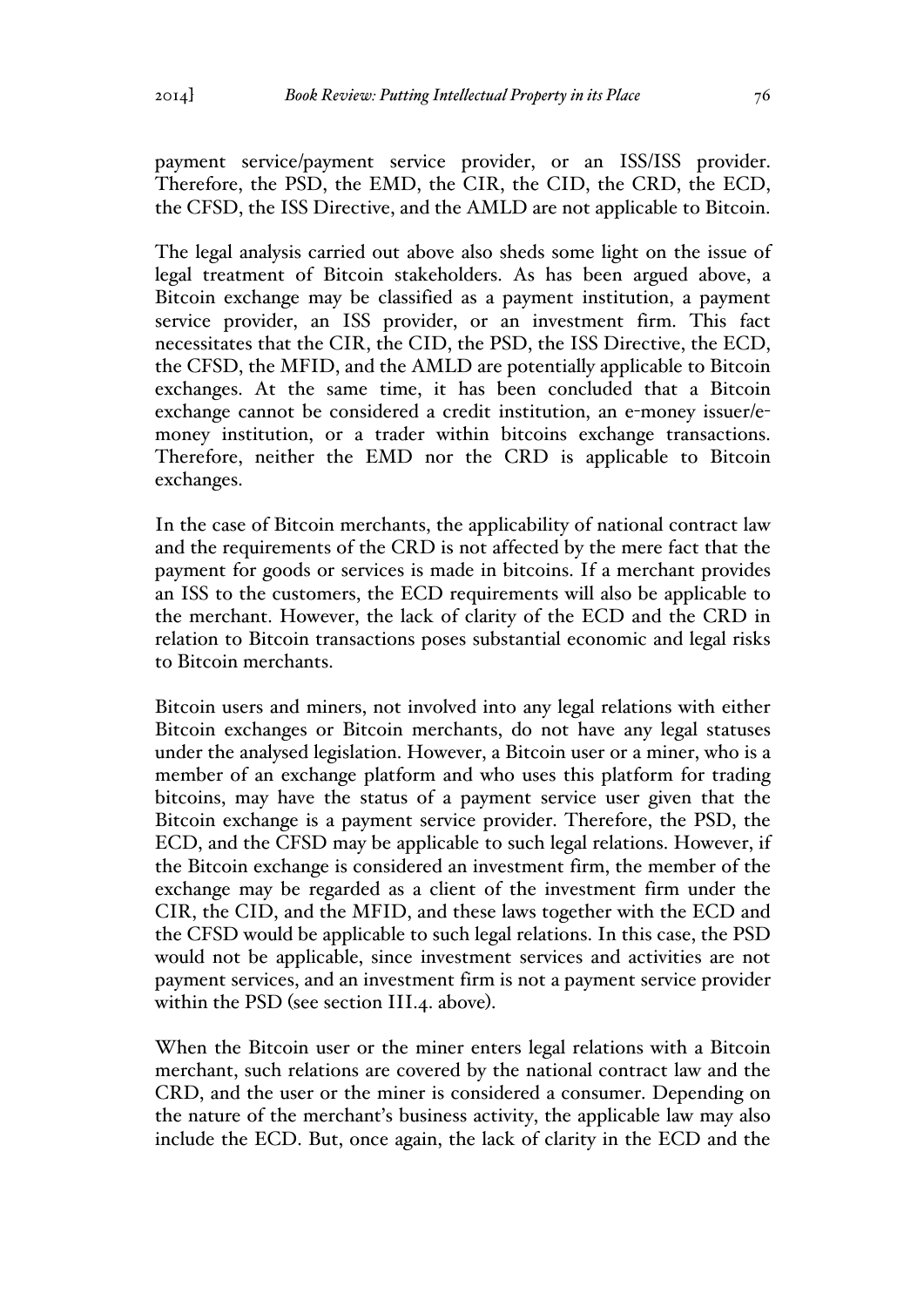CRD in relation to Bitcoin transactions poses substantial economic risks to the consumers.

In the next section, the author focuses on the possible strategy of the regulation of Bitcoin which aims to reach the balance between the interests of Bitcoin stakeholders and regulatory bodies.

## IV. STRATEGY FOR REGULATION OF BITCOIN

## 1. *The Balance of Interests*

In analysing the issue of regulation of Bitcoin, it is important to consider the interests of Bitcoin stakeholders and the relevant interests of regulatory bodies.

It can be argued that Bitcoin stakeholders are not only interested in the preservation of the existing benefits Bitcoin may offer, but also in the mitigation of existing economic and legal risks within the usage of Bitcoin: Bitcoin users are interested in being legally protected in relations with other Bitcoin stakeholders; Bitcoin exchanges are interested in the clear determination of their legal statuses and the legal requirements they should comply with; Bitcoin merchants are interested in the presence of a clear mechanism of compliance with the effective legal requirements of the applicable legislation. At the same time, regulatory bodies are interested in obtaining the efficient legal tools necessary for ensuring the compliance of Bitcoin stakeholders with the relevant legal requirements. Both the Bitcoin stakeholders and the regulatory bodies can be considered the participants in the issue of the regulation of Bitcoin. The best solution to the issue will be the regulation ensuring the balance of the participants' interests. The sought balanced regulation of Bitcoin would mitigate the existing risks and facilitate the development of the innovative potential of Bitcoin.

## 2. *Initial Considerations*

Relying on the conducted legal analysis, one may assume that the major obstacle on the way toward the balanced regulation is the uncertainty of the legal classification of Bitcoin, since this uncertainty hurdles the determination of what legal rules should apply to Bitcoin, in what way and to what extent, and how and what regulatory bodies should oversee the compliance of Bitcoin stakeholders with these rules. Reasoning from this assumption, it is important to recall the relevant legal findings from the previous section.

Bitcoin as a concept may theoretically be considered money, a currency, a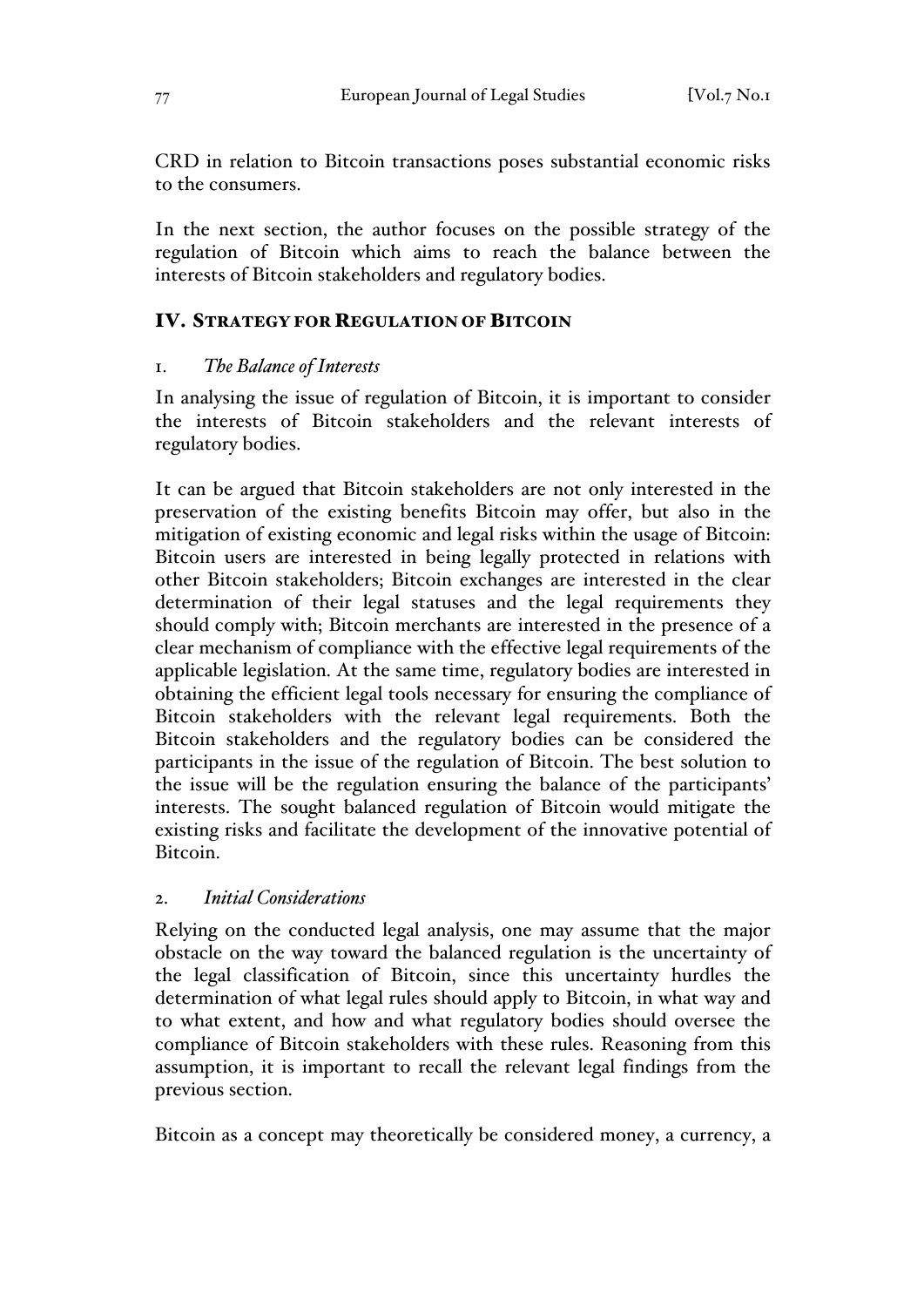good, or a commodity. Interestingly, the determination of Bitcoin as money and a currency also entails the classification of Bitcoin as a payment system. It means that Bitcoin shares common properties with all the above categories. At the same time, the clarity of the legal classification of Bitcoin is impossible to reach by simply changing the wordings of the relevant statutory definitions, since EU law does not even imply the possibility of existence of the concept of decentralised payment mechanisms. The mere recognition of Bitcoin as one of the above categories within the current legal framework would not have any practical effect, since Bitcoin still would contradict the traditional angle of legal reasoning based on the centralised approach to money, payments, and financial services. Therefore, it does not seem to be possible to include the concept of Bitcoin into the current legal framework.

Then, one may assume that the regulation of Bitcoin requires the implementation of a conceptually new legislation. However, such legislation would not affect or change the decentralised nature of Bitcoin based on a global peer-to-peer network functioning under the Bitcoin protocol (see section II.2. above). Moreover, the requirements of such legislation would be practically impossible to impose on the Bitcoin network, since it is practically impossible to amend the Bitcoin protocol without the consensus of the majority of Bitcoin stakeholders (see section II.2.a. above). It is hard to imagine how modifications of the protocol, representing the interests of certain European regulatory bodies, can be embraced by the majority of the Bitcoin community being international per se. Therefore, it is practically impossible to impose on Bitcoin any regulatory requirements–aiming to reach the balance between the interests of Bitcoin stakeholders and the interests of regulatory authorities–by merely modifying the Bitcoin protocol's code. Even if this scenario were possible, the protocol's open-source nature would pre-empt any warranty of that the protocol would not be subsequently amended in any other way considered more beneficial for the majority of Bitcoin stakeholders.

Therefore, it is not the lack of clarity about Bitcoin's legal classification that hinders the implementation of regulation, but the a priori unregulated nature of Bitcoin itself. This conclusion leads to another question: is the balanced regulation mentioned above practically achievable? The answer is yes, reasoning from the consideration that the balanced regulation is the partial regulation of the usage of Bitcoin ensuring the maximum possible balance between the interests of Bitcoin stakeholders and the interests of regulatory bodies, but is not a full comprehensive regulation covering all the aspects of the usage of Bitcoin. As has been concluded above, such full regulation is achievable only on paper through the implementation of a conceptually new legislation which, as we have seen, would not have any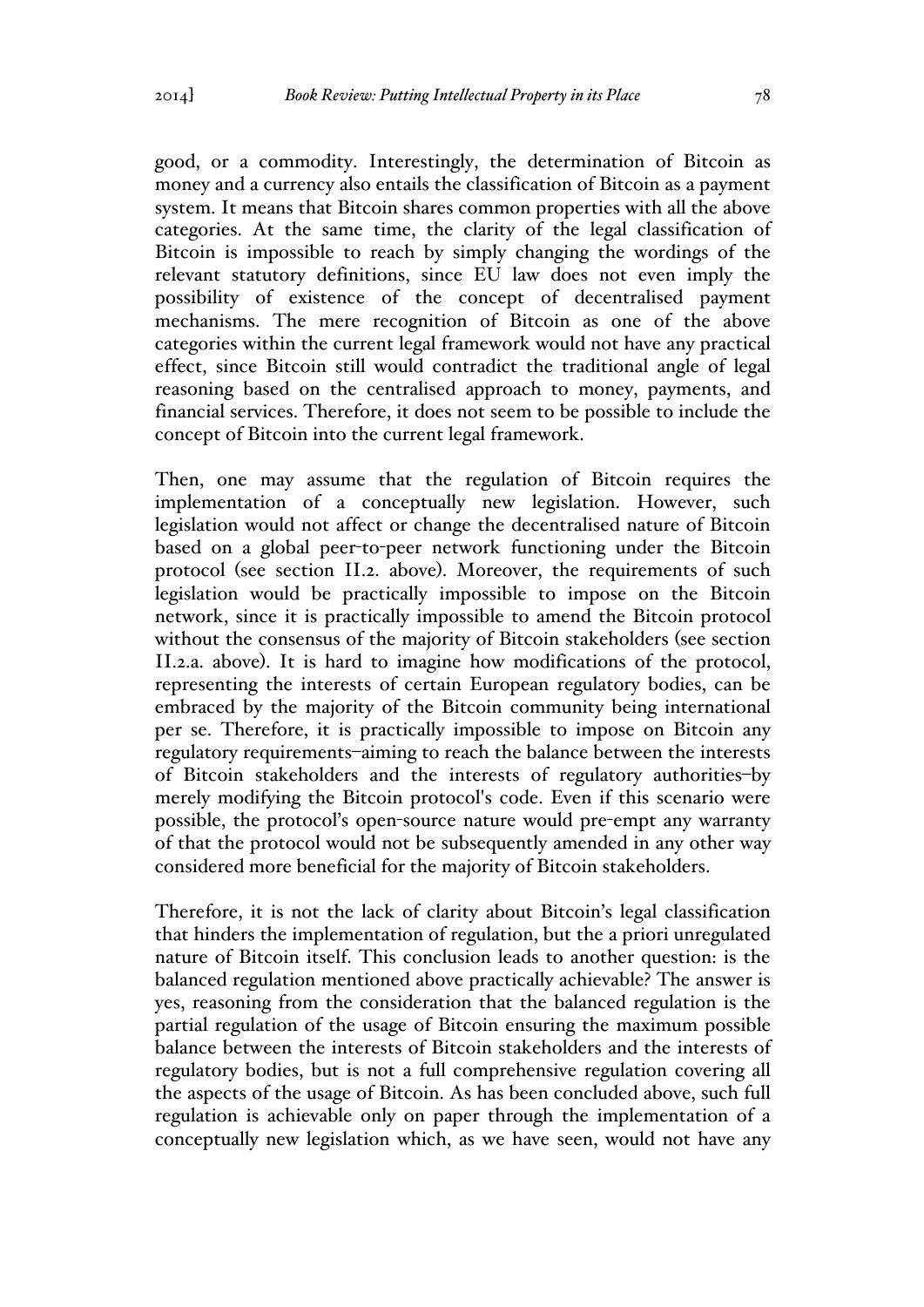practical effect.

# 3. *The Strategy of the Balanced Regulation*

The sought balanced regulation of Bitcoin can be reached through the implementation of the strategy comprising of four interconnected aspects covering different levels of the functionality of Bitcoin.

#### $\mathbf{a}$ . Aspect  $I$  – The Conceptual Level

At the conceptual level, Bitcoin may be considered by analogy with decentralised neutral technologies such as email or Internet telephony which also function within the Internet at a protocol level (see section II.2.a. above).<sup>141</sup> These technologies are decentralised, not owned or controlled by any entity, and are unregulated. However, the services based on these technologies are provided by the respective email and VoIP service providers which are usually subject to legal regulation. These services, in turn, provide users with the access to the underlying technologies. The situation is different in the case of Bitcoin: there are no Bitcoin providers, since Bitcoin is itself a publicly accessible technology and a service. This difference is not relevant in the light of the above analogous consideration, since the regulation covers not email and Internet telephony as technologies but the services based on these technologies. As there are no Bitcoin providers and Bitcoin is publicly accessible, Bitcoin should be officially recognised as an unregulated technology.

The above measure should be carried out through the release of relevant official statements on the treatment of Bitcoin by regulatory bodies. This measure is the only reasonable solution possible at the conceptual level of Bitcoin's functionality.

### $\mathbf{b}$ . Aspect 2 — The Level of User Interaction

The implementation of the above approach to Bitcoin will mean that Bitcoin users who transact directly between each other should be considered unregulated and unprotected. Bitcoin miners also should be officially excluded from the scope of regulatory scrutiny. At the same time, to mitigate the existing risks, the user community should be officially informed of the underlying principles of Bitcoin's functionality and the risks stemming from the usage of Bitcoin. The risks may be explained by

 <sup>141</sup> See 'Simple Mail Transfer Protocol' (*Wikipedia)*

<sup>&</sup>lt;http://en.wikipedia.org/wiki/Simple\_Mail\_Transfer\_Protocol> accessed 17 April 2014; 'Voice over IP' (*Wikipedia)* <http://en.wikipedia.org/wiki/Voice\_over\_IP> accessed 17 April 2014.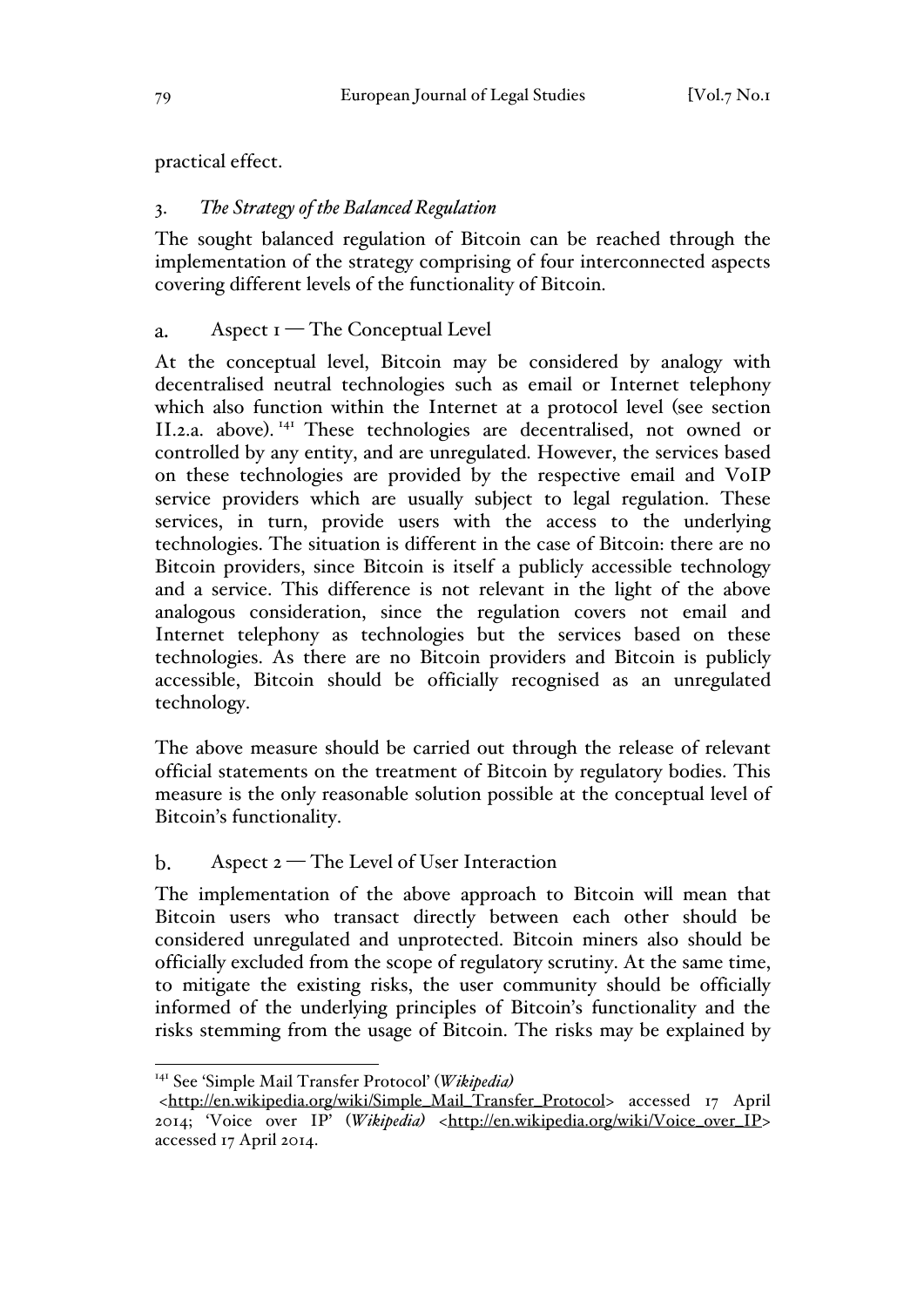drawing analogy with cash which can be irreversibly transferred in private without any records, obligations, and responsibility. Therefore, it should be explicitly communicated that Bitcoin users use Bitcoin at their own risk.

The above measures should be achieved through the issuance of relevant official statements and/or warnings by regulatory bodies. These measures will mitigate the risks posed by Bitcoin users' lack of information on the principles of Bitcoin's functionality, and exclude potential legal risks faced by Bitcoin miners because of the initiation of creation of bitcoins.<sup>142</sup>

### Aspect 3 — The Level of Interaction Between Users and Merchants  $\mathbf{C}$ .

Bitcoin merchants and the legal relations between Bitcoin merchants and their consumers are subject to the requirements of the relevant law (see section III.6.b. above). However, there are a number of risks stemming from the consumer's payment in bitcoins. The legal analysis has determined such problems as the lack of clarity concerning the applicability of taxation rules to Bitcoin transactions, and the uncertainty of the mechanism of reimbursement of consumer's payments by the merchant when the consumer exercises the right of withdrawal.

As for the first problem, since the profit of the Bitcoin merchant as a taxpayer can be denominated either in fiat currency or in bitcoins, the only visible solution to tax the merchant's profit is to impose the tax on the sum denominated in fiat currency. Therefore, Bitcoin merchants should be allowed to accept bitcoins as a payment only on conditions that the bitcoins will be subsequently converted into traditional currency with the following placement of the funds on the merchant's bank account. The tax amount to be paid should be calculated from these funds. The total price inclusive of all taxes should be interpreted in accordance with the Bitcoin exchange price effective on the date of the transaction. To enforce the requirement that the received consumer's bitcoins should be converted into fiat currency, the merchants also should be obliged to implement know-your-customer and anti-money laundering policies. This measure will ensure that the merchants conduct the relevant record keeping concerning the details of every transaction. This measure will also ensure that the merchants possess the identifying information on their consumers, and

 <sup>142</sup> See Tax Administration of Finland, '*Virtuaalivaluuttojen tuloverotus*' (according to the document, the income from mining of bitcoins should be taxable as earned income under the Finnish tax legislation, Tax Administration of Finland 2013) <http://vero.fi/fi-

FI/Syventavat\_veroohjeet/Verohallinnon\_ohjeet/Virtuaalivaluuttojen\_tuloverotus> accessed 17 April 2014.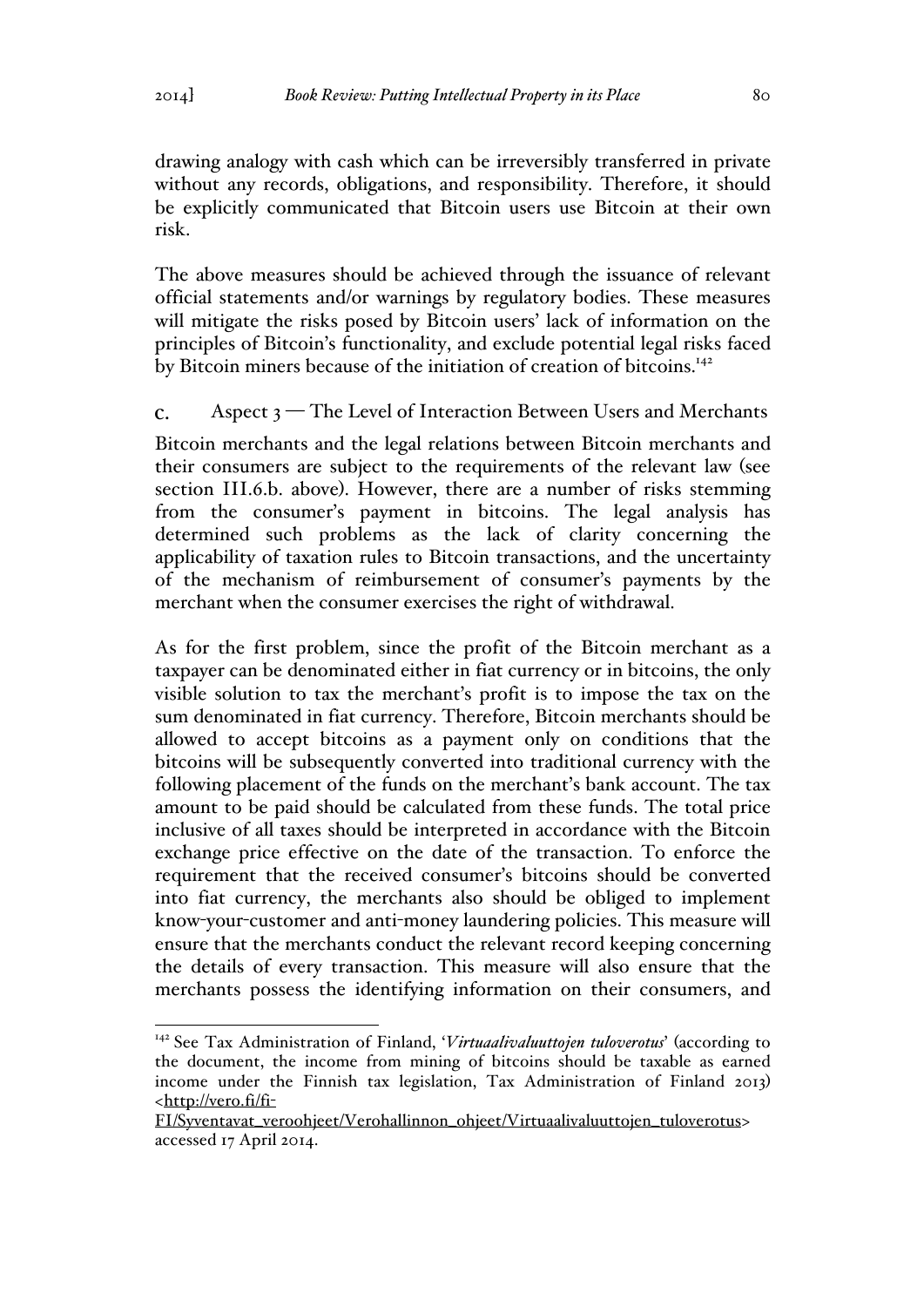will, thus, mitigate the risks related to the use of Bitcoin for the purposes of money laundering.

As regards the second problem, to mitigate the relevant risks faced by the merchant and the consumer the amount of reimbursement of the payments received from the consumer should constitute the total price paid by the consumer calculated in the way described above. Although this approach contradicts the-same-means-of-payment principle stipulated in the  $CRD<sup>143</sup>$ , it is the only visible way to reimburse the payments while mitigating the economic risks faced by the both parties, and the legal risks faced by the merchant.

The above requirements should be envisaged in relevant official guidance issued by regulatory bodies. Moreover, since the legal analysis carried out herein is limited by the scope of the paper, there may be other relevant issues stemming from the lack of clarity about the current legislation in respect of Bitcoin transactions. The official guidance should therefore also include the determination and clarification of such issues. The above measures will mitigate the existing economic and legal risks related to the use of Bitcoin by Bitcoin merchants and their consumers.

 $\mathbf{d}$ . Aspect  $4$  – The Level of Interaction Between Users and Exchanges

A Bitcoin exchange may be considered a payment institution which is a payment service provider being under the scope of the PSD and the AMLD. The Bitcoin exchange may also be recognised as an investment firm being under the scope of the MFID, the CIR, the CID, and the AMLD. When the provision of payment or investment services is carried out online, the ECD and the CFSD are also applicable.

The designation of Bitcoin exchanges as one of the above statutory categories together with the subsequent bringing of them under the scope of the above legislation will ensure the implementation of know-yourcustomer and anti-money laundering policies by such exchanges, which will substantially lessen the scale of the usage of Bitcoin for the purposes of money laundering. This measure will also ensure a certain level of legal protection of the members of the exchange who will be considered payment service users or clients of the investment firm. In particular, the safety of the funds denominated in fiat currency and kept on the members' payment accounts will be within the exchange's responsibility.<sup>144</sup> At the same time, the safeguarding of bitcoins placed on the members' accounts will not be guaranteed due to the unregulated technical nature of Bitcoin

 $143$  CRD (n 121), art 13 para 1.

<sup>&</sup>lt;sup>144</sup> PSD (n 45), art 9; MFID (n 78), art 13 para 8.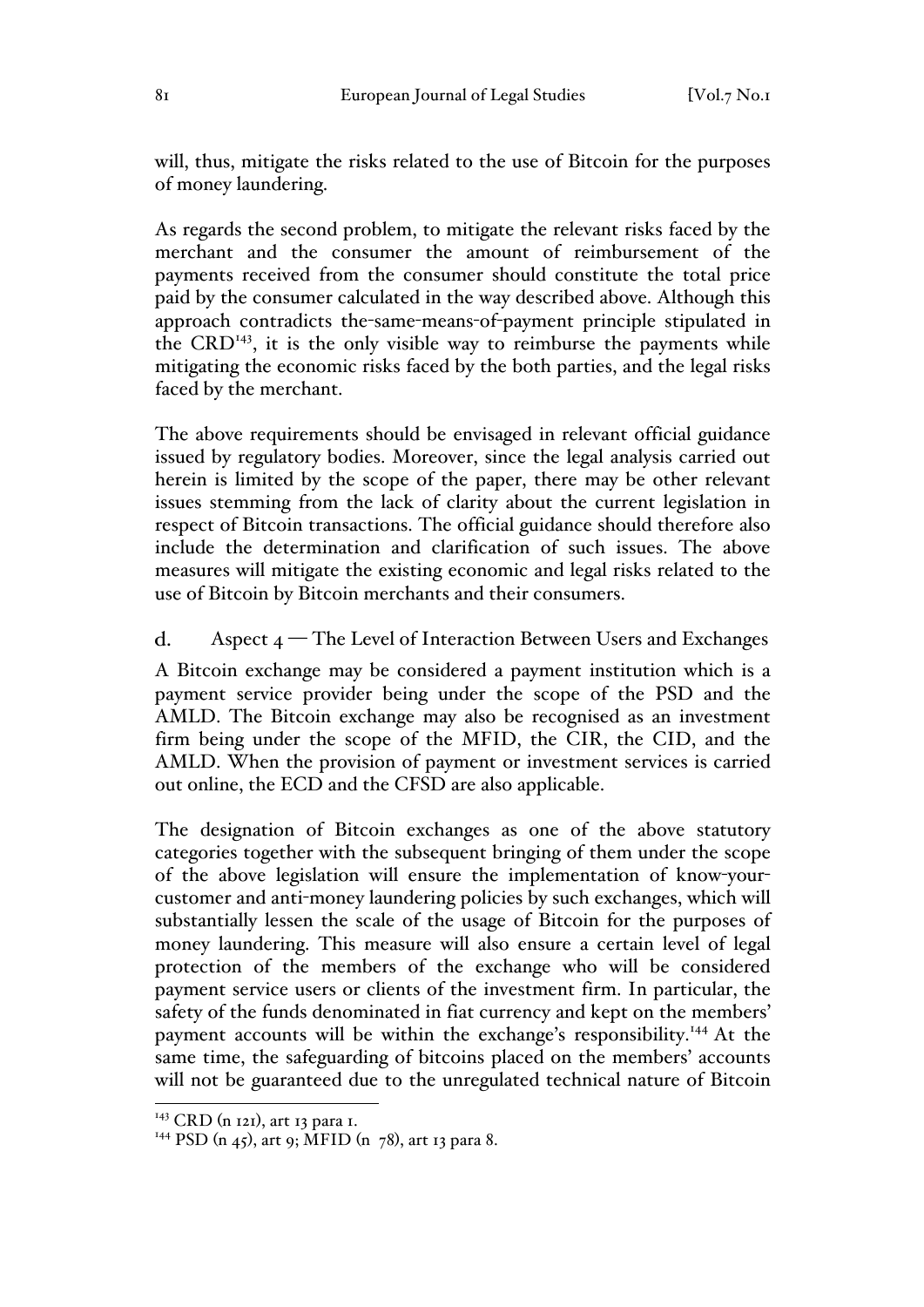(see section IV.2. above). This is the issue Bitcoin exchanges should be obliged to notify their customers of prior to the use of the exchange platforms.

Since the analysis of the business activities of Bitcoin exchanges carried out herein is limited by the scope of the paper, there may be a number of other relevant issues stemming from the unregulated nature of Bitcoin. The practical solutions to such issues in the light of the above legislation should also be officially determined and clarified.

The above measures should be implemented through the issuance of relevant statements on the treatment of Bitcoin exchanges by regulatory bodies. These measures will mitigate the existing economic and legal risks faced by Bitcoin users and Bitcoin exchanges.

# 4. *Closing Remarks*

The balanced regulation of Bitcoin that is sought is achievable in the form of the partial regulation of the usage of Bitcoin through the implementation of the described strategy which covers four different levels of Bitcoin's functionality and, particularly, the rational application of existing legal mechanisms to Bitcoin stakeholders by regulatory authorities.

# V. CONCLUSION

In analysing the issue of the regulation of Bitcoin, the author has carried out the technical analysis of the functionality of Bitcoin and the legal analysis of Bitcoin and the Bitcoin stakeholders. The technical analysis has shown that Bitcoin is a novel decentralised payment mechanism functioning under the Bitcoin protocol which is practically impossible to amend in a way that contradicts the interests of the majority of Bitcoin stakeholders. The legal analysis has discovered, inter alia, that Bitcoin shares common properties with a number of existing conceptual and statutory categories. However, regardless of this fact, it is impossible to bring Bitcoin under the scope of current legislation, since the current legal framework is based on the centralised approach to money, payments, and financial services, and does not imply the existence of decentralised payment mechanisms. At the same time, the implementation of a conceptually new legislation on Bitcoin would not have any practical effect, since it is practically impossible to impose the requirements of such legislation on Bitcoin, and Bitcoin as a technology cannot be regulated. Nevertheless, the legal analysis has also shown that some legislation can be applicable to Bitcoin stakeholders.